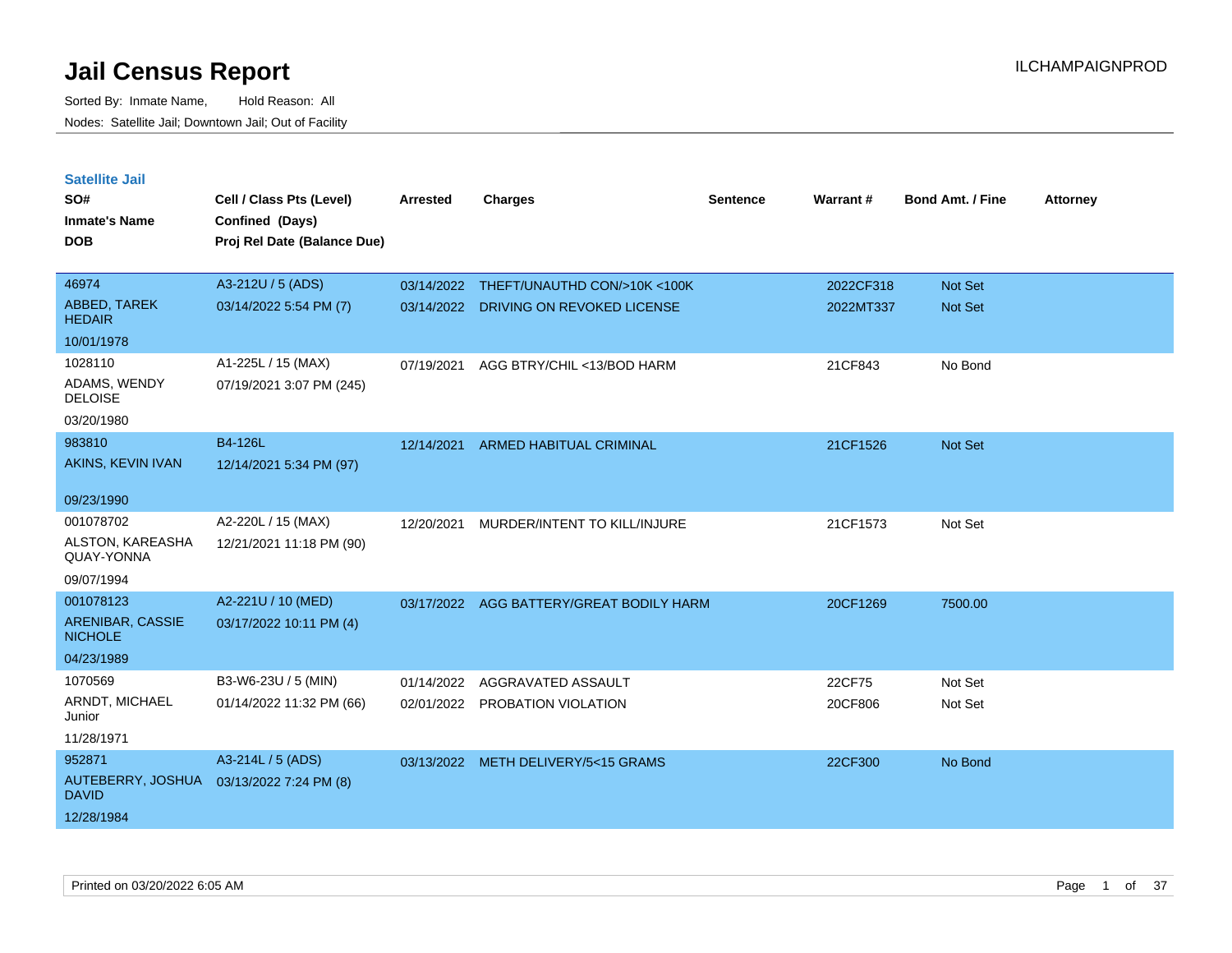| SO#<br><b>Inmate's Name</b><br><b>DOB</b><br>001078565<br><b>BARBER, MARK</b><br><b>ANTHONY, Junior</b><br>09/24/2003 | Cell / Class Pts (Level)<br>Confined (Days)<br>Proj Rel Date (Balance Due)<br>B1-104U / 15 (MAX)<br>11/05/2021 7:40 AM (136) | Arrested<br>11/05/2021<br>11/05/2021<br>11/05/2021                                             | <b>Charges</b><br>POSSESSION OF STOLEN FIREARM<br>RECEIVE/POSS/SELL STOLEN VEH<br><b>BURGLARY</b>                                                                                                                                             | <b>Sentence</b> | <b>Warrant#</b><br>21CF1366<br>2021CF1309<br>21CF1369                               | <b>Bond Amt. / Fine</b><br>Not Set<br>25000.00<br><b>Not Set</b>              | <b>Attorney</b> |
|-----------------------------------------------------------------------------------------------------------------------|------------------------------------------------------------------------------------------------------------------------------|------------------------------------------------------------------------------------------------|-----------------------------------------------------------------------------------------------------------------------------------------------------------------------------------------------------------------------------------------------|-----------------|-------------------------------------------------------------------------------------|-------------------------------------------------------------------------------|-----------------|
| 65868<br><b>BARBER, MARK</b><br>ANTHONY, Senior<br>08/15/1983                                                         | B4-222U / 15 (MAX)<br>03/11/2022 10:13 AM (10)                                                                               |                                                                                                | 03/11/2022 METH DELIVERY/15<100 GRAMS                                                                                                                                                                                                         | 8y (DOC)        | 20CF1249                                                                            | No Bond                                                                       |                 |
| 518851<br>BARKER, ALEXANDER<br><b>MASSIE</b><br>09/24/1986                                                            | B3-W2-05U / 10 (MED)<br>01/11/2022 2:37 PM (69)                                                                              | 01/11/2022<br>01/11/2022<br>01/11/2022<br>01/11/2022<br>01/11/2022<br>01/11/2022<br>01/11/2022 | OBSTRUCTING IDENTIFICATION<br>DRIVING ON REVOKED LICENSE<br>FELON POSS/USE WEAPON/FIREARM<br>POSS AMT CON SUB EXCEPT(A)/(D)<br><b>BAD CHK/OBTAIN CON PROP/&gt;150</b><br><b>BAD CHK/OBTAIN CON PROP/&gt;150</b><br>METH DELIVERY/15<100 GRAMS | 20y (DOC)       | 2020CM222<br>2020TR16539<br>20CF361<br>2020CF863<br>20CF192<br>19CF1686<br>20CF1383 | 1500.00<br>1500.00<br>15000.00<br>15000.00<br>15000.00<br>15000.00<br>No Bond |                 |
| 001078891<br>BARR, JOHN D<br>01/25/1995                                                                               | B3-W4-16L / 10 (MED)<br>02/28/2022 6:38 PM (21)                                                                              | 02/28/2022                                                                                     | AGGRAVATED BATTERY<br>02/28/2022 WARRANT OUT OF COUNTY                                                                                                                                                                                        |                 | 22CF242<br>21-725                                                                   | Not Set<br>5000.00                                                            |                 |
| 969121<br><b>BECKLEY, ANTHONY</b><br><b>PATRICK</b><br>06/30/1989                                                     | A4-206L / 15 (MAX)<br>11/25/2021 7:16 PM (116)                                                                               | 11/25/2021                                                                                     | <b>CRIM TRESPASS TO RESIDENCE</b>                                                                                                                                                                                                             |                 | 21CF1444                                                                            | Not Set                                                                       |                 |
| 517915<br><b>BOXLEY, CHARLES</b><br>OMAR<br>01/10/1985                                                                | B3-W3-11U / 5 (MIN)<br>08/03/2021 2:18 PM (230)                                                                              | 08/03/2021<br>08/03/2021<br>08/03/2021                                                         | <b>BURGLARY</b><br><b>BURGLARY</b><br>FORGERY/ISSUE/DELIVER DOCUMENT                                                                                                                                                                          |                 | 21CF289<br>21CF679                                                                  | 20000.00<br>20000.00<br>No Bond                                               |                 |
| 993169<br><b>BRAATEN, KAYLAN</b><br><b>AMBER</b><br>10/29/1990                                                        | A1-125U / 10 (MED)<br>03/04/2022 9:40 AM (17)                                                                                | 03/04/2022                                                                                     | <b>RESIDENTIAL BURGLARY</b>                                                                                                                                                                                                                   | 6y (DOC)        | 21CF1059                                                                            | No Bond                                                                       |                 |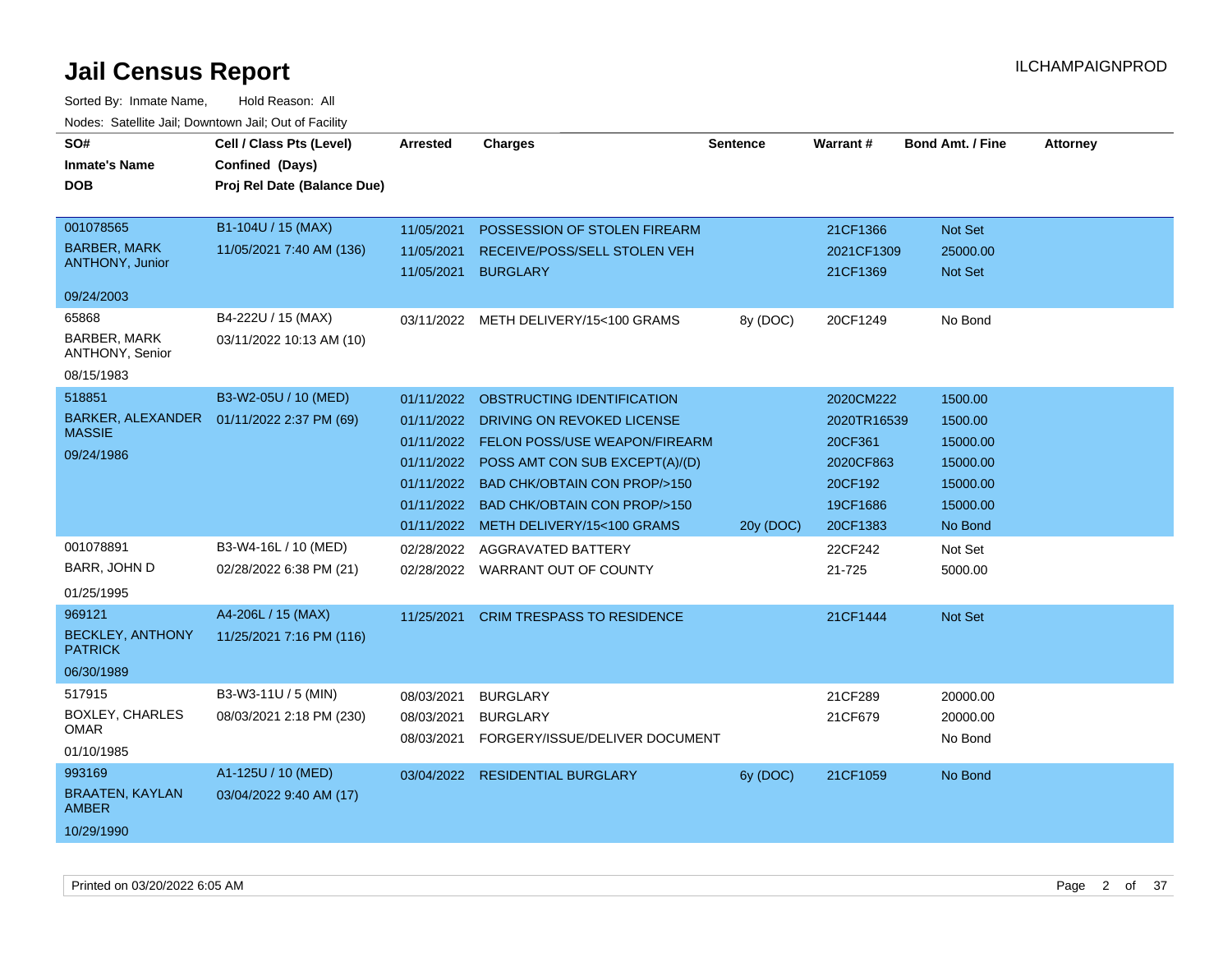| SO#<br><b>Inmate's Name</b><br><b>DOB</b>                                    | Cell / Class Pts (Level)<br>Confined (Days)<br>Proj Rel Date (Balance Due) | <b>Arrested</b> | <b>Charges</b>                                                     | Sentence | <b>Warrant#</b>    | <b>Bond Amt. / Fine</b> | <b>Attorney</b> |
|------------------------------------------------------------------------------|----------------------------------------------------------------------------|-----------------|--------------------------------------------------------------------|----------|--------------------|-------------------------|-----------------|
| 776095<br><b>BRADDOCK, MICHAEL</b><br><b>LEE</b>                             | A3-114L / 5 (ADS)<br>03/10/2022 10:24 AM (11)                              | 03/10/2022      | <b>DOMESTIC BATTERY</b>                                            |          | 20CM446            | No Bond                 |                 |
| 04/16/1982<br>923208<br>BREADY, ANDREW<br><b>NICHOLAS</b><br>06/08/1988      | 3/23/2022 (0.00)<br>B3-W3-12L / 10 (MED)<br>01/22/2022 7:43 PM (58)        | 01/22/2022      | CRIM TRES TO RES/PERS PRESENT                                      |          | 22CF92             | Not Set                 |                 |
| 955653<br><b>BRITT, ISAIAH</b><br><b>ANTONIO</b>                             | A3-211L / 5 (ADS)<br>03/14/2022 9:13 AM (7)                                |                 | 03/14/2022 RECEIVE/POSS/SELL STOLEN VEH                            |          | 21CF1413           | 10000.00                |                 |
| 05/30/1987<br>61675<br><b>BROWN, ANTONIO</b><br><b>BURNETT</b><br>03/04/1983 | B1-202L / 10 (MED)<br>02/10/2022 3:28 PM (39)                              | 02/10/2022      | AGG DISCHARGE FIREARM/OCC BLDG                                     |          | 20CF374            | 100000.00               |                 |
| 1018137<br><b>BROWN, ASHLEY</b><br><b>SHAUNTRELL</b><br>09/08/1993           | A1-224U / 5 (MIN)<br>02/23/2022 3:25 PM (26)<br>3/24/2022 (0.00)           | 02/23/2022      | POSSESSING A CONTROLLED SUBSTANC                                   |          | 20 CF 1009         | No Bond                 |                 |
| 001078008<br>BROWN, CODY<br><b>RUSSELL</b><br>02/15/2004                     | A4-101U / 15 (MAX)<br>02/15/2022 9:17 AM (34)                              | 02/15/2022      | AGG BATTERY/DISCHARGE FIREARM                                      |          | 21CF1090           | 500000.00               |                 |
| 51247<br><b>BROWN, DANTE</b><br><b>MAURICE</b><br>04/19/1979                 | B1-202U / 10 (MED)<br>04/15/2021 6:24 PM (340)                             |                 | 04/15/2021 FELON POSS/USE WEAPON/FIREARM                           |          | 21CF411            | Not Set                 |                 |
| 990921<br><b>BROWN, QUINTIN</b><br><b>MARSHAUN</b><br>09/26/1991             | B4-123L / 15 (MAX)<br>01/20/2022 7:19 PM (60)                              | 01/20/2022      | MFG/DEL 1<15 GR COCAINE/ANLG<br>01/20/2022 ARMED HABITUAL CRIMINAL |          | 19CF369<br>21CF935 | 25000.00<br>750000.00   |                 |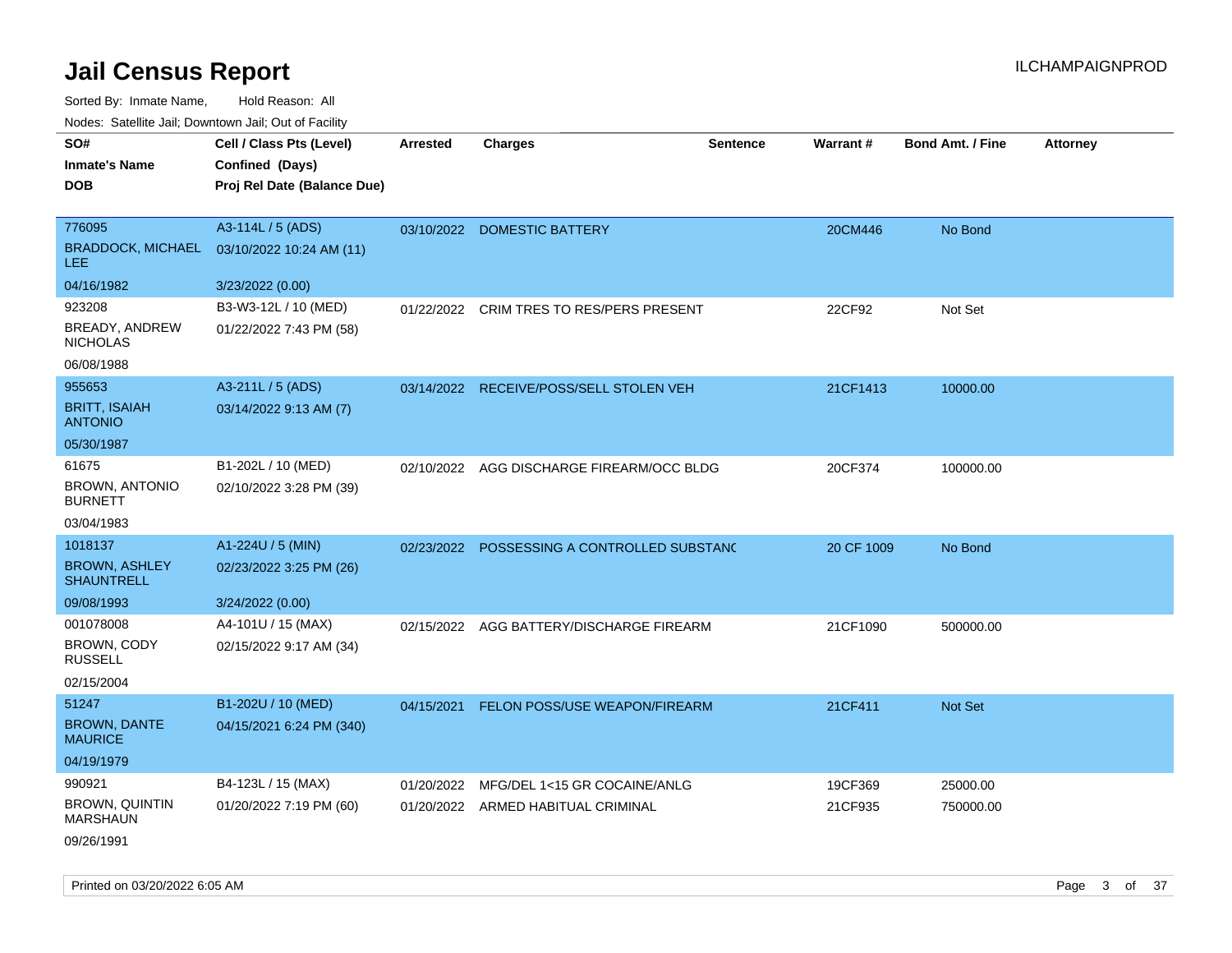| SO#<br><b>Inmate's Name</b><br><b>DOB</b>              | Cell / Class Pts (Level)<br>Confined (Days)<br>Proj Rel Date (Balance Due) | <b>Arrested</b>                                      | <b>Charges</b>                                                                                  | <b>Sentence</b> | <b>Warrant#</b>                          | <b>Bond Amt. / Fine</b>                  | <b>Attorney</b> |    |      |
|--------------------------------------------------------|----------------------------------------------------------------------------|------------------------------------------------------|-------------------------------------------------------------------------------------------------|-----------------|------------------------------------------|------------------------------------------|-----------------|----|------|
| 29957<br>BROWN, RODNEY<br>LOUIS                        | B4-222L / 15 (MAX)<br>11/13/2021 8:57 PM (128)                             | 11/13/2021<br>11/13/2021                             | FELON POSS/USE WEAPON/FIREARM<br>AGG CRIM SX AB/>5 YR OLDER VIC                                 |                 | 21CF1390<br>2019CF0718                   | Not Set<br>250000.00                     |                 |    |      |
| 01/07/1968                                             |                                                                            |                                                      |                                                                                                 |                 |                                          |                                          |                 |    |      |
| 981645<br>BRUMFIELD,<br>JONATHAN EZEKEIL               | B4-122L / 15 (MAX)<br>01/27/2022 8:15 PM (53)                              | 01/27/2022 MURDER                                    |                                                                                                 |                 | 22CF114                                  | 1000000.00                               |                 |    |      |
| 08/03/1989                                             |                                                                            |                                                      |                                                                                                 |                 |                                          |                                          |                 |    |      |
| 001078739<br>BRYANT, JUDITH ANN                        | A2-122L / 5 (ADS)<br>01/05/2022 6:36 PM (75)                               |                                                      | 01/05/2022 CRIMINAL TRESPASS BUILDING                                                           |                 | 2020CM392                                | 1000.00                                  |                 |    |      |
| 10/22/1957                                             |                                                                            |                                                      |                                                                                                 |                 |                                          |                                          |                 |    |      |
| 1033844<br>BRYANT, SAMANTHA<br>JEAN<br>06/30/1994      | BOOKF-2 / 5 (ADS)<br>03/16/2022 10:03 PM (5)                               | 03/16/2022<br>03/16/2022<br>03/16/2022<br>03/16/2022 | <b>BURGLARY</b><br>POSS HYPO/SYRINGE/NEEDLES/1ST<br>AGG DUI/3<br>POSS AMT CON SUB EXCEPT(A)/(D) |                 | 21CF700<br>20CM434<br>20CF715<br>21CF356 | 5000.00<br>5000.00<br>5000.00<br>5000.00 |                 |    |      |
| 49431                                                  | A3-115L / 10 (ADS)                                                         |                                                      | 03/11/2022 AGG BTRY/PREGNANT/HANDICAPPED                                                        |                 | 2018CF1744                               | 10000.00                                 |                 |    |      |
| <b>BUFFORD, LANCE</b><br><b>CORNELL</b>                | 03/11/2022 5:01 PM (10)                                                    |                                                      | 03/11/2022 VIO BAIL BOND/CLASS X OFFENSE<br>03/11/2022 CIVIL FTA WARRANT                        | 3y(DOC)         | 2018CF350<br>2005F180                    | No Bond<br>15000.00                      |                 |    |      |
| 12/18/1979                                             |                                                                            |                                                      |                                                                                                 |                 |                                          |                                          |                 |    |      |
| 1047579<br>BUTLER, TAMYRA<br><b>COSHAWN</b>            | A1-124L / 10 (MED)<br>02/24/2022 5:40 AM (25)                              |                                                      | 02/24/2022 ARMED ROBBERY/NO FIREARM                                                             |                 | 22CF232                                  | Not Set                                  |                 |    |      |
| 07/06/1988                                             |                                                                            |                                                      |                                                                                                 |                 |                                          |                                          |                 |    |      |
| 001077954                                              | B3-W7-26L / 10 (MED)<br>CALKINS, STEVEN RAY 12/21/2021 6:35 AM (90)        | 12/21/2021                                           | <b>RESIDENTIAL BURGLARY</b>                                                                     |                 | 21CF1570                                 | <b>Not Set</b>                           |                 |    |      |
| 01/01/1992                                             |                                                                            |                                                      |                                                                                                 |                 |                                          |                                          |                 |    |      |
| 39474<br>CAMPBELL, AARON<br><b>JACOB</b><br>07/18/1974 | B1-101U / 10 (ADS)<br>07/06/2021 11:56 PM (258)                            | 07/06/2021                                           | MFG/DEL 15<100 GR HEROIN/ANLG                                                                   |                 | 21CF792                                  | Not Set                                  |                 |    |      |
| Printed on 03/20/2022 6:05 AM                          |                                                                            |                                                      |                                                                                                 |                 |                                          |                                          | Page<br>4       | of | - 37 |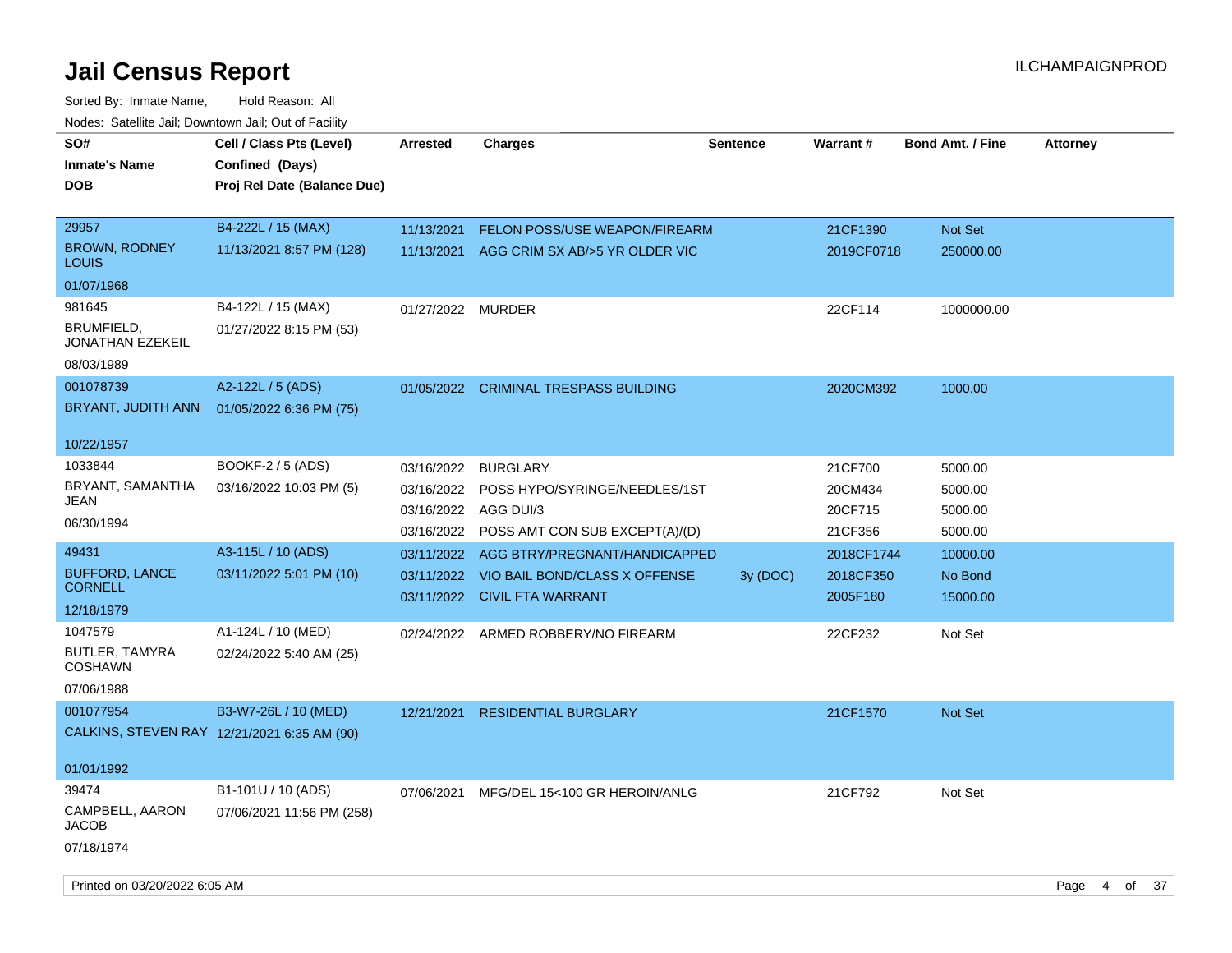Sorted By: Inmate Name, Hold Reason: All Nodes: Satellite Jail; Downtown Jail; Out of Facility

| SO#                                       | Cell / Class Pts (Level)                     | <b>Arrested</b> | <b>Charges</b>                           | <b>Sentence</b> | Warrant#   | <b>Bond Amt. / Fine</b> | <b>Attorney</b> |
|-------------------------------------------|----------------------------------------------|-----------------|------------------------------------------|-----------------|------------|-------------------------|-----------------|
| <b>Inmate's Name</b>                      | Confined (Days)                              |                 |                                          |                 |            |                         |                 |
| <b>DOB</b>                                | Proj Rel Date (Balance Due)                  |                 |                                          |                 |            |                         |                 |
| 001078953                                 | A3-111L / 10 (ADS)                           |                 |                                          |                 |            |                         |                 |
| CAMPBELL.                                 | 03/15/2022 10:50 PM (6)                      |                 | 03/15/2022 POSSESSION OF STOLEN FIREARM  |                 | 2022CF319  | Not Set                 |                 |
| <b>MOHAMMED BURNELL</b>                   |                                              |                 |                                          |                 |            |                         |                 |
| 09/25/1991                                |                                              |                 |                                          |                 |            |                         |                 |
| 1060436                                   | B1-106U / 10 (MED)                           | 01/06/2022      | AGGRAVATED UNLAWFUL RESTRAINT            |                 | 22CF29     | Not Set                 |                 |
| CARTER, DERESHEO<br><b>DEWAYNE</b>        | 01/06/2022 8:43 PM (74)                      |                 | 01/06/2022 FELON ESCAPE/PEACE OFFICER    |                 | 22CF28     | Not Set                 |                 |
| 09/10/1991                                |                                              |                 |                                          |                 |            |                         |                 |
| 001077353                                 | B1-106L / 15 (MAX)                           |                 | 02/12/2022 FELON POSS/USE WEAPON/FIREARM |                 | 22CF173    | No Bond                 |                 |
| CARTER, JAMES<br><b>IVORY</b>             | 02/13/2022 1:19 AM (36)                      |                 | 02/12/2022 ALCOHOL SALES - MINOR 19-20   |                 | 2020OV127  | 1000.00                 |                 |
| 08/12/2000                                |                                              |                 |                                          |                 |            |                         |                 |
| 957936                                    | A4-201L / 15 (MAX)                           | 03/10/2022      | DELIVERY OF OR POSSESSION OF W/ INT      |                 | 22CF295    | Not Set                 |                 |
| CAVETTE, JUSTIN<br><b>EUGENE</b>          | 03/10/2022 12:10 PM (11)                     |                 |                                          |                 |            |                         |                 |
| 08/02/1988                                |                                              |                 |                                          |                 |            |                         |                 |
| 1029088                                   | B1-107L / 10 (MED)                           | 12/21/2021      | <b>FELON POSS/USE FIREARM PRIOR</b>      |                 | 21CF1338   | 250000.00               |                 |
| <b>CHAPPLE, MALIK</b><br><b>BIANCO</b>    | 12/22/2021 10:02 AM (89)                     |                 |                                          |                 |            |                         |                 |
| 10/25/1994                                |                                              |                 |                                          |                 |            |                         |                 |
| 001078812                                 | B1-207U / 15 (MAX)                           |                 | 02/01/2022 ARMED ROBBERY/ARMED W/FIREARM |                 | 22CF145    | Not Set                 |                 |
| COBB, SINTRAE<br><b>SANCHEZ</b>           | 02/01/2022 8:33 PM (48)                      |                 |                                          |                 |            |                         |                 |
| 07/05/2002                                |                                              |                 |                                          |                 |            |                         |                 |
| 001077485                                 | A1-227U / 15 (MAX)                           | 12/21/2021      | <b>MURDER/INTENT TO KILL/INJURE</b>      |                 | 2021CF1282 | 1000000.00              |                 |
| <b>COLBERT, ARIEANA</b><br><b>FELICIA</b> | 12/21/2021 2:08 PM (90)                      |                 |                                          |                 |            |                         |                 |
| 12/13/2000                                |                                              |                 |                                          |                 |            |                         |                 |
| 34805                                     | B4-227U / 15 (MAX)                           | 10/01/2021      | <b>DOMESTIC BATTERY</b>                  |                 | 21CF1183   | Not Set                 |                 |
|                                           | CONERLY, KIN JOSEPH 10/01/2021 1:53 AM (171) | 10/01/2021      | ARMED HABITUAL CRIMINAL                  |                 | 21CF1184   | Not Set                 |                 |
| 11/16/1971                                |                                              | 10/06/2021      | POSS STOLEN VEHICLE > \$25,000           |                 | 19CF1786   | Not Set                 |                 |

Printed on 03/20/2022 6:05 AM Page 5 of 37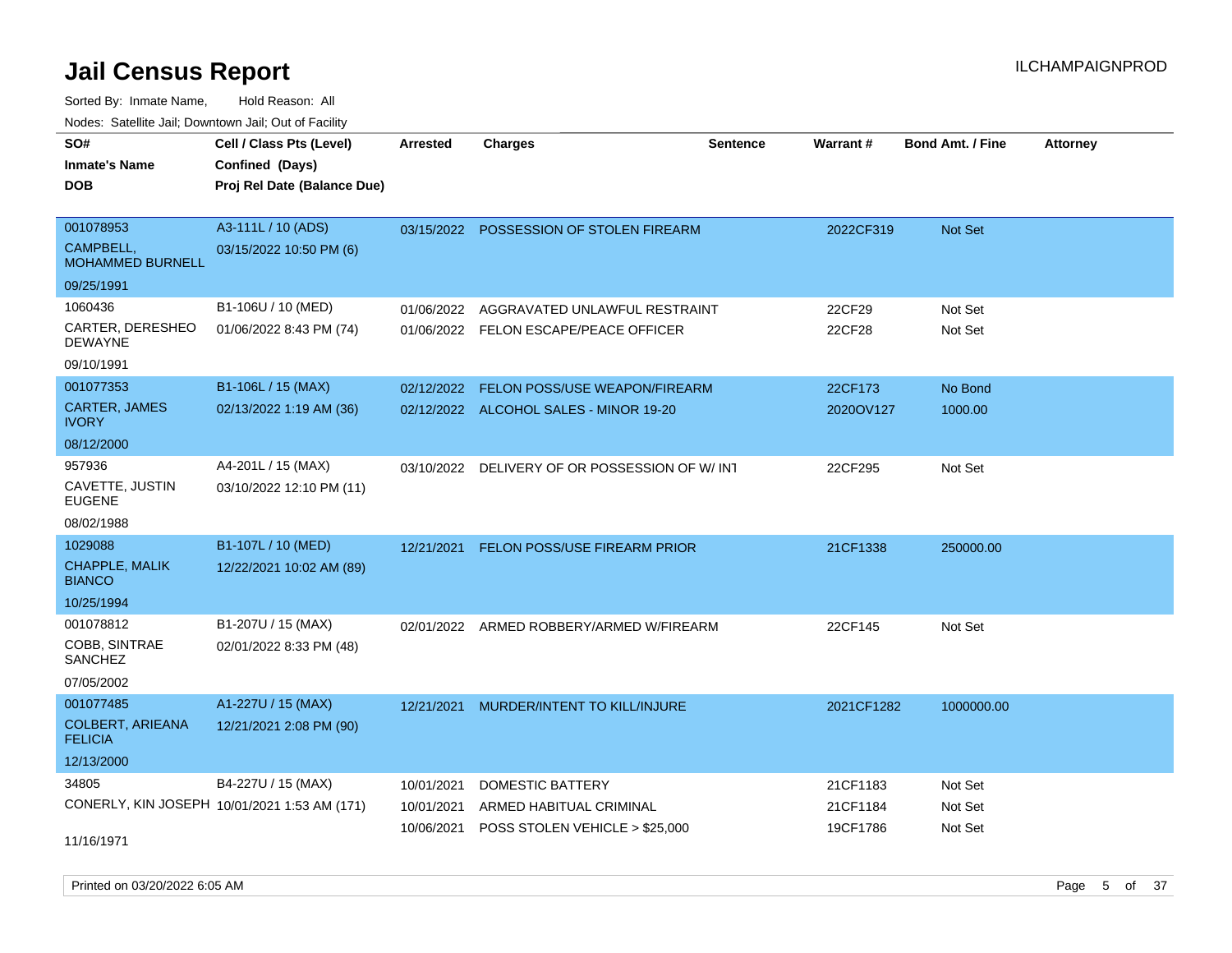Sorted By: Inmate Name, Hold Reason: All Nodes: Satellite Jail; Downtown Jail; Out of Facility

| SO#                                    | Cell / Class Pts (Level)    | <b>Arrested</b>      | <b>Charges</b>                        | <b>Sentence</b> | Warrant#   | <b>Bond Amt. / Fine</b> | <b>Attorney</b> |
|----------------------------------------|-----------------------------|----------------------|---------------------------------------|-----------------|------------|-------------------------|-----------------|
| <b>Inmate's Name</b>                   | Confined (Days)             |                      |                                       |                 |            |                         |                 |
| <b>DOB</b>                             | Proj Rel Date (Balance Due) |                      |                                       |                 |            |                         |                 |
|                                        |                             |                      |                                       |                 |            |                         |                 |
| 1074319                                | B1-104L / 15 (MAX)          | 10/12/2021           | AGGRAVATED CRUELTY TO ANIMALS         |                 | 21CF1238   | Not Set                 |                 |
| <b>CRAIG, DAVUCCI</b><br><b>DAVION</b> | 10/12/2021 11:36 AM (160)   | 10/14/2021 MURDER    |                                       |                 | 21CF1239   | Not Set                 |                 |
| 08/02/2001                             |                             |                      |                                       |                 |            |                         |                 |
| 001077549                              | B2-T3-10L / 10 (SPH)        | 12/22/2020           | PRED CRIM SEX ASLT/VICTIM <13         |                 | 2020CF1469 | Not Set                 |                 |
| CRISTOBAL-MATEO,<br><b>CRISTOBAL</b>   | 12/22/2020 1:17 PM (454)    |                      |                                       |                 |            |                         |                 |
| 12/02/1988                             |                             |                      |                                       |                 |            |                         |                 |
| 988538                                 | B3-W6-24L / 10 (MED)        | 12/21/2021           | AGGRAVATED DOMESTIC BATTERY           |                 | 21CF1564   | Not Set                 |                 |
| DAVIDSON, HARLEY<br><b>KYLE SCOTT</b>  | 12/21/2021 5:45 AM (90)     |                      |                                       |                 |            |                         |                 |
| 08/05/1990                             | 4/18/2022 (0.00)            |                      |                                       |                 |            |                         |                 |
| 1023587                                | A4-102L / 15 (MAX)          | 09/24/2021           | MFG/DEL CANNABIS/2.5-10 GRAMS         |                 | 21CF1155   | Not Set                 |                 |
| DAVIS, MARTIN<br><b>DENNIS</b>         | 09/24/2021 9:38 PM (178)    | 09/24/2021           | ARMED HABITUAL CRIMINAL               |                 | 2021-CF681 | 500000.00               |                 |
| 12/02/1994                             |                             |                      |                                       |                 |            |                         |                 |
| 001078538                              | A3-213U / 10 (ADS)          | 10/26/2021           | <b>CRIM SEX ASSAULT/FORCE</b>         |                 | 21CF1301   | Not Set                 |                 |
| DAWKINS, LEN                           | 10/26/2021 8:18 PM (146)    |                      |                                       |                 |            |                         |                 |
| 03/23/1987                             |                             |                      |                                       |                 |            |                         |                 |
| 56972                                  | B3-W8-32L / 10 (MED)        | 08/30/2021           | POSS STOLEN VEHICLE > \$25,000        |                 | 21CF1044   | Not Set                 |                 |
| DAY, DANIEL JOSEPH                     | 08/30/2021 3:07 PM (203)    | 09/04/2021           | <b>BURGLARY</b>                       |                 | 21CF1054   | Not Set                 |                 |
|                                        |                             |                      |                                       |                 |            |                         |                 |
| 10/16/1982                             |                             |                      |                                       |                 |            |                         |                 |
| 64070                                  | B3-W7-28L / 10 (MED)        | 02/18/2022           | <b>BURGLARY</b>                       |                 | 21CF1176   | 20000.00                |                 |
| DECKER, ANTHONY V                      | 02/18/2022 6:52 PM (31)     |                      | 02/18/2022 POSSESSION OF METH<5 GRAMS |                 | 21CF1205   | 15000.00                |                 |
| 11/27/1982                             |                             |                      |                                       |                 |            |                         |                 |
| 36298                                  | A3-113U / 5 (ADS)           | 03/11/2022 AGG DUI/3 |                                       |                 | 21CF380    | Not Set                 |                 |
| DUCEY, SCOTT<br><b>ROBERT</b>          | 03/11/2022 12:49 PM (10)    |                      |                                       |                 |            |                         |                 |
|                                        |                             |                      |                                       |                 |            |                         |                 |

04/02/1969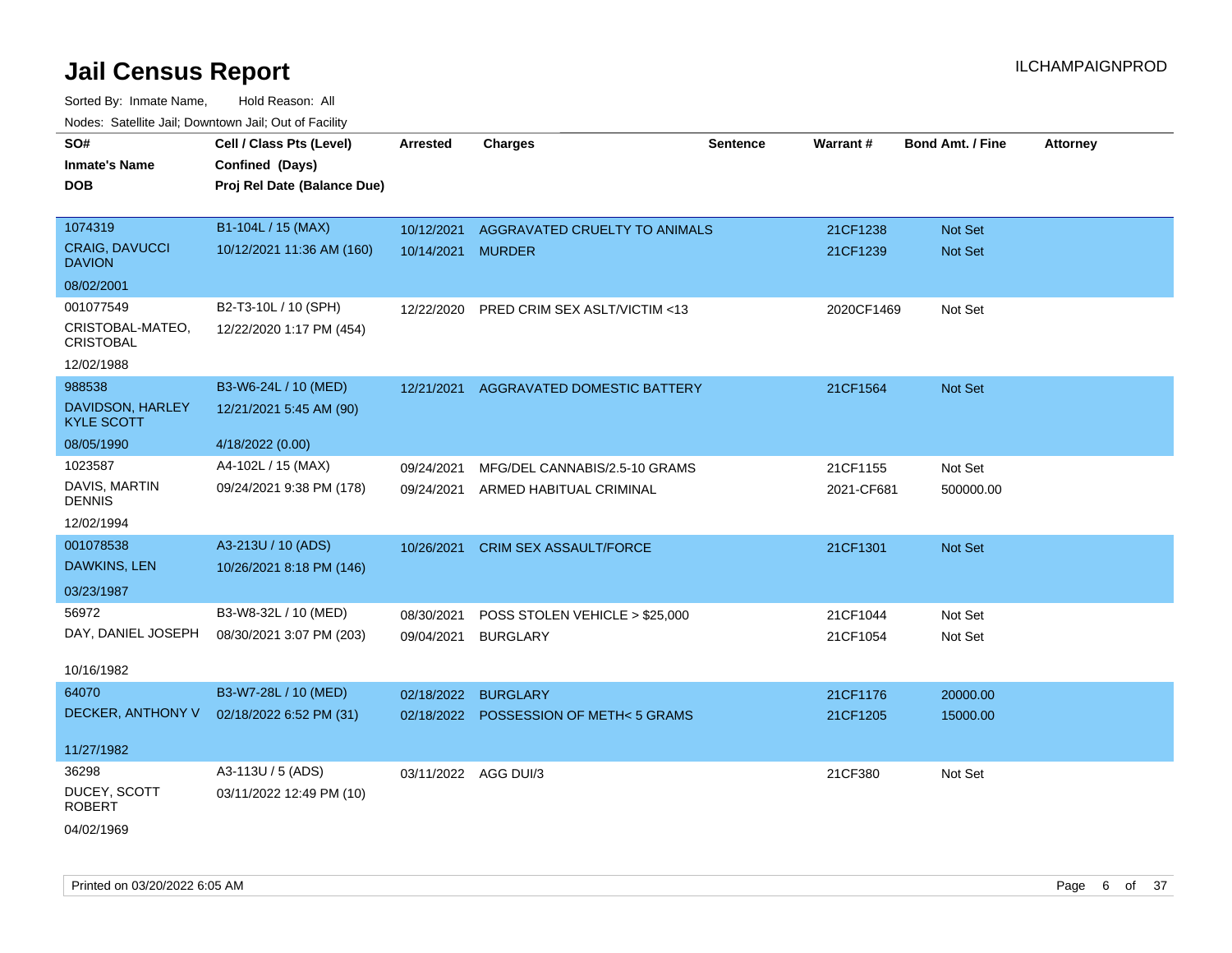| <b>Noute:</b> Catoline Jan, Downtown Jan, Out of Fability |                             |                   |                                          |                 |             |                         |                 |
|-----------------------------------------------------------|-----------------------------|-------------------|------------------------------------------|-----------------|-------------|-------------------------|-----------------|
| SO#                                                       | Cell / Class Pts (Level)    | <b>Arrested</b>   | <b>Charges</b>                           | <b>Sentence</b> | Warrant#    | <b>Bond Amt. / Fine</b> | <b>Attorney</b> |
| <b>Inmate's Name</b>                                      | Confined (Days)             |                   |                                          |                 |             |                         |                 |
| <b>DOB</b>                                                | Proj Rel Date (Balance Due) |                   |                                          |                 |             |                         |                 |
|                                                           |                             |                   |                                          |                 |             |                         |                 |
| 1024895                                                   | B1-103L / 10 (MED)          | 12/15/2021        | MFG/DEL 100<400 GR COCA/ANLG             |                 | 21CF1535    | Not Set                 |                 |
| <b>EDWARDS, GEORGE</b><br><b>CORTEZ</b>                   | 12/15/2021 12:26 PM (96)    | 12/15/2021        | <b>AGGRAVATED BATTERY</b>                |                 | 21CF1536    | <b>Not Set</b>          |                 |
| 06/19/1994                                                |                             |                   |                                          |                 |             |                         |                 |
| 1074720                                                   | B2-T4-13U / 15 (SPH)        | 01/19/2022        | PRED CRIM SEX ASLT/VICTIM <13            |                 | 21CF1414    | 500000.00               |                 |
| ELVIR-REYES, JORGE<br>LEONARDO                            | 01/19/2022 1:43 PM (61)     |                   |                                          |                 |             |                         |                 |
| 06/03/1988                                                |                             |                   |                                          |                 |             |                         |                 |
| 43977                                                     | B2-T1-02L / 5 (SPH)         | 12/20/2021        | AGG FLEEING POLICE/21 MPH OVER           |                 | 21CF1566    | Not Set                 |                 |
| <b>EMKES, DOUGLAS</b><br><b>ALAN</b>                      | 12/20/2021 9:59 AM (91)     | 12/20/2021        | PAROLE REVOCATION                        |                 |             | No Bond                 |                 |
| 06/08/1959                                                |                             |                   |                                          |                 |             |                         |                 |
| 987328                                                    | A2-123L / 10 (MED)          | 12/11/2021        | AGG ASLT PEACE OFF/FIRE/ER WRK           |                 | 21CF1515    | Not Set                 |                 |
| ERVIN, DEIDRA ANN<br><b>RUTH</b>                          | 12/11/2021 8:48 PM (100)    |                   |                                          |                 |             |                         |                 |
| 04/15/1991                                                |                             |                   |                                          |                 |             |                         |                 |
| 60186                                                     | A3-114U / 10 (ADS)          |                   | 03/12/2022 AGG DOMESTIC BATTERY/STRANGLE |                 | 22CF304     | Not Set                 |                 |
| <b>EVANS, MICHAEL</b><br><b>WILLIAM</b>                   | 03/12/2022 6:03 PM (9)      |                   |                                          |                 |             |                         |                 |
| 08/08/1981                                                |                             |                   |                                          |                 |             |                         |                 |
| 1026175                                                   | B4-127U / 10 (MED)          | 02/06/2022        | FELON FAIL/RETURN FRM FURLOUGH           |                 | 21CF1554    | No Bond                 |                 |
| FALCONER, AVERY                                           | 02/06/2022 4:49 AM (43)     | 02/06/2022        | <b>CITY OV ARREST</b>                    |                 | 2021-OV-65  | 1000.00                 |                 |
| <b>FOX</b>                                                |                             |                   | 02/07/2022 MFG/DEL 1<15 GR COCAINE/ANLG  | 6y (DOC)        | 2019CF1617  | No Bond                 |                 |
| 04/07/1989                                                |                             |                   |                                          |                 |             |                         |                 |
| 527081                                                    | B3-W5-20L / 10 (MED)        | 09/06/2021        | ARSON/REAL/PERSONAL PROP>\$150           |                 | 2021 CF 797 | 25000.00                |                 |
| <b>FERGUSON.</b><br><b>CHRISTOPHER</b>                    | 09/06/2021 1:18 PM (196)    |                   |                                          |                 |             |                         |                 |
| 12/21/1981                                                |                             |                   |                                          |                 |             |                         |                 |
| 66468                                                     | A4-106L / 15 (MAX)          | 03/06/2022 MURDER |                                          |                 | 22CF273     | 1000000.00              |                 |
| FERRELL, BRIAN<br>JAMAL                                   | 03/06/2022 9:04 PM (15)     |                   |                                          |                 |             |                         |                 |
| 11/15/1985                                                |                             |                   |                                          |                 |             |                         |                 |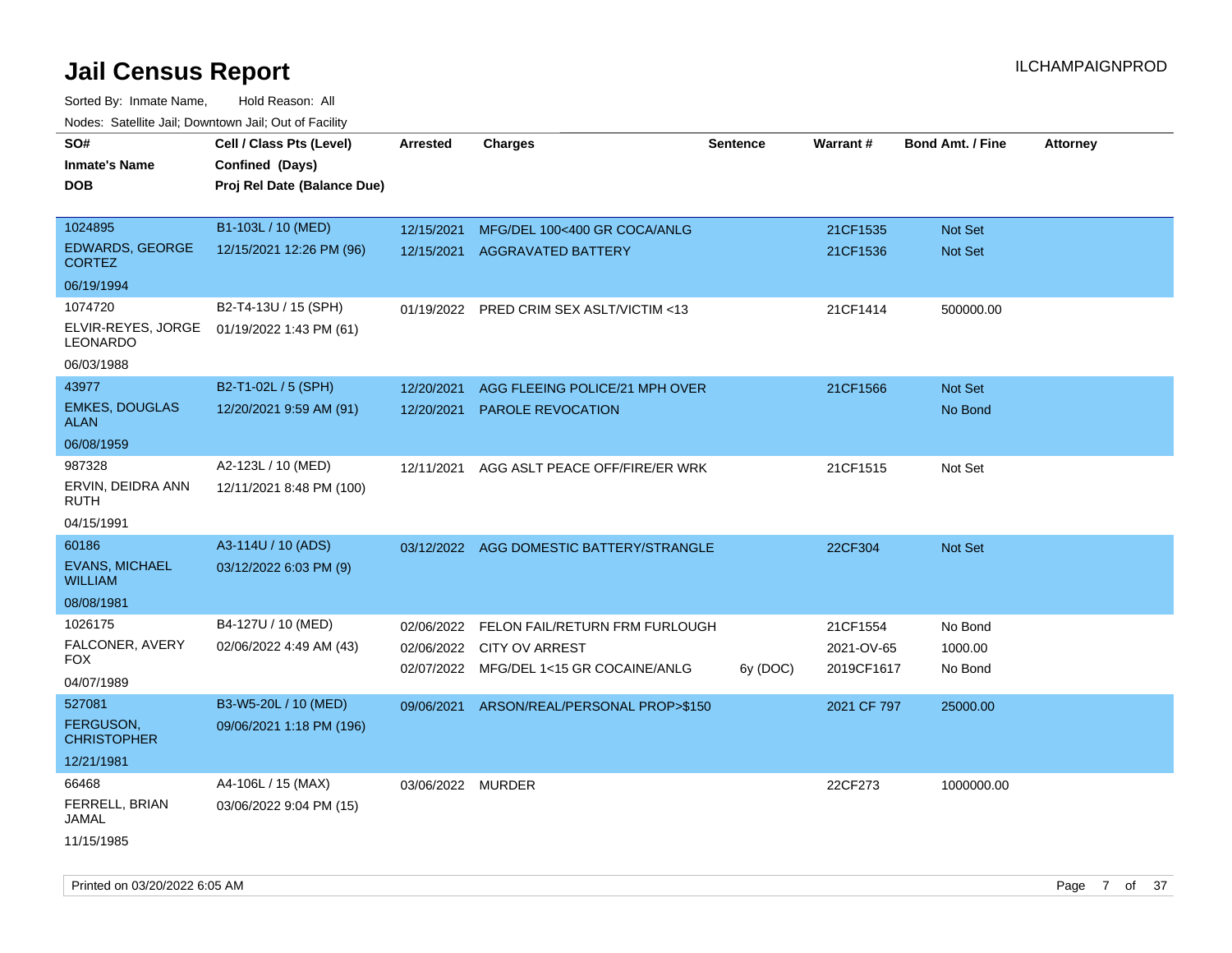| SO#                                 | Cell / Class Pts (Level)                    | <b>Arrested</b> | <b>Charges</b>                          | <b>Sentence</b> | Warrant#   | <b>Bond Amt. / Fine</b> | <b>Attorney</b> |
|-------------------------------------|---------------------------------------------|-----------------|-----------------------------------------|-----------------|------------|-------------------------|-----------------|
| <b>Inmate's Name</b>                | Confined (Days)                             |                 |                                         |                 |            |                         |                 |
| <b>DOB</b>                          | Proj Rel Date (Balance Due)                 |                 |                                         |                 |            |                         |                 |
|                                     |                                             |                 |                                         |                 |            |                         |                 |
| 962759                              | B2-DR / 15 (SPH)                            | 07/16/2021      | <b>METH DELIVERY&lt;5 GRAMS</b>         |                 | 21CF833    | Not Set                 |                 |
| FINLEY, KEVIN DANTE                 | 07/16/2021 9:44 PM (248)                    | 07/29/2021      | AGG CRIM SEX ASSAULT/FELONY             |                 | 21CF891    | No Bond                 |                 |
| 12/28/1988                          |                                             |                 |                                         |                 |            |                         |                 |
| 1039744                             | B4-122U / 15 (MAX)                          | 12/06/2021      | <b>MURDER</b>                           |                 | 20CF959    | 1000000.00              |                 |
| FONVILLE, TREVOY<br><b>JERMAINE</b> | 12/06/2021 10:52 AM (105)                   |                 |                                         |                 |            |                         |                 |
| 01/13/1996                          |                                             |                 |                                         |                 |            |                         |                 |
| 001078863                           | B4-226U / 15 (MAX)                          | 02/19/2022      | POSSESSION OF STOLEN FIREARM            |                 | 22CF203    | <b>Not Set</b>          |                 |
| FOSTER, JOHN<br><b>CARELL</b>       | 02/19/2022 6:01 AM (30)                     |                 |                                         |                 |            |                         |                 |
| 03/13/1981                          |                                             |                 |                                         |                 |            |                         |                 |
| 518395                              | B2-T3-12L / 15 (SPH)                        | 07/07/2020      | CRIMINAL SEXUAL ASSAULT                 |                 | 2020-CF735 | 250000.00               |                 |
|                                     | FRANDLE, MARK RYAN 07/07/2020 3:42 PM (622) |                 |                                         |                 |            |                         |                 |
| 09/10/1985                          |                                             |                 |                                         |                 |            |                         |                 |
| 001077934                           | A1-125L / 10 (MED)                          | 08/22/2021      | <b>DOMESTIC BATTERY</b>                 |                 | 21 CM 172  | 10000.00                |                 |
| FREED, LOGAN<br><b>SUZANNE</b>      | 08/22/2021 11:45 PM (211)                   | 08/22/2021      | AGG DUI/ACCIDENT/DEATH                  |                 | 21CF1024   | <b>Not Set</b>          |                 |
| 08/18/1996                          |                                             |                 |                                         |                 |            |                         |                 |
| 001078290                           | A1-224L / 10 (ADS)                          | 08/19/2021      | MACHINE GUN/AUTO WEAPON/VEH             |                 | 21CF1012   | Not Set                 |                 |
| FREEMAN, ANGEL<br><b>JANILA KAY</b> | 08/19/2021 1:26 AM (214)                    |                 |                                         |                 |            |                         |                 |
| 12/25/1995                          |                                             |                 |                                         |                 |            |                         |                 |
| 591514                              | B2-T2-07U / 10 (SPH)                        |                 | 02/25/2022 AGG CRIM SEX ABUSE/VIC 13-17 |                 | 22CF230    | 100000.00               |                 |
|                                     | GAMBLE, SCOTT PAUL 02/25/2022 6:08 PM (24)  |                 |                                         |                 |            |                         |                 |
| 09/06/1968                          |                                             |                 |                                         |                 |            |                         |                 |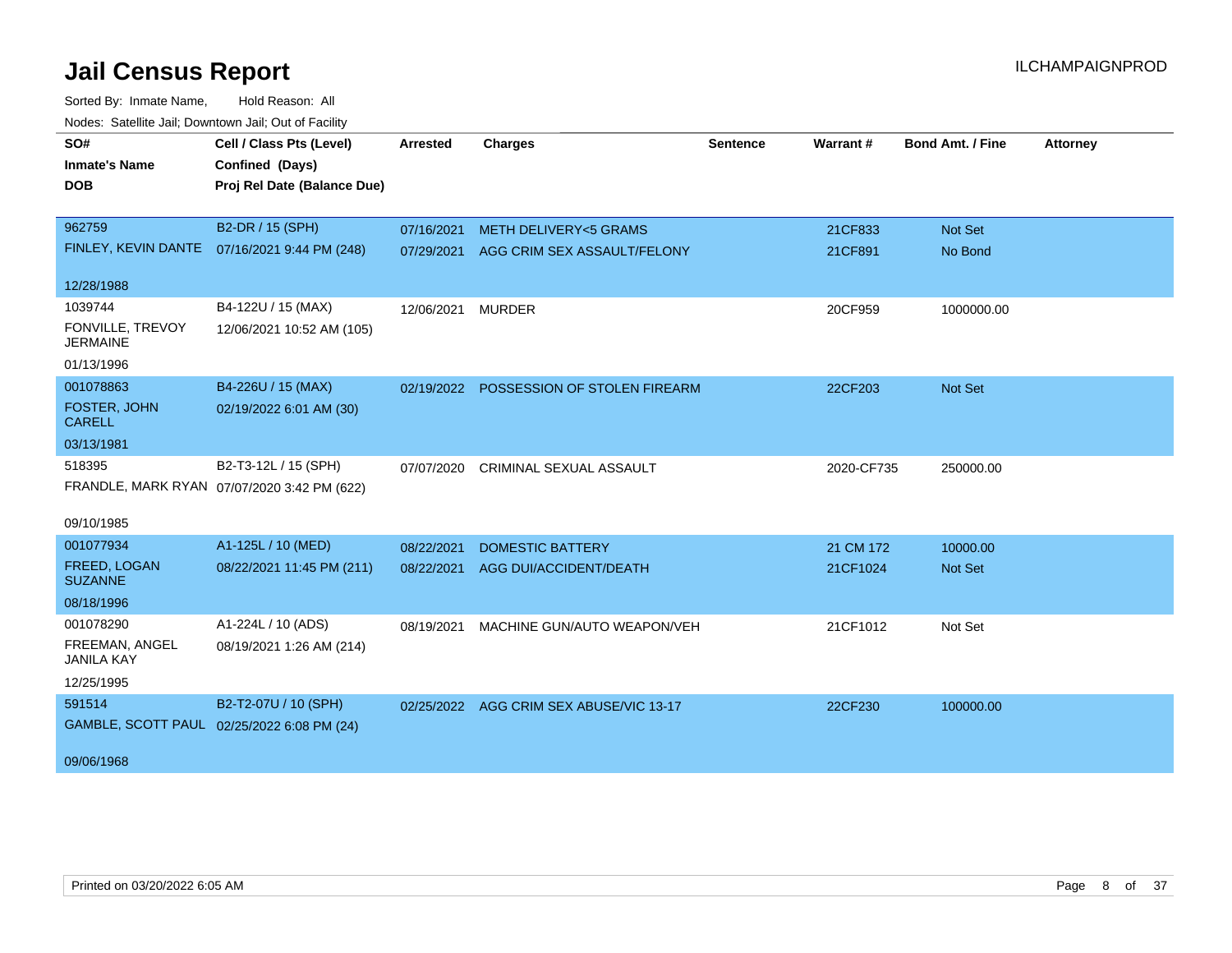| SO#<br><b>Inmate's Name</b><br><b>DOB</b> | Cell / Class Pts (Level)<br>Confined (Days)<br>Proj Rel Date (Balance Due) | <b>Arrested</b> | <b>Charges</b>                            | <b>Sentence</b> | Warrant #    | <b>Bond Amt. / Fine</b> | <b>Attorney</b> |
|-------------------------------------------|----------------------------------------------------------------------------|-----------------|-------------------------------------------|-----------------|--------------|-------------------------|-----------------|
| 1075614                                   | <b>BOOKH-3 / 15 (MAX)</b>                                                  |                 | 03/19/2022 AGGRAVATED BATTERY             |                 | 22CFAWOW     | <b>Not Set</b>          |                 |
| <b>GANT, TEVIN</b><br><b>ODELROW</b>      | 03/19/2022 5:29 PM (2)                                                     |                 | 03/19/2022 THEFT/STOLEN/<\$500            |                 | 22CFAWOW     | <b>Not Set</b>          |                 |
| 03/03/1991                                |                                                                            |                 | 03/19/2022 CAUSE CHILD TO BE ENDANGERED   |                 | 22CFAWOW     | <b>Not Set</b>          |                 |
|                                           |                                                                            |                 | 03/19/2022 CRIMINAL TRESPASS TO LAND      |                 | 22CFAWOW     | <b>Not Set</b>          |                 |
|                                           |                                                                            | 03/19/2022      | <b>RESIST/OBSTRUCTING A PEACE OFFICEF</b> |                 | 22CFAWOW     | <b>Not Set</b>          |                 |
|                                           |                                                                            | 03/19/2022      | POSSESSING A CONTROLLED SUBSTANC          |                 | 22CFAWOW     | <b>Not Set</b>          |                 |
| 1068917                                   | <b>BOOKF-1 / 5 (MIN)</b>                                                   | 08/11/2021      | VIO ORDER/PRIOR VIO OF ORDER              |                 | 21CF965      | Not Set                 |                 |
| GARCIA, JUAN<br>CARLOS                    | 08/11/2021 9:24 PM (222)                                                   |                 |                                           |                 |              |                         |                 |
| 10/21/1997                                |                                                                            |                 |                                           |                 |              |                         |                 |
| 001078154                                 | B4-121U / 10 (MED)                                                         | 01/09/2022      | DRVG UNDER INFLU OF ALCOHOL               |                 | 2021 DT 182  | 5000.00                 |                 |
| <b>GENTRY, DAMON</b><br><b>LIONEL</b>     | 01/09/2022 4:41 PM (71)                                                    |                 | 01/09/2022 AGG DOMESTIC BATTERY/STRANGLE  |                 | 2021 CF 1396 | 50000.00                |                 |
| 12/25/1971                                |                                                                            |                 |                                           |                 |              |                         |                 |
| 001078633                                 | B2-T4-15U / 25 (SPH)                                                       | 12/01/2021      | PRED CRIM SEX ASLT/VICTIM <13             |                 | 21CF1416     | 250000.00               |                 |
| GONZALEZ-GUILLEN,<br>EDWARD               | 12/01/2021 12:08 PM (110)                                                  |                 |                                           |                 |              |                         |                 |
| 08/25/2002                                |                                                                            |                 |                                           |                 |              |                         |                 |
| 001078607                                 | B4-221L / 15 (MAX)                                                         | 11/22/2021      | FELON POSS/USE FIREARM/PAROLE             |                 | 21CF1437     | <b>Not Set</b>          |                 |
| <b>GRAY, WILLIAM</b><br>DA'VON            | 11/22/2021 2:57 PM (119)                                                   |                 | 11/22/2021 ATTEMPT (FIRST DEGREE MURDER)  |                 | 21CF1435     | <b>Not Set</b>          |                 |
| 04/18/1984                                |                                                                            |                 |                                           |                 |              |                         |                 |
| 56342                                     | B1-206L / 10 (MED)                                                         | 10/21/2021      | THEFT CONTROL INTENT <\$500               |                 | 17CF1451     | 10000.00                |                 |
| <b>GRIFFIN, NATHAN</b>                    | 10/21/2021 4:20 PM (151)                                                   | 10/21/2021      | DRIVING ON REVOKED LICENSE                |                 | 20TR1979     | 3000.00                 |                 |
| <b>EUGENE</b>                             |                                                                            | 10/21/2021      | ARMED HABITUAL CRIMINAL                   |                 | 21CF1279     | Not Set                 |                 |
| 02/24/1969                                |                                                                            |                 |                                           |                 |              |                         |                 |
| 001078868                                 | <b>BOOKH-4 / 5 (ADS)</b>                                                   |                 | 02/24/2022 STALKING/CAUSE FEAR FOR SAFETY |                 | 22CF227      | 150000.00               |                 |
| HARRIS-MINER,<br><b>NICHOLAS</b>          | 02/24/2022 3:56 PM (25)                                                    |                 |                                           |                 |              |                         |                 |
| 07/08/1998                                |                                                                            |                 |                                           |                 |              |                         |                 |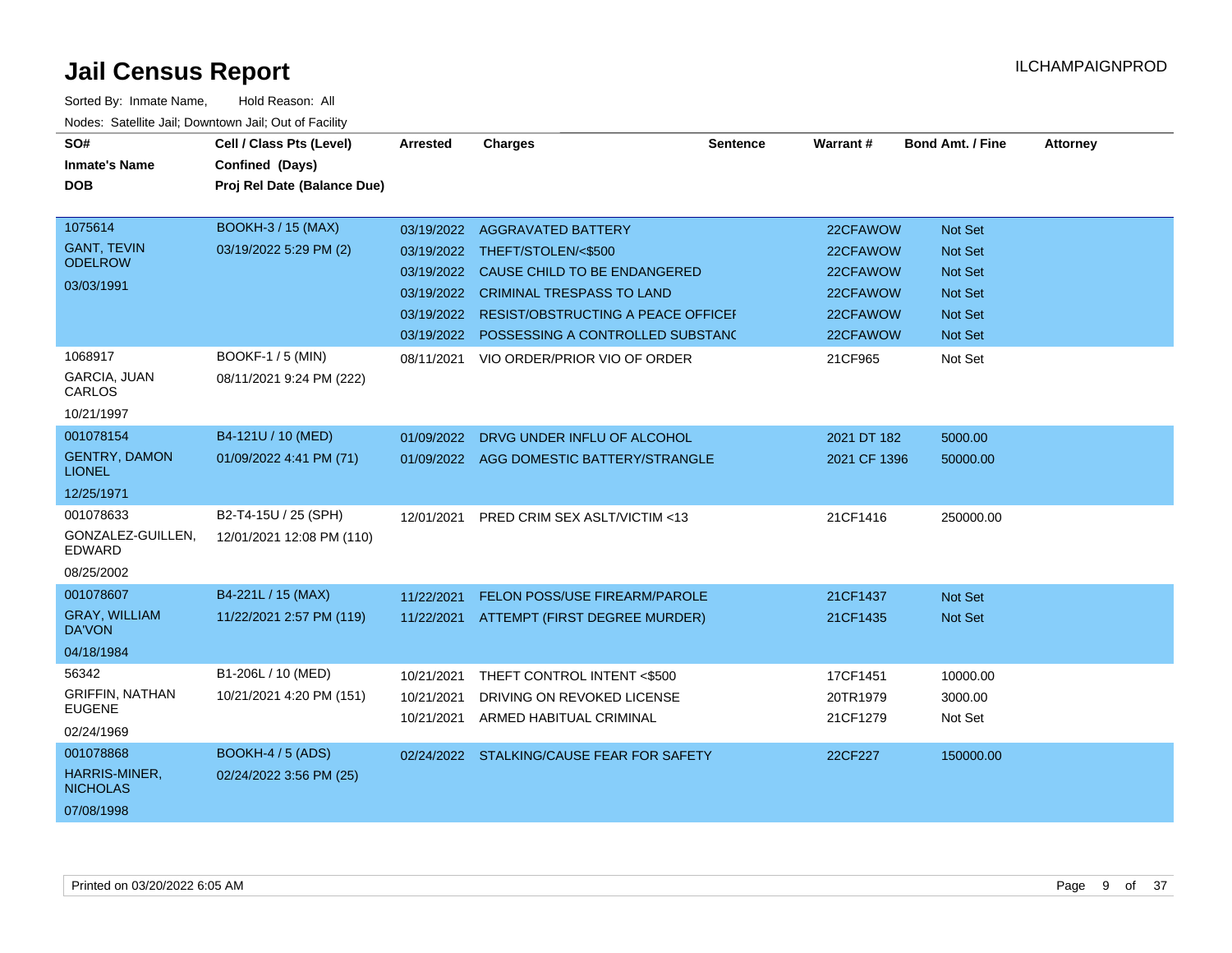| SO#<br><b>Inmate's Name</b>                               | Cell / Class Pts (Level)<br>Confined (Days) | <b>Arrested</b> | <b>Charges</b>                        | <b>Sentence</b> | Warrant#   | <b>Bond Amt. / Fine</b> | <b>Attorney</b> |
|-----------------------------------------------------------|---------------------------------------------|-----------------|---------------------------------------|-----------------|------------|-------------------------|-----------------|
| <b>DOB</b>                                                | Proj Rel Date (Balance Due)                 |                 |                                       |                 |            |                         |                 |
|                                                           |                                             |                 |                                       |                 |            |                         |                 |
| 544770                                                    | A4-105U / 10 (MED)                          | 08/14/2021      | AGG DOMESTIC BATTERY/STRANGLE         | 7y (DOC)        | 2021CF514  | 25000.00                |                 |
| <b>HAYES, DEVON</b><br><b>JERMAINE</b>                    | 08/14/2021 2:56 AM (219)                    |                 |                                       |                 |            |                         |                 |
| 11/07/1987                                                |                                             |                 |                                       |                 |            |                         |                 |
| 975293                                                    | B2-T4-14L / 10 (SPH)                        | 07/21/2021      | VIO ORDER/PRIOR VIO OF ORDER          |                 | 21CF914    | No Bond                 |                 |
| HILL, JACOB MILES                                         | 07/21/2021 8:43 PM (243)                    | 07/21/2021      | <b>STALKING</b>                       |                 | 2021CF863  | Not Set                 |                 |
|                                                           |                                             | 07/25/2021      | PAROLE REVOCATION                     |                 | CH2104646  | Not Set                 |                 |
| 02/06/1988                                                |                                             | 08/18/2021      | HARASS WITNESS/FAMILY MBR/REP         |                 | 21CF992    | Not Set                 |                 |
|                                                           |                                             | 09/09/2021      | AGG STALKING/BODILY HARM              |                 | 21CF1073   | Not Set                 |                 |
| 48471                                                     | B1-207L / 15 (MAX)                          | 08/08/2021      | AGG BATTERY/DISCHARGE FIREARM         |                 | 21CF946    | <b>Not Set</b>          |                 |
| HILL, RAMESH<br><b>JERMAINE</b>                           | 08/08/2021 4:45 AM (225)                    |                 |                                       |                 |            |                         |                 |
| 12/11/1978                                                |                                             |                 |                                       |                 |            |                         |                 |
| 27039                                                     | BOOKH-7 / 15 (MAX)                          | 03/19/2022      | DISORDERLY CONDUCT                    |                 | 2022CFAWOW | No Bond                 |                 |
| HOGUE, HYMME DALE 03/19/2022 11:55 PM (2)                 |                                             |                 |                                       |                 |            |                         |                 |
| 09/22/1966                                                |                                             |                 |                                       |                 |            |                         |                 |
| 1072876                                                   | A1-226U / 5 (MIN)                           |                 | 02/10/2022 METH DELIVERY/5<15 GRAMS   | 4y (DOC)        | 21CF143    | No Bond                 |                 |
| HOUTCHINS, SAVANNA 02/10/2022 5:10 PM (39)<br><b>BELL</b> |                                             |                 |                                       |                 |            |                         |                 |
| 07/10/1996                                                | 2/17/2022 (0.00)                            |                 |                                       |                 |            |                         |                 |
| 001078884                                                 | A4-207L / 15 (MAX)                          | 02/27/2022      | ARMED VIOLENCE/CATEGORY I             | 6y (DOC)        | 22CF234    | Not Set                 |                 |
| HOWARD, TREVON<br><b>TITRESS</b>                          | 02/27/2022 5:07 AM (22)                     |                 |                                       |                 |            |                         |                 |
| 03/20/1999                                                |                                             |                 |                                       |                 |            |                         |                 |
| 51028                                                     | B3-W6-21U / 10 (MED)                        |                 | 02/23/2022 AGG FLEEING/2+ CON DEVICES |                 | 19CF1839   | 50000.00                |                 |
| HUFFMAN, MICHAEL<br><b>LEONARD</b>                        | 02/23/2022 3:14 AM (26)                     |                 |                                       |                 |            |                         |                 |
| 07/24/1980                                                |                                             |                 |                                       |                 |            |                         |                 |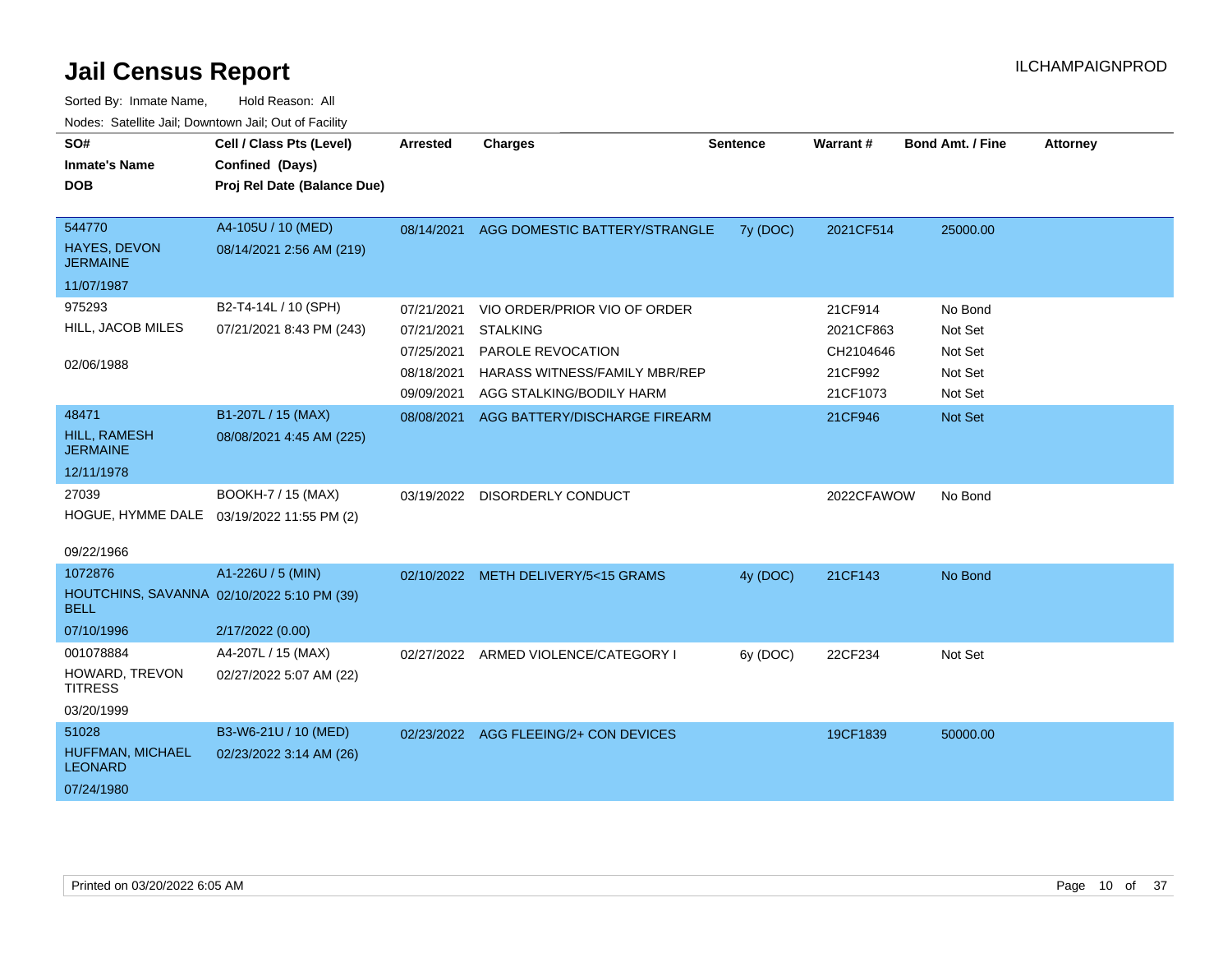Sorted By: Inmate Name, Hold Reason: All Nodes: Satellite Jail; Downtown Jail; Out of Facility

| noaco. Catolino cali, Domntonni cali, Cat on I acilit |                                                                            |                          |                                                               |                 |                         |                         |                 |
|-------------------------------------------------------|----------------------------------------------------------------------------|--------------------------|---------------------------------------------------------------|-----------------|-------------------------|-------------------------|-----------------|
| SO#<br>Inmate's Name<br>DOB                           | Cell / Class Pts (Level)<br>Confined (Days)<br>Proj Rel Date (Balance Due) | <b>Arrested</b>          | <b>Charges</b>                                                | <b>Sentence</b> | <b>Warrant#</b>         | <b>Bond Amt. / Fine</b> | <b>Attorney</b> |
| 1061186<br><b>INGRAM, CHERELL</b><br>LETRISE          | A2-221L / 10 (ADS)<br>03/16/2022 10:17 PM (5)                              |                          | 03/16/2022 MURDER/STRONG PROB KILL/INJURE                     |                 | 22CF329                 | No Bond                 |                 |
| 10/01/1986                                            |                                                                            |                          |                                                               |                 |                         |                         |                 |
| 38993<br>JACKSON, LAMONT<br>JEREMIE<br>07/31/1973     | A3-117L / 15 (MAX)<br>02/13/2021 7:45 AM (401)                             |                          | 02/13/2021 ATTEMPT (FIRST DEGREE MURDER)                      |                 | 21CF181                 | Not Set                 |                 |
| 001077487                                             | B3-W8-30L / 10 (MED)                                                       | 12/03/2020               | FELON POSS/USE WEAPON/FIREARM                                 | 8y (DOC)        | 20CF1377                | Not Set                 |                 |
| <b>JACKSON, TERRELL</b><br>DANDRE                     | 12/03/2020 10:18 AM (473)                                                  | 11/09/2021               | AGG DISCHARGE FIREARM/OCC VEH                                 | 8y (DOC)        | 21CR0331401             | No Bond                 |                 |
| 08/11/1990                                            |                                                                            |                          |                                                               |                 |                         |                         |                 |
| 001078703                                             | A1-225U / 15 (ADS)                                                         | 12/20/2021               | MURDER/INTENT TO KILL/INJURE                                  |                 | 21CF1574                | Not Set                 |                 |
| JOHNS, SHANIQUH<br>THERESA                            | 12/22/2021 6:41 AM (89)                                                    |                          |                                                               |                 |                         |                         |                 |
| 04/03/1992                                            |                                                                            |                          |                                                               |                 |                         |                         |                 |
| 1042582                                               | B1-107U / 15 (MAX)                                                         |                          | 03/10/2022 VIOLATE ORDER PROTECTION                           |                 | 22CM61                  | <b>Not Set</b>          |                 |
| <b>JONES, DEONTA</b><br>DANTRAL                       | 03/10/2022 4:50 AM (11)                                                    |                          |                                                               |                 |                         |                         |                 |
| 02/01/1993                                            |                                                                            |                          |                                                               |                 |                         |                         |                 |
| 001078645                                             | B4-225L / 10 (MED)                                                         | 12/02/2021               | AGG DISCHARGE FIREARM                                         |                 | 21CF1478                | No Bond                 |                 |
| JONES, KELVIN<br>KHYRIC                               | 12/02/2021 6:56 PM (109)                                                   |                          |                                                               |                 |                         |                         |                 |
| 02/27/2001                                            |                                                                            |                          |                                                               |                 |                         |                         |                 |
| 956822                                                | A4-107U / 15 (MAX)                                                         | 11/25/2021               | <b>AGGRAVATED DOMESTIC BATTERY</b>                            |                 | 21CF1442                | Not Set                 |                 |
| JONES, MARIO<br>NATHANIEL                             | 11/25/2021 10:37 AM (116)                                                  | 11/25/2021<br>11/25/2021 | <b>PAROLE REVOCATION</b><br>UNLAWFUL RESTRAINT                |                 | CH2106361<br>21CF1443   | No Bond<br>Not Set      |                 |
| 10/27/1987                                            |                                                                            |                          |                                                               |                 |                         |                         |                 |
| 59668<br>JONES, MARTELL<br>DEANGELO                   | B2-T1-04L / 10 (SPH)<br>02/11/2022 3:19 PM (38)                            | 02/11/2022<br>02/11/2022 | FAIL TO RPT CHNG ADDRESS/EMPL<br>AGGRAVATED ARSON/BODILY HARM |                 | 20 CF 1241<br>22 CF 169 | 75000.00<br>75000.00    |                 |
|                                                       |                                                                            |                          |                                                               |                 |                         |                         |                 |

07/11/1983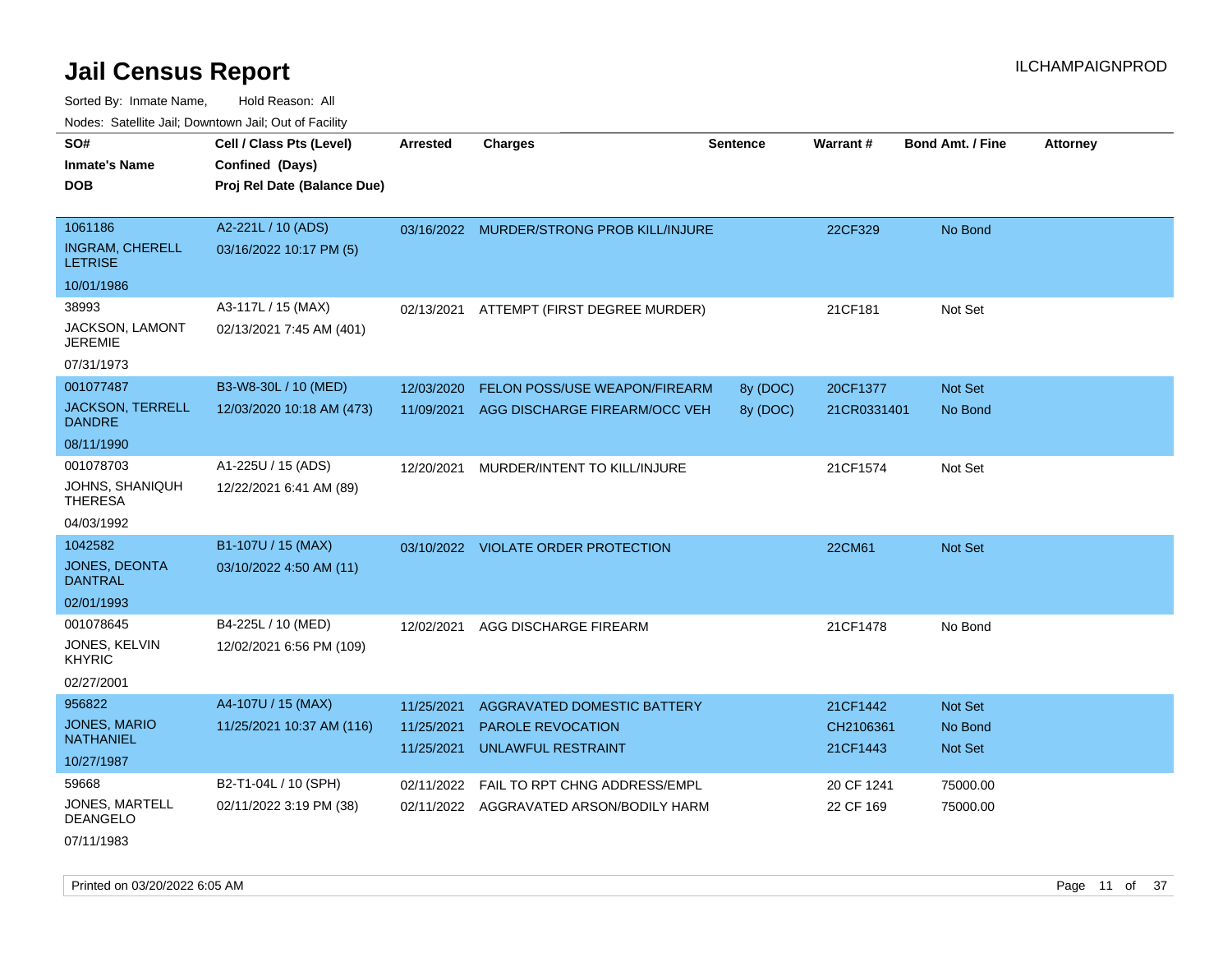| roaco. Calcinio can, Downtown can, Out of Fability |                                             |                 |                                           |                 |                 |                         |                 |
|----------------------------------------------------|---------------------------------------------|-----------------|-------------------------------------------|-----------------|-----------------|-------------------------|-----------------|
| SO#<br><b>Inmate's Name</b>                        | Cell / Class Pts (Level)<br>Confined (Days) | <b>Arrested</b> | <b>Charges</b>                            | <b>Sentence</b> | <b>Warrant#</b> | <b>Bond Amt. / Fine</b> | <b>Attorney</b> |
| <b>DOB</b>                                         | Proj Rel Date (Balance Due)                 |                 |                                           |                 |                 |                         |                 |
|                                                    |                                             |                 |                                           |                 |                 |                         |                 |
| 1008468                                            | B4-125L / 10 (MED)                          | 12/01/2021      | FELON POSS/USE WEAPON/FIREARM             |                 | 21CF1472        | Not Set                 |                 |
| JONES, MARTEZ<br><b>LAMONTE</b>                    | 12/01/2021 1:28 PM (110)                    | 12/02/2021      | <b>PROBATION VIOLATION</b>                |                 | 20CF1151        | <b>Not Set</b>          |                 |
| 06/22/1993                                         |                                             |                 |                                           |                 |                 |                         |                 |
| 1024939                                            | A3-112L / 10 (ADS)                          | 03/17/2022      | TRANSP/CARRY ALC LIQ/PASSENGER            |                 | 2022MT344       | Not Set                 |                 |
| KELLER, MICHAEL<br><b>GLENN</b>                    | 03/17/2022 2:46 AM (4)                      | 03/17/2022      | DRIVING ON SUSPENDED LICENSE              |                 | 2020TR1028      | 7500.00                 |                 |
| 12/13/1994                                         |                                             |                 | 03/17/2022 POSSESSION OF METH< 5 GRAMS    |                 | 2022CF320       | Not Set                 |                 |
| 24308                                              | A3-215L / 15 (MAX)                          |                 | 03/19/2022 RETAIL THEFT                   | 30m (DOC)       | 20CF79          | No Bond                 |                 |
| KWIATKOWSKI,<br><b>ROBERT JOHN</b>                 | 03/19/2022 12:52 PM (2)                     |                 |                                           |                 |                 |                         |                 |
| 08/08/1963                                         |                                             |                 |                                           |                 |                 |                         |                 |
| 1068786                                            | B4-121L / 10 (MED)                          | 03/04/2022      | DOMESTIC BATTERY/OTHER PRIOR              |                 | 22CF270         | Not Set                 |                 |
| LACY, MALIK SHAKUR                                 | 03/04/2022 7:25 PM (17)                     | 03/04/2022      | DOMESTIC BATTERY/HARM/VIO O/P             |                 | 18CM478         | 2500.00                 |                 |
| 12/01/1996                                         |                                             |                 | 03/04/2022 WARRANT OUT OF COUNTY          |                 | 20TR4604        | 3000.00                 |                 |
| 1041648                                            | A4-206U / 15 (MAX)                          | 01/11/2022      | ARMED HABITUAL CRIMINAL                   |                 | 22CF41          | Not Set                 |                 |
| <b>LANE, DEMETRIUS</b><br><b>LAQUAN</b>            | 01/11/2022 5:27 AM (69)                     |                 | 01/11/2022 PAROLE REVOCATION              |                 | CH2200221       | Not Set                 |                 |
| 07/04/1996                                         |                                             |                 |                                           |                 |                 |                         |                 |
| 1070011                                            | B4-124U / 15 (MAX)                          | 08/03/2021      | AGG DISCH FIREARM/1ST AID PERS            |                 | 21CF929         | Not Set                 |                 |
| LAWS, WILLIAM<br>ZARAK, Third                      | 08/03/2021 3:53 PM (230)                    |                 |                                           |                 |                 |                         |                 |
| 07/06/1999                                         |                                             |                 |                                           |                 |                 |                         |                 |
| 548089                                             | B1-204U / 15 (MAX)                          |                 | 12/04/2020 ATTEMPT (FIRST DEGREE MURDER)  |                 | 20CF1378        | <b>Not Set</b>          |                 |
| LEWIS, LAWRENCE<br>PAUL, Third                     | 12/04/2020 4:42 AM (472)                    |                 |                                           |                 |                 |                         |                 |
| 02/08/1993                                         |                                             |                 |                                           |                 |                 |                         |                 |
| 001078817                                          | B1-206U / 10 (MED)                          |                 | 02/03/2022 AGG UUW/PERSON/PREV CONVICTION |                 | 22CF143         | Not Set                 |                 |
| LIPSCOMB, LADAROL<br><b>ANTHONY</b>                | 02/03/2022 11:33 PM (46)                    |                 |                                           |                 |                 |                         |                 |
| 10/01/2000                                         |                                             |                 |                                           |                 |                 |                         |                 |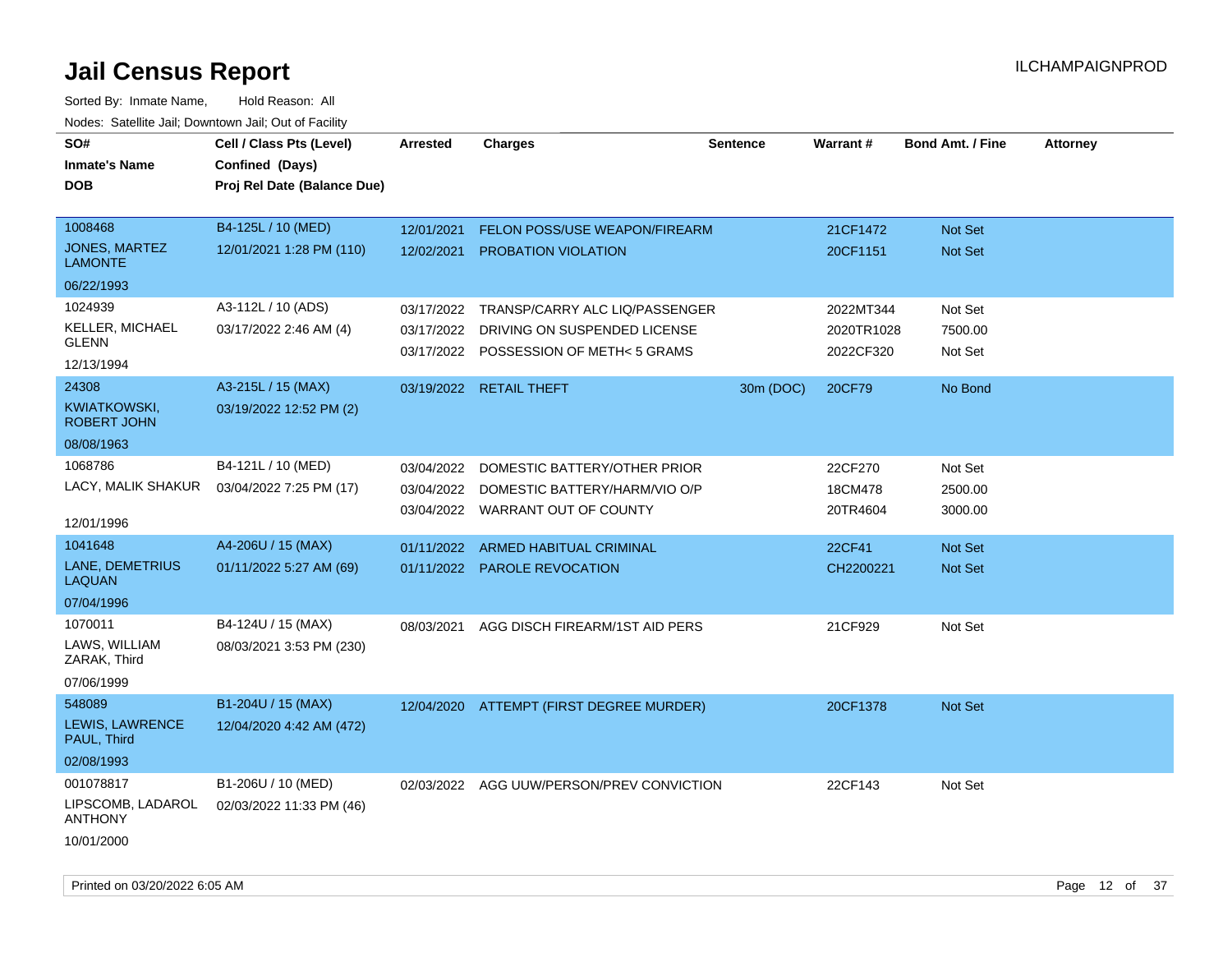| rouce. Calcinic Jan, Downtown Jan, Out of Facility |                             |                 |                                           |                 |             |                         |                 |
|----------------------------------------------------|-----------------------------|-----------------|-------------------------------------------|-----------------|-------------|-------------------------|-----------------|
| SO#                                                | Cell / Class Pts (Level)    | <b>Arrested</b> | <b>Charges</b>                            | <b>Sentence</b> | Warrant#    | <b>Bond Amt. / Fine</b> | <b>Attorney</b> |
| <b>Inmate's Name</b>                               | Confined (Days)             |                 |                                           |                 |             |                         |                 |
| <b>DOB</b>                                         | Proj Rel Date (Balance Due) |                 |                                           |                 |             |                         |                 |
|                                                    |                             |                 |                                           |                 |             |                         |                 |
| 001078924                                          | A4-205L / 10 (MED)          | 03/09/2022      | DOMESTIC BATTERY/OTHER PRIOR              |                 | 22CF289     | Not Set                 |                 |
| LIVINGSTON, MASON<br><b>RICHARD</b>                | 03/09/2022 4:13 AM (12)     |                 | 03/09/2022 WARRANT OUT OF COUNTY          |                 | 2019 CM 230 | 5000.00                 |                 |
| 08/23/1988                                         |                             |                 |                                           |                 |             |                         |                 |
| 001078896                                          | A4-203L / 15 (MAX)          |                 | 03/01/2022 ARMED HABITUAL CRIMINAL        |                 | 22CF239     | Not Set                 |                 |
| MANN, DAVID<br>WILBERT, Junior                     | 03/01/2022 4:35 AM (20)     |                 |                                           |                 |             |                         |                 |
| 04/02/1976                                         |                             |                 |                                           |                 |             |                         |                 |
| 001078320                                          | <b>BOOKH-1/5 (MIN)</b>      |                 | 03/19/2022 CRIMINAL TRESPASS TO LAND      |                 | 22CMAWOW    | <b>Not Set</b>          |                 |
| <b>MARSH, PAUL</b><br><b>OLUFUNMILAYO</b>          | 03/19/2022 9:51 AM (2)      |                 |                                           |                 |             |                         |                 |
| 07/13/1994                                         |                             |                 |                                           |                 |             |                         |                 |
| 1038892                                            | B2-DR / 10 (MED)            |                 | 02/16/2022 PRED CRIM SEX ASLT/BODILY HARM |                 | 22CF199     | No Bond                 |                 |
| MCCAULEY, TIMOTHY<br><b>WILLIAM</b>                | 02/16/2022 8:49 PM (33)     |                 |                                           |                 |             |                         |                 |
| 03/05/1989                                         |                             |                 |                                           |                 |             |                         |                 |
| 48792                                              | B4-127L / 10 (MED)          | 11/19/2021      | AGG BATTERY/DISCHARGE FIREARM             |                 | 21CF1425    | <b>Not Set</b>          |                 |
| MCCLAIN, HURCHEL<br><b>JOSEPH</b>                  | 11/20/2021 4:11 AM (121)    |                 |                                           |                 |             |                         |                 |
| 05/01/1979                                         |                             |                 |                                           |                 |             |                         |                 |
| 1004137                                            | A4-103L / 15 (MAX)          |                 | 02/14/2022 AGG CRIM SEX ABUSE/VIC 13-17   |                 | 22CF165     | 250000.00               |                 |
| MCDONALD, DAVON D 02/14/2022 4:21 PM (35)          |                             |                 |                                           |                 |             |                         |                 |
|                                                    |                             |                 |                                           |                 |             |                         |                 |
| 11/08/1992                                         |                             |                 |                                           |                 |             |                         |                 |
| 1027034                                            | <b>BOOKF-2 / 10 (MED)</b>   |                 | 03/19/2022 AGGRAVATED BATTERY             |                 | 2022CFAWOW  | No Bond                 |                 |
| MCFALL-DORSEY,<br><b>ESSENCE LEANN</b>             | 03/19/2022 1:11 AM (2)      |                 |                                           |                 |             |                         |                 |
| 03/20/1994                                         |                             |                 |                                           |                 |             |                         |                 |
| 001077938                                          | BOOKH-6 / 15 (ADS)          | 05/10/2021      | AGG KIDNAPING DISCH FIR/HARM              |                 | 21CF532     | Not Set                 |                 |
| MCGAHA,<br><b>CHRISTOPHER D</b>                    | 05/10/2021 7:02 PM (315)    | 05/11/2021      | <b>MURDER</b>                             |                 | 2021-CF-215 | No Bond                 |                 |
| 07/27/1991                                         |                             | 05/27/2021      | ESCAPE FROM DEPT OF CORRECTION            |                 | 21CF600     | Not Set                 |                 |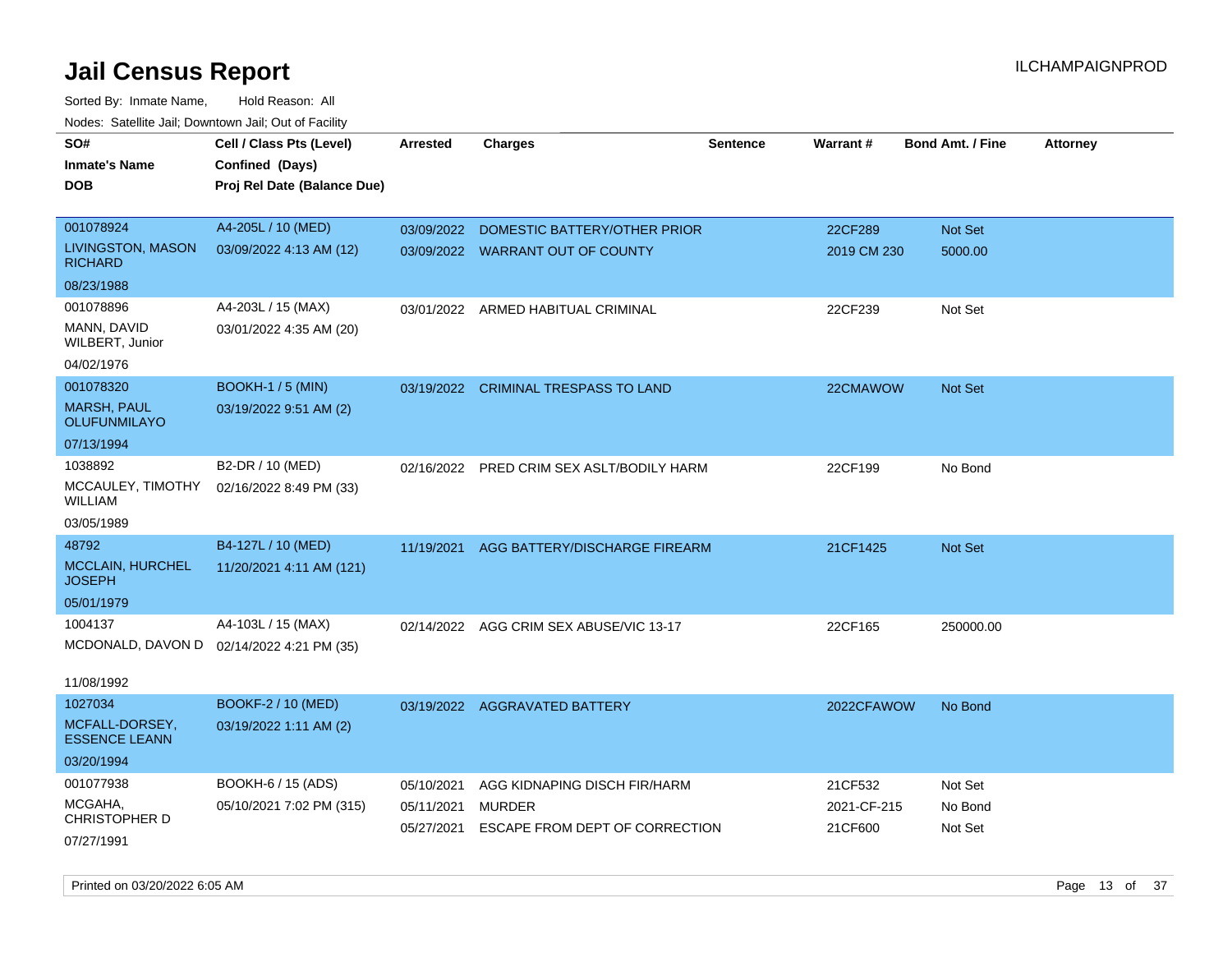Sorted By: Inmate Name, Hold Reason: All

Nodes: Satellite Jail; Downtown Jail; Out of Facility

| SO#                                      | Cell / Class Pts (Level)                     | <b>Arrested</b> | <b>Charges</b>                       | <b>Sentence</b> | Warrant#  | <b>Bond Amt. / Fine</b> | <b>Attorney</b> |
|------------------------------------------|----------------------------------------------|-----------------|--------------------------------------|-----------------|-----------|-------------------------|-----------------|
| <b>Inmate's Name</b>                     | Confined (Days)                              |                 |                                      |                 |           |                         |                 |
| <b>DOB</b>                               | Proj Rel Date (Balance Due)                  |                 |                                      |                 |           |                         |                 |
|                                          |                                              |                 |                                      |                 |           |                         |                 |
| 66710                                    | A4-101L / 15 (ADS)                           |                 | 01/19/2022 ARMED VIOLENCE/CATEGORY I |                 | 22CF88    | Not Set                 |                 |
| <b>MEEKS, CASSARIOUS</b><br><b>MONTE</b> | 01/20/2022 11:40 AM (60)                     |                 |                                      |                 |           |                         |                 |
| 06/22/1984                               |                                              |                 |                                      |                 |           |                         |                 |
| 1043071                                  | A2-120L / 10 (MED)                           | 11/08/2021      | CRIM DMG/GOVT PROP/<\$500            |                 | 21CF1378  | Not Set                 |                 |
| MERRELL-<br>SUTHERLAND, ALICIA           | 11/08/2021 2:22 AM (133)                     |                 |                                      |                 |           |                         |                 |
| 11/26/1972                               |                                              |                 |                                      |                 |           |                         |                 |
| 41584                                    | B4-227L / 15 (MAX)                           | 12/01/2021      | <b>ARMED HABITUAL CRIMINAL</b>       |                 | 21CF1467  | Not Set                 |                 |
|                                          | MILLER, JOSE LOVELL 12/02/2021 1:04 AM (109) |                 |                                      |                 |           |                         |                 |
|                                          |                                              |                 |                                      |                 |           |                         |                 |
| 10/07/1975                               |                                              |                 |                                      |                 |           |                         |                 |
| 001077902                                | A2-121L / 5 (ADS)                            | 11/23/2021      | BATTERY/CAUSE BODILY HARM            |                 | 21CM187   | Not Set                 |                 |
| MOFFETT, CAROLYN<br><b>REENE</b>         | 11/21/2021 10:31 AM (120)                    |                 |                                      |                 |           |                         |                 |
| 10/23/1988                               |                                              |                 |                                      |                 |           |                         |                 |
| 39106                                    | B3-W3-10L / 10 (MED)                         | 10/12/2021      | DOMESTIC BATTERY/OTHER PRIOR         |                 | 21CF1217  | <b>Not Set</b>          |                 |
| Junior                                   | MOORE, ANDREW LEE, 10/12/2021 1:02 AM (160)  |                 |                                      |                 |           |                         |                 |
| 04/12/1973                               | 4/10/2022 (0.00)                             |                 |                                      |                 |           |                         |                 |
| 65387                                    | A3-212L / 10 (MED)                           |                 | 03/17/2022 PROBATION VIOLATION       |                 | 20CF1185  | 15000.00                |                 |
| MOORE, ERIC<br><b>FRANCIS</b>            | 03/17/2022 4:40 PM (4)                       |                 |                                      |                 |           |                         |                 |
| 04/05/1983                               |                                              |                 |                                      |                 |           |                         |                 |
| 539294                                   | B1-205L / 10 (MED)                           |                 | 01/11/2022 AGG DUI/NO VALID DL       |                 | 22CF49    | Not Set                 |                 |
| MOSLEY, JAMES<br><b>CALVIN</b>           | 01/11/2022 9:43 PM (69)                      |                 | 01/11/2022 PAROLE REVOCATION         |                 | CH2200227 | No Bond                 |                 |
| 12/11/1985                               |                                              |                 |                                      |                 |           |                         |                 |
| 001078517                                | B1-102L / 15 (MAX)                           | 10/19/2021      | ATTEMPT (FIRST DEGREE MURDER)        |                 | 21CF1267  | Not Set                 |                 |
| NELSON, RORY<br><b>DEMOND</b>            | 10/19/2021 3:55 AM (153)                     |                 |                                      |                 |           |                         |                 |
| 08/14/1984                               |                                              |                 |                                      |                 |           |                         |                 |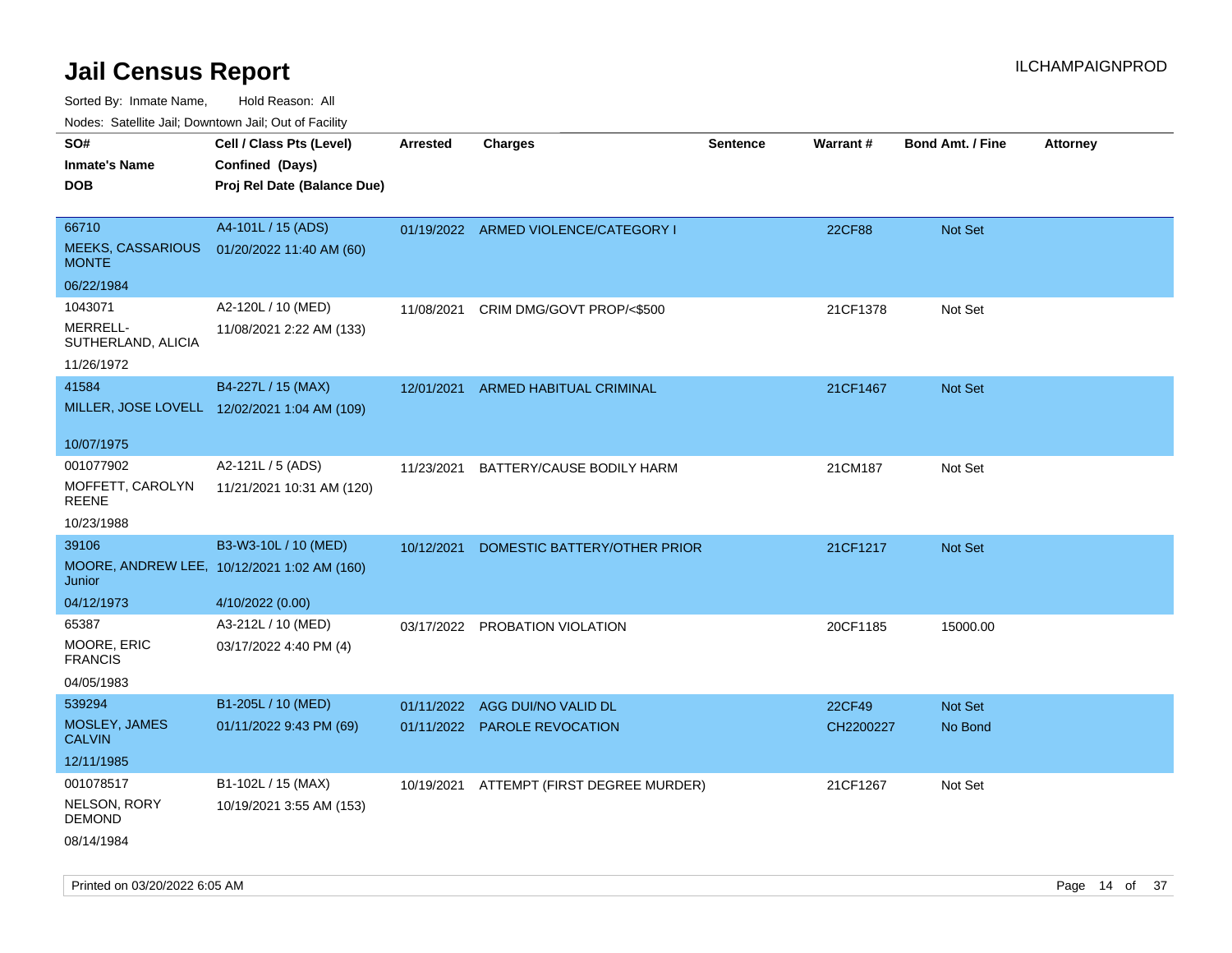| SO#<br><b>Inmate's Name</b><br><b>DOB</b> | Cell / Class Pts (Level)<br>Confined (Days)<br>Proj Rel Date (Balance Due) | <b>Arrested</b> | <b>Charges</b>                            | <b>Sentence</b> | <b>Warrant#</b> | <b>Bond Amt. / Fine</b> | <b>Attorney</b> |
|-------------------------------------------|----------------------------------------------------------------------------|-----------------|-------------------------------------------|-----------------|-----------------|-------------------------|-----------------|
| 001078854                                 | B2-T2-05U / 15 (MAX)                                                       |                 | 02/15/2022 AGG BATTERY/DISCHARGE FIREARM  |                 | 2019JD22        | No Bond                 |                 |
| PATNAUDE, MARTY<br><b>WW</b>              | 02/15/2022 5:12 PM (34)                                                    |                 | 02/15/2022 ARMED VIOLENCE/CATEGORY I      |                 | 22CF190         | Not Set                 |                 |
| 08/26/2003                                |                                                                            |                 |                                           |                 |                 |                         |                 |
| 1030954                                   | B4-223U / 15 (MAX)                                                         | 01/14/2022      | ARMED VIOLENCE/CATEGORY I                 |                 | 22CF76          | Not Set                 |                 |
| PETTIGREW,<br><b>MALCOME JAMIESON</b>     | 01/15/2022 4:35 AM (65)                                                    |                 | 01/14/2022 MFG/DEL CANNABIS/10-30 GRAMS   |                 | 2020CF9         | 15000.00                |                 |
| 02/20/1995                                |                                                                            |                 |                                           |                 |                 |                         |                 |
| 1059394                                   | B3-W1-04L / 5 (ADS)                                                        |                 | 02/16/2022 AGG DUI/NO VALID DL            |                 | 2020CF1396      | No Bond                 |                 |
| PHILLIPS, ISAAC<br><b>TERRELL</b>         | 02/16/2022 9:00 AM (33)                                                    |                 |                                           |                 |                 |                         |                 |
| 12/27/1996                                | 5/15/2022 (0.00)                                                           |                 |                                           |                 |                 |                         |                 |
| 1015033                                   | B1-203U / 10 (MED)                                                         |                 | 03/05/2022 POSSESSION OF STOLEN FIREARM   |                 | 21CF1172        | 500000.00               |                 |
| PICKENS, DANTE<br><b>DEVON</b>            | 03/05/2022 4:01 AM (16)                                                    |                 | 03/05/2022 POSS AMT CON SUB EXCEPT(A)/(D) |                 | 20CF109         | 20000.00                |                 |
| 01/05/1993                                |                                                                            |                 |                                           |                 |                 |                         |                 |
| 001078841                                 | B1-205U / 10 (MED)                                                         |                 | 02/13/2022 DEFACE FIREARM ID MARKINGS     |                 | 22CF174         | <b>Not Set</b>          |                 |
|                                           | PIERRE, JALEN JAMES 02/13/2022 12:47 AM (36)                               |                 |                                           |                 |                 |                         |                 |
| 06/07/2002                                |                                                                            |                 |                                           |                 |                 |                         |                 |
| 001078942                                 | A3-115U / 5 (ADS)                                                          |                 | 03/13/2022 MFG/DEL CANNABIS/500<2000 GR   |                 | 22CF307         | Not Set                 |                 |
| QATTOUM, ADHAM M                          | 03/13/2022 11:31 PM (8)                                                    |                 |                                           |                 |                 |                         |                 |
| 07/22/1994                                |                                                                            |                 |                                           |                 |                 |                         |                 |
| 1069524                                   | B3-W5-18L / 10 (MED)                                                       |                 | 08/08/2021 MFG/DEL CANNABIS/30-500 GRAMS  |                 | 21CF953         | Not Set                 |                 |
| RAY-DAVIS, KAMARI<br><b>DAYVON</b>        | 08/09/2021 2:44 AM (224)                                                   |                 |                                           |                 |                 |                         |                 |
| 03/30/2000                                |                                                                            |                 |                                           |                 |                 |                         |                 |
| 001078676                                 | BOOKH-3                                                                    | 03/20/2022      | DRVG UNDER INFLU OF ALCOHOL               |                 | 2022DTAWOW      | Not Set                 |                 |
| READUS, LORENZO                           | 03/20/2022 2:38 AM (1)                                                     | 03/20/2022      | AGG DUI/NO VALID DL                       |                 | 2022DTAWOW      | No Bond                 |                 |
| 05/13/1983                                |                                                                            | 03/20/2022      | DRIVING ON REVOKED LICENSE                |                 | 2022TRAWOW      | Not Set                 |                 |
|                                           |                                                                            |                 | 03/20/2022 TRANSP/CARRY ALC LIQ/DRIVER    |                 | 2022TRAWOW      | Not Set                 |                 |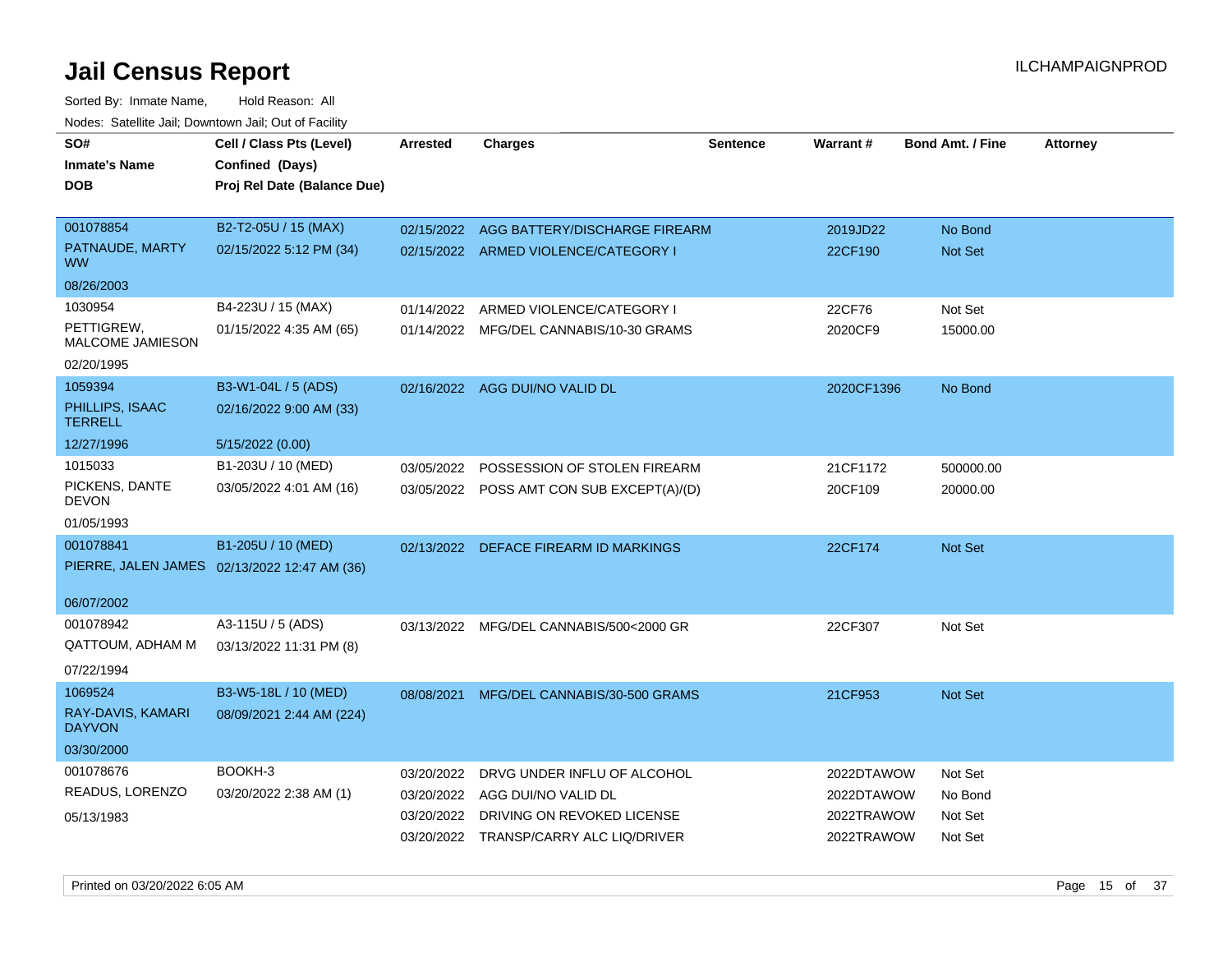| SO#                                   | Cell / Class Pts (Level)    | <b>Arrested</b> | <b>Charges</b>                           | <b>Sentence</b> | <b>Warrant#</b> | <b>Bond Amt. / Fine</b> | <b>Attorney</b> |
|---------------------------------------|-----------------------------|-----------------|------------------------------------------|-----------------|-----------------|-------------------------|-----------------|
| <b>Inmate's Name</b>                  | Confined (Days)             |                 |                                          |                 |                 |                         |                 |
| <b>DOB</b>                            | Proj Rel Date (Balance Due) |                 |                                          |                 |                 |                         |                 |
|                                       |                             |                 |                                          |                 |                 |                         |                 |
| 001078482                             | A3-211U / 10 (ADS)          |                 | 03/14/2022 AGG DISCHARGE FIREARM/VEH/SCH |                 |                 | 250000.00               |                 |
| <b>REED, MONTRES</b><br><b>ANTRON</b> | 03/14/2022 12:06 PM (7)     |                 |                                          |                 |                 |                         |                 |
| 02/26/2004                            |                             |                 |                                          |                 |                 |                         |                 |
| 45473                                 | B2-T1-03U / 15 (SPH)        | 11/23/2021      | CHIL SEX OFFEN/RESIDE DAY CARE           |                 | 21CF1275        | 10000.00                |                 |
| REXROAD, CALVIN<br><b>ALLEN</b>       | 11/23/2021 6:27 PM (118)    |                 |                                          |                 |                 |                         |                 |
| 10/04/1970                            |                             |                 |                                          |                 |                 |                         |                 |
| 979485                                | B2-T4-16L / 15 (SPH)        | 03/12/2021      | <b>PRED CRIM SEX ASLT/VICTIM &lt;13</b>  |                 | 21CF282         | Not Set                 |                 |
| RODRIGUEZ, JOSHUA<br><b>ANTHONY</b>   | 03/12/2021 1:57 PM (374)    |                 |                                          |                 |                 |                         |                 |
| 04/06/1990                            |                             |                 |                                          |                 |                 |                         |                 |
| 61330                                 | B4-224L / 15 (MAX)          | 12/01/2021      | ARMED HABITUAL CRIMINAL                  |                 | 21CF1473        | Not Set                 |                 |
| RUFFIN, JONATHON<br><b>CECIL</b>      | 12/01/2021 5:34 AM (110)    | 12/01/2021      | PAROLE REVOCATION                        |                 | CH2107545       | No Bond                 |                 |
| 05/10/1984                            |                             |                 |                                          |                 |                 |                         |                 |
| 001077681                             | A4-203U / 10 (MED)          | 03/11/2022      | AGG DOMESTIC BATTERY/STRANGLE            |                 | 21CF247         | 1000.00                 |                 |
| <b>SALES, ANDREW</b><br><b>KEVIN</b>  | 03/11/2022 2:37 AM (10)     |                 | 03/11/2022 HRSMT/THREATEN PERSON/KILL    |                 | 21CF406         | 25000.00                |                 |
| 02/25/1979                            |                             |                 |                                          |                 |                 |                         |                 |
| 1071161                               | B4-124L / 15 (MAX)          | 08/18/2021      | DELIVERY OF OR POSSESSION OF W/INT       |                 | 21CF1008        | No Bond                 |                 |
| SANDERS, MARKELL<br>LAMAR             | 08/18/2021 6:18 PM (215)    |                 |                                          |                 |                 |                         |                 |
| 02/02/2000                            |                             |                 |                                          |                 |                 |                         |                 |
| 001078898                             | A4-205U / 15 (MAX)          |                 | 03/02/2022 AGG DISCHARGE FIREARM         |                 | 22CF254         | Not Set                 |                 |
| SAROLAS, JONATHAN<br>E.               | 03/02/2022 9:20 AM (19)     |                 |                                          |                 |                 |                         |                 |
| 07/16/1988                            |                             |                 |                                          |                 |                 |                         |                 |
| 1000820                               | A4-103U / 15 (ADS)          | 01/24/2022      | FELON POSS/USE WEAPON/FIREARM            |                 | 22CF105         | Not Set                 |                 |
| SCHNEIDER, SONGAN<br><b>MICHAEL</b>   | 01/24/2022 8:20 AM (56)     |                 | 01/24/2022 AGGRAVATED DOMESTIC BATTERY   |                 | 21CF1433        | 25000.00                |                 |
| 08/18/1992                            |                             |                 |                                          |                 |                 |                         |                 |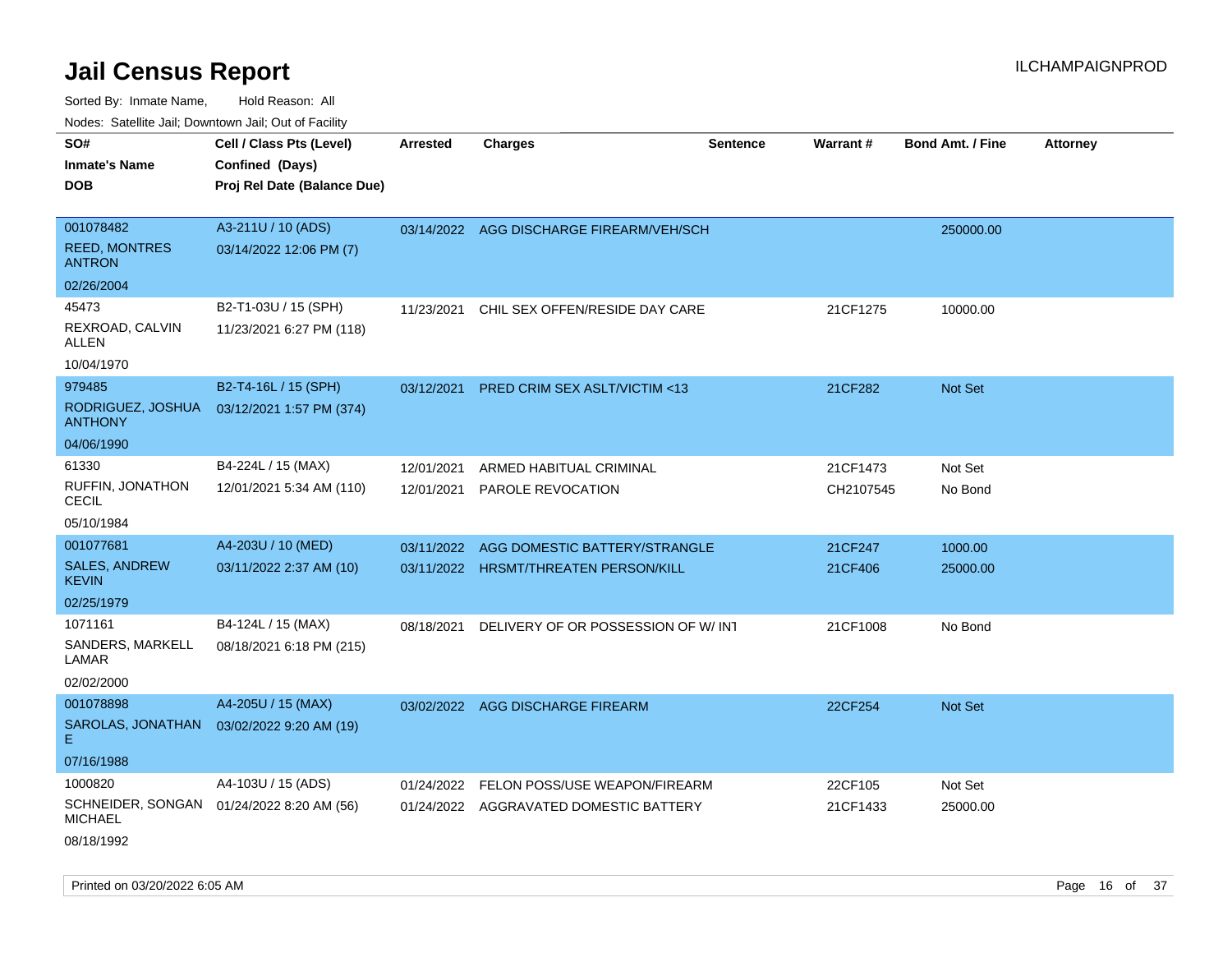| roaco. Oatomto dan, Downtown dan, Oat or Fability |                                             |                 |                                          |                 |            |                         |                 |
|---------------------------------------------------|---------------------------------------------|-----------------|------------------------------------------|-----------------|------------|-------------------------|-----------------|
| SO#<br><b>Inmate's Name</b>                       | Cell / Class Pts (Level)<br>Confined (Days) | <b>Arrested</b> | <b>Charges</b>                           | <b>Sentence</b> | Warrant#   | <b>Bond Amt. / Fine</b> | <b>Attorney</b> |
|                                                   |                                             |                 |                                          |                 |            |                         |                 |
| <b>DOB</b>                                        | Proj Rel Date (Balance Due)                 |                 |                                          |                 |            |                         |                 |
|                                                   |                                             |                 |                                          |                 |            |                         |                 |
| 001078441                                         | BOOKF-3 / 15 (ADS)                          | 10/01/2021      | ARMED HABITUAL CRIMINAL                  |                 | 21CF1182   | Not Set                 |                 |
| SINGLETON, CORRIE<br><b>DERRELL</b>               | 10/01/2021 12:36 PM (171)                   |                 | 12/20/2021 SPEEDING 26-34 MPH OVER LIMIT |                 | 2021TR2701 | 1000.00                 |                 |
| 05/07/1983                                        |                                             |                 |                                          |                 |            |                         |                 |
| 001078765                                         | B4-223L / 10 (MED)                          |                 | 01/13/2022 FELON POSS/USE WEAPON/FIREARM |                 | 22CF66     | Not Set                 |                 |
| SMITH, COREY ADRIAN 01/13/2022 7:32 PM (67)       |                                             |                 |                                          |                 |            |                         |                 |
|                                                   |                                             |                 |                                          |                 |            |                         |                 |
| 09/01/1987                                        |                                             |                 |                                          |                 |            |                         |                 |
| 62924                                             | B4-226L / 10 (MED)                          | 03/11/2022      | CRIM DMG TO PROP \$500-10K               |                 | 19CF63     | 3000.00                 |                 |
| <b>STARKS, JUSTIN</b>                             | 03/11/2022 2:29 AM (10)                     |                 | 03/11/2022 FELON POSS/USE WEAPON/FIREARM |                 | 22CF294    | Not Set                 |                 |
| <b>COURTNEY</b>                                   |                                             |                 |                                          |                 |            |                         |                 |
| 08/12/1984                                        |                                             |                 |                                          |                 |            |                         |                 |
| 001077770                                         | A1-226L / 5 (MIN)                           | 01/06/2022      | RESIDENTIAL BURGLARY                     |                 | 21CF319    | Not Set                 |                 |
| STOFFLE, KELLY ANNE 01/06/2022 3:14 PM (74)       |                                             |                 |                                          |                 |            |                         |                 |
|                                                   |                                             |                 |                                          |                 |            |                         |                 |
| 04/12/1989                                        |                                             |                 |                                          |                 |            |                         |                 |
| 38305                                             | B2-T2-06L / 10 (SPH)                        | 03/18/2020      | <b>CRIMINAL SEXUAL ABUSE</b>             |                 | 20CF-343   | 500000.00               |                 |
| STOVER, JOSH<br><b>ANDREW</b>                     | 03/18/2020 10:24 AM (733)                   |                 |                                          |                 |            |                         |                 |
| 08/18/1973                                        |                                             |                 |                                          |                 |            |                         |                 |
| 1036650                                           | B4-225U / 10 (MED)                          |                 | 02/16/2022 ARMED VIOLENCE/CATEGORY I     |                 | 21CF845    | 250000.00               |                 |
| TAYLOR, KORRION<br><b>VELEZ</b>                   | 02/16/2022 4:33 PM (33)                     |                 |                                          |                 |            |                         |                 |
| 03/18/1997                                        |                                             |                 |                                          |                 |            |                         |                 |
| 001078471                                         | B4-221U / 10 (MED)                          | 10/11/2021      | AGG UUW/VEHICLE/<21                      | 18m (DOC)       | 21CF1210   | 100.00                  |                 |
| <b>THATCH, OMARION</b><br><b>DIAMONTE</b>         | 10/11/2021 1:26 AM (161)                    |                 |                                          |                 |            |                         |                 |
| 09/05/2003                                        |                                             |                 |                                          |                 |            |                         |                 |
| 32058                                             | B4-123U / 15 (MAX)                          | 06/14/2021      | <b>AGG DISCH FIREARM</b>                 |                 | 21CF690    | Not Set                 |                 |
| THOMPSON, STEVEN<br><b>ONEAL</b>                  | 06/14/2021 6:44 AM (280)                    |                 |                                          |                 |            |                         |                 |
| 03/14/1969                                        |                                             |                 |                                          |                 |            |                         |                 |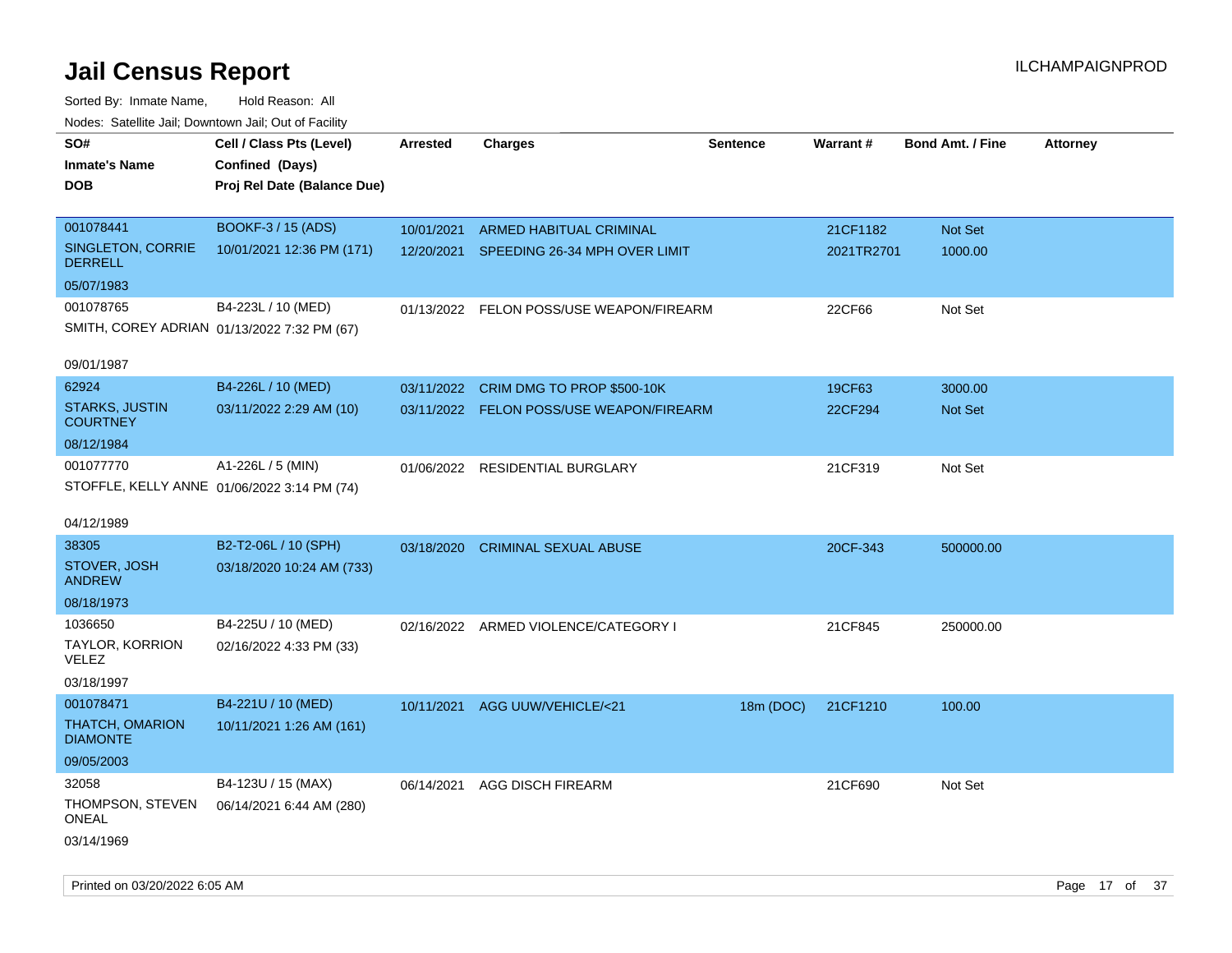Sorted By: Inmate Name, Hold Reason: All Nodes: Satellite Jail; Downtown Jail; Out of Facility

| SO#<br><b>Inmate's Name</b><br><b>DOB</b>                       | Cell / Class Pts (Level)<br>Confined (Days)<br>Proj Rel Date (Balance Due) | <b>Arrested</b> | <b>Charges</b>                                                           | <b>Sentence</b> | Warrant#           | <b>Bond Amt. / Fine</b> | <b>Attorney</b> |
|-----------------------------------------------------------------|----------------------------------------------------------------------------|-----------------|--------------------------------------------------------------------------|-----------------|--------------------|-------------------------|-----------------|
| 001078957<br>TODD, AMANDA MARIE 03/18/2022 5:04 AM (3)          | BOOKF-2 / 10 (MED)                                                         |                 | 03/18/2022 AGGRAVATED DOMESTIC BATTERY                                   |                 | 22CF331            | Not Set                 |                 |
| 02/18/1987                                                      |                                                                            |                 |                                                                          |                 |                    |                         |                 |
| 001078792                                                       | A4-104L / 15 (ADS)                                                         | 01/24/2022      | <b>FUGITIVE FROM JUSTICE</b>                                             |                 | 22CF99             | Not Set                 |                 |
| TRAMBLE, TOM<br><b>MARCUS</b>                                   | 01/24/2022 10:24 AM (56)                                                   |                 | 01/24/2022 FUGITIVE FROM JUSTICE<br>01/24/2022 ARMED VIOLENCE/CATEGORY I |                 | 22CF100<br>22CF101 | Not Set<br>Not Set      |                 |
| 02/28/1985<br>32910                                             | B3-W1-02L / 10 (MED)                                                       |                 |                                                                          |                 |                    |                         |                 |
| <b>TULL, CHRISTOPHER</b><br><b>MICHAEL</b>                      | 10/04/2021 10:53 PM (168)                                                  | 10/04/2021      | DOM BTRY/HARM/1-2 PRECONV                                                |                 | 21CF1189           | <b>Not Set</b>          |                 |
| 04/02/1971                                                      |                                                                            |                 |                                                                          |                 |                    |                         |                 |
| 1070737<br>WASHINGTON,<br><b>JASTINA VIRGINIA</b><br>04/11/2000 | A1-126L / 15 (MAX)<br>10/14/2021 12:02 PM (158)                            | 10/14/2021      | AGG KIDNAPG/<13/INTEL DISABL                                             | (DHS)           | 2020CF418          | 250000.00               |                 |
| 977140                                                          | B1-203L / 10 (MED)                                                         | 10/24/2021      | <b>ARMED HABITUAL CRIMINAL</b>                                           |                 | 21CF1289           | Not Set                 |                 |
| <b>WEBSTER, DERRIAL</b><br><b>DEVON</b>                         | 10/24/2021 2:46 AM (148)                                                   |                 |                                                                          |                 |                    |                         |                 |
| 01/14/1990                                                      |                                                                            |                 |                                                                          |                 |                    |                         |                 |
| 001078328<br>WHITE, JUSTIN<br><b>STEVEN</b><br>10/25/1995       | B1-105L / 15 (MAX)<br>08/30/2021 10:48 AM (203)                            | 08/30/2021      | FELON POSS/USE WEAPON/FIREARM                                            |                 | 21CF1045           | Not Set                 |                 |
| 1075313                                                         | A4-207U / 15 (ADS)                                                         | 01/29/2022      | POSSESSION OF STOLEN FIREARM                                             |                 | 22CF132            | <b>Not Set</b>          |                 |
| <b>WILLIAMS, EARDIS</b><br>ANTONIO, Junior                      | 01/29/2022 1:23 AM (51)                                                    | 01/29/2022      | MFG/DEL CANNABIS/30-500 GRAMS<br>01/29/2022 POSSESSION OF STOLEN FIREARM |                 | 20CF51<br>20CF1048 | 5000.00<br>500000.00    |                 |
| 01/21/1999                                                      |                                                                            |                 |                                                                          |                 |                    |                         |                 |
| 001077917<br>WILLIAMS, EDDIE SIM                                | A3-113L / 5 (ADS)<br>03/15/2022 3:17 AM (6)                                | 03/15/2022      | <b>RESIDENTIAL BURGLARY</b>                                              |                 | 2022CF311          | Not Set                 |                 |

02/04/1972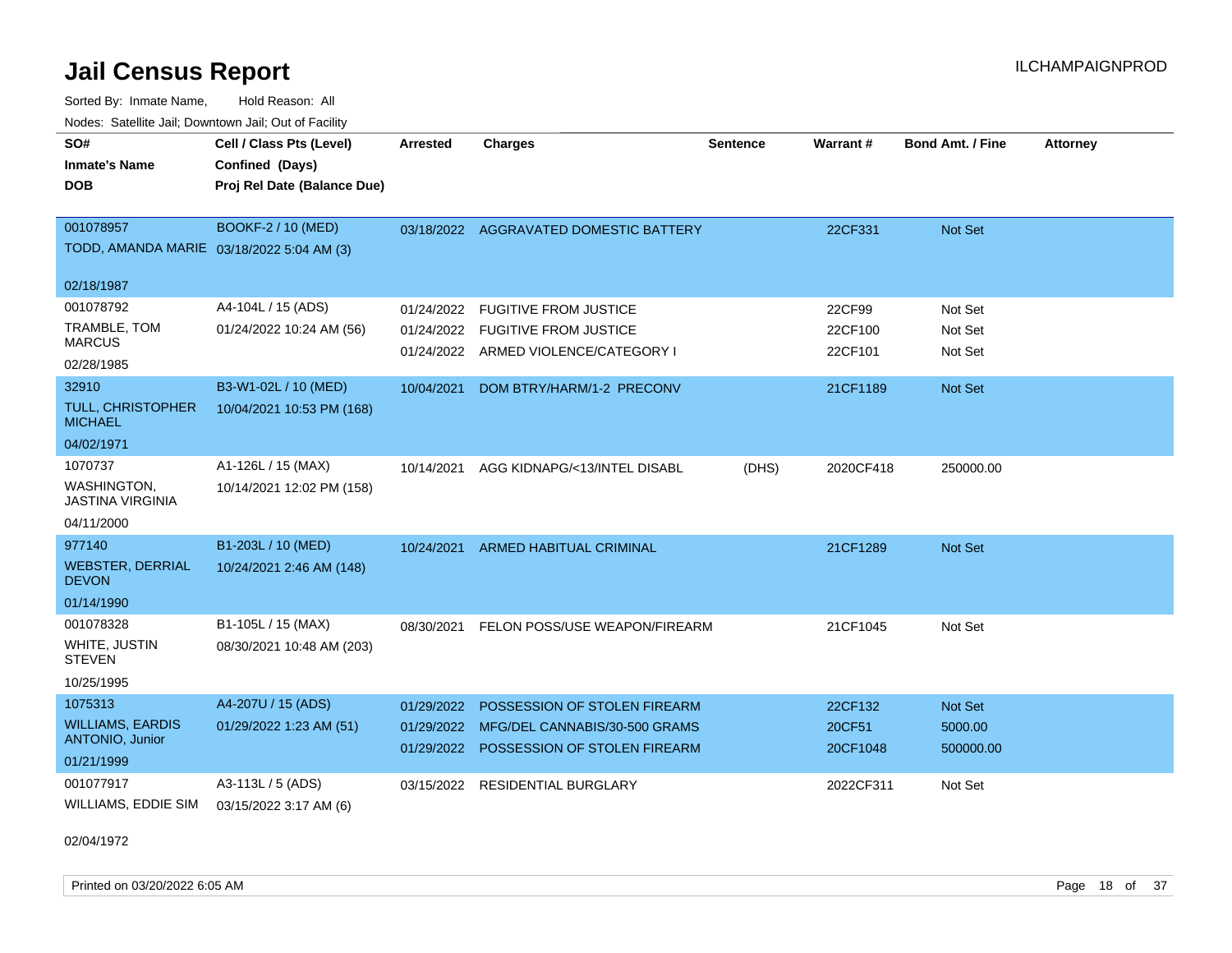| SO#                                      | Cell / Class Pts (Level)    | Arrested          | <b>Charges</b>                       | <b>Sentence</b> | Warrant#    | <b>Bond Amt. / Fine</b> | <b>Attorney</b> |
|------------------------------------------|-----------------------------|-------------------|--------------------------------------|-----------------|-------------|-------------------------|-----------------|
| <b>Inmate's Name</b>                     | Confined (Days)             |                   |                                      |                 |             |                         |                 |
| <b>DOB</b>                               | Proj Rel Date (Balance Due) |                   |                                      |                 |             |                         |                 |
|                                          |                             |                   |                                      |                 |             |                         |                 |
| 638552                                   | B2-T2-08L / 5 (SPH)         | 10/07/2021        | CHILD PORNOGRAPHY/PHOTOGRAPH         |                 | 2021CF1207  | No Bond                 |                 |
| <b>WILLIAMS, MICHAEL</b><br><b>JAMES</b> | 10/07/2021 12:20 PM (165)   |                   |                                      |                 |             |                         |                 |
| 03/29/1964                               |                             |                   |                                      |                 |             |                         |                 |
| 1066370                                  | B1-101L / 15 (MAX)          | 07/28/2021        | ARMED VIOLENCE/CATEGORY III          |                 | 2021 CF 882 | Not Set                 |                 |
| <b>WILLIAMS, REONTE</b><br><b>REMIR</b>  | 07/28/2021 5:40 AM (236)    |                   |                                      |                 |             |                         |                 |
| 05/14/1999                               |                             |                   |                                      |                 |             |                         |                 |
| 001078935                                | A3-116L / 10 (ADS)          | 03/12/2022        | KNOW POSS FIC/ALT LIC/PERMIT         |                 | 22CF308     | No Bond                 |                 |
| <b>WILSON, DEVONJ</b>                    | 03/12/2022 3:25 AM (9)      | 03/12/2022        | <b>UNLWFL POSS FIREARM</b>           |                 | 2021CF131   | 30000.00                |                 |
| <b>LANCE</b>                             |                             |                   | 03/12/2022 FELON POSSESS WEAPON/2ND+ |                 | 2020CF169   | 10000.00                |                 |
| 03/30/1986                               |                             |                   |                                      |                 |             |                         |                 |
| 1051953                                  | A1-124U / 10 (ADS)          | 02/02/2022        | DOMESTIC BATTERY/OTHER PRIOR         |                 | 22CF144     | Not Set                 |                 |
| WINSTON, ALYSSIA<br><b>LETEECE</b>       | 02/02/2022 4:29 AM (47)     |                   |                                      |                 |             |                         |                 |
| 03/17/1996                               |                             |                   |                                      |                 |             |                         |                 |
| <b>Total Satellite Jail: 143</b>         |                             | <b>Males: 121</b> | Females: 22<br>Unknown: 0            |                 |             |                         |                 |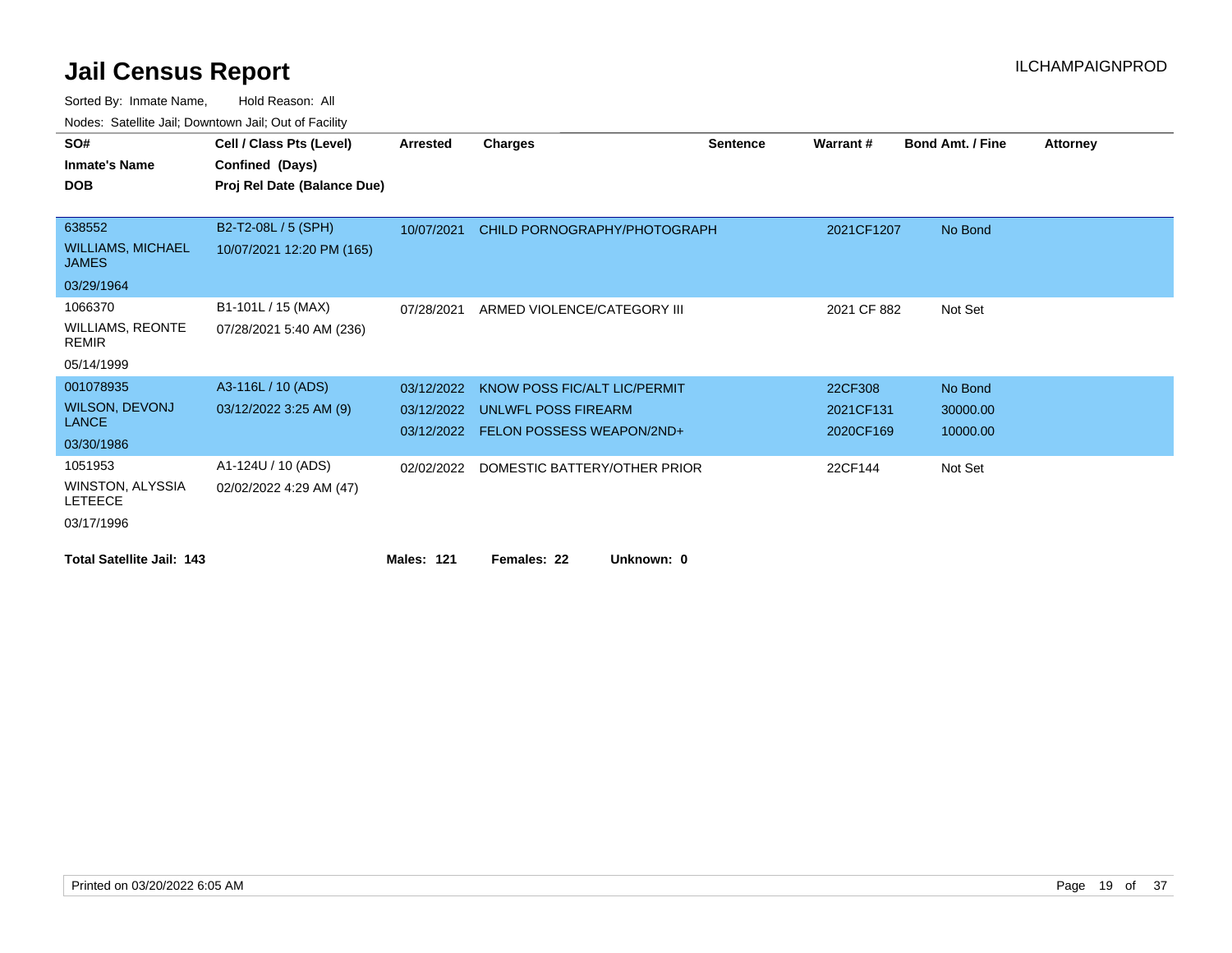| <b>Downtown Jail</b><br>SO#<br><b>Inmate's Name</b><br><b>DOB</b>  | Cell / Class Pts (Level)<br>Confined (Days)<br>Proj Rel Date (Balance Due) | Arrested                                                           | <b>Charges</b>                                                                                                                                            | <b>Sentence</b> | Warrant#                                              | <b>Bond Amt. / Fine</b>                                                  | <b>Attorney</b> |
|--------------------------------------------------------------------|----------------------------------------------------------------------------|--------------------------------------------------------------------|-----------------------------------------------------------------------------------------------------------------------------------------------------------|-----------------|-------------------------------------------------------|--------------------------------------------------------------------------|-----------------|
| 47897<br><b>BRANAMAN,</b><br><b>CLIFFORD EARL</b><br>03/09/1975    | J5L / 15 (ADS)<br>01/19/2022 9:21 PM (61)                                  | 01/19/2022<br>01/19/2022<br>01/19/2022<br>02/08/2022<br>02/08/2022 | <b>PAROLE REVOCATION</b><br><b>VIOLATE ORDER PROTECTION</b><br>DRVG REVOKED/2+/PERS INJ/DEATH<br>DRIVE REVOKED/RECK HOMIC/3<br>DRIVING ON REVOKED LICENSE |                 | VA2201139<br>22CF85<br>22CF84<br>21CF1280<br>21TR8305 | No Bond<br>Not Set<br><b>Not Set</b><br><b>Not Set</b><br><b>Not Set</b> |                 |
| 001078880<br><b>BROACH, CAREU</b><br>02/27/2003                    | C1L / 15 (MAX)<br>02/25/2022 3:58 PM (24)                                  | 02/25/2022<br>02/25/2022<br>02/25/2022                             | ARMED VIOLENCE/CATEGORY I<br>AGG DISCHARGE FIREARM/BLDG/SCH<br>PAROLE REVOCATION                                                                          |                 | 22CF237<br>22600096201<br>HN-2200660                  | Not Set<br>No Bond<br>No Bond                                            |                 |
| 1027929<br><b>BROUGHTON, MARK</b><br>ANTHONY, Junior<br>02/15/1990 | F6L / 15 (MAX)<br>12/18/2021 2:55 AM (93)                                  | 12/18/2021                                                         | <b>HOME INVASION/CAUSE INJURY</b>                                                                                                                         |                 | 21CF1560                                              | No Bond                                                                  |                 |
| 1067476<br><b>BROWN, JAMES</b><br><b>BRONELL</b><br>01/08/1996     | F7U / 10 (MED)<br>11/13/2021 2:35 AM (128)                                 | 11/13/2021<br>11/13/2021                                           | AGG DOMESTIC BATTERY/STRANGLE<br><b>RESIDENTIAL BURGLARY</b>                                                                                              |                 | 20CF575<br>21CF385                                    | 5000.00<br>25000.00                                                      |                 |
| 995432<br><b>BROWN, JAVON</b><br><b>SHANTEZ</b><br>10/14/1991      | <b>H5L / 10 (ADS)</b><br>12/20/2021 2:06 AM (91)                           | 12/20/2021                                                         | FAIL TO RPT WKLY/NO FIXED ADDR                                                                                                                            |                 | 21CF1559                                              | Not Set                                                                  |                 |
| 001078900<br>BYRD, ANDREW<br><b>DARNELL</b><br>12/30/2003          | J7L / 15 (ADS)<br>03/02/2022 11:59 PM (19)                                 | 03/02/2022                                                         | MURDER/INTENT TO KILL/INJURE                                                                                                                              |                 | 22CF252                                               | Not Set                                                                  |                 |
| 001078092<br><b>WILLIAM</b><br>06/25/1986                          | H2U / 10 (ADS)<br>CHOUNARD, STANLEY 12/27/2021 10:47 PM (84)               | 12/27/2021                                                         | <b>AGG BATTERY/PUBLIC PLACE</b>                                                                                                                           |                 | 2021CF1042                                            | 5000.00                                                                  |                 |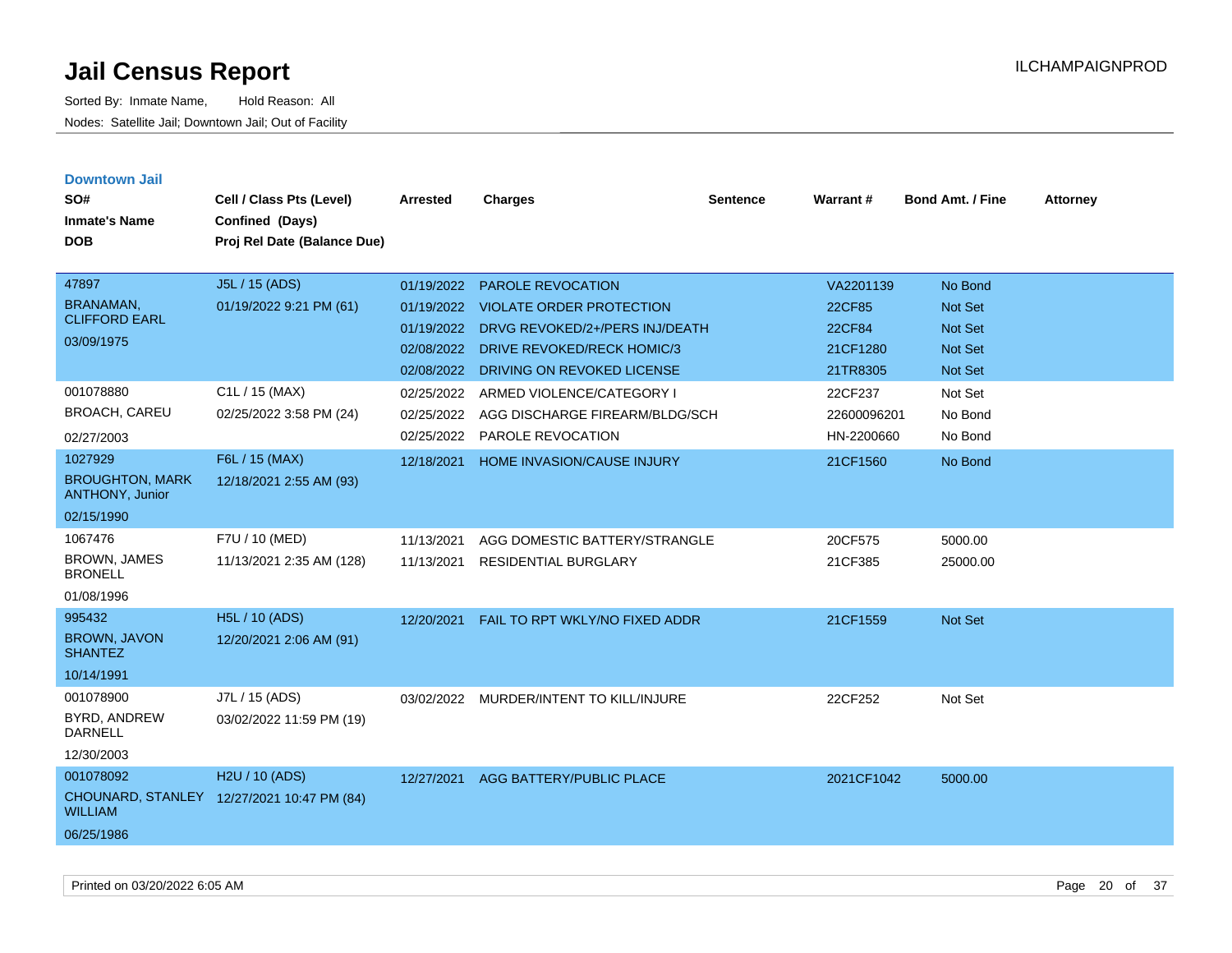Sorted By: Inmate Name, Hold Reason: All

| Nodes: Satellite Jail; Downtown Jail; Out of Facility |                             |            |                                           |                 |                 |                         |                 |  |  |
|-------------------------------------------------------|-----------------------------|------------|-------------------------------------------|-----------------|-----------------|-------------------------|-----------------|--|--|
| SO#                                                   | Cell / Class Pts (Level)    | Arrested   | <b>Charges</b>                            | <b>Sentence</b> | <b>Warrant#</b> | <b>Bond Amt. / Fine</b> | <b>Attorney</b> |  |  |
| <b>Inmate's Name</b>                                  | Confined (Days)             |            |                                           |                 |                 |                         |                 |  |  |
| <b>DOB</b>                                            | Proj Rel Date (Balance Due) |            |                                           |                 |                 |                         |                 |  |  |
|                                                       |                             |            |                                           |                 |                 |                         |                 |  |  |
| 56241                                                 | E1L / 5 (MIN)               |            | 01/13/2022 VIOLATE ORDER/PRIOR DOM BTRY   |                 | 22CF59          | Not Set                 |                 |  |  |
| <b>CLARK, DAMON</b><br><b>GILLMORE</b>                | 01/13/2022 4:36 AM (67)     |            |                                           |                 |                 |                         |                 |  |  |
| 12/21/1976                                            |                             |            |                                           |                 |                 |                         |                 |  |  |
| 001078838                                             | K <sub>2</sub> / 15 (ADS)   |            | 02/12/2022 PRED CRIM SEX ASLT/BODILY HARM |                 | 21CF30          | 150000.00               |                 |  |  |
| <b>CLAYTON, KAREEM</b><br><b>JAMAL</b>                | 02/12/2022 8:55 AM (37)     |            |                                           |                 |                 |                         |                 |  |  |
| 02/03/1974                                            |                             |            |                                           |                 |                 |                         |                 |  |  |
| 1075361                                               | C6L / 5 (ADS)               |            | 04/16/2021 BURGLARY                       |                 | 21CF414         | Not Set                 |                 |  |  |
| <b>COWART, TORREY</b><br><b>BENJAMEN, Junior</b>      | 04/16/2021 9:17 PM (339)    |            |                                           |                 |                 |                         |                 |  |  |
| 11/22/1987                                            |                             |            |                                           |                 |                 |                         |                 |  |  |
| 1067370                                               | E6L / 15 (ADS)              | 11/05/2021 | FIREARM/FOID INVALID/NOT ELIG             |                 | 21CF1370        | Not Set                 |                 |  |  |
| DAVIS, AUSTIN<br><b>CHRISTOPHER</b>                   | 11/06/2021 12:23 AM (135)   |            |                                           |                 |                 |                         |                 |  |  |
| 08/11/1997                                            |                             |            |                                           |                 |                 |                         |                 |  |  |
| 001077214                                             | F8L / 15 (MAX)              | 12/20/2021 | <b>MURDER</b>                             |                 | 21CF1572        | Not Set                 |                 |  |  |
| DAVIS-MURDOCK,<br><b>ERION VASSHAD</b>                | 12/21/2021 10:13 AM (90)    | 12/22/2021 | <b>PAROLE REVOCATION</b>                  |                 | CH2107977       | Not Set                 |                 |  |  |
| 06/22/1998                                            |                             |            |                                           |                 |                 |                         |                 |  |  |
| 001078223                                             | G6L / 5 (MIN)               | 11/09/2021 | AGG DUI/NO VALID DL                       |                 | 21CF1382        | Not Set                 |                 |  |  |
| DIEGO-MATEO,<br><b>JOAQUIN</b>                        | 11/09/2021 10:52 PM (132)   |            |                                           |                 |                 |                         |                 |  |  |
| 01/23/2002                                            |                             |            |                                           |                 |                 |                         |                 |  |  |
| 571307                                                | J3L / 15 (ADS)              | 09/14/2020 | <b>CRIM SEXUAL ABUSE/CONSENT</b>          |                 | 2020CF1026      | Not Set                 |                 |  |  |
| <b>DOMINGO-</b><br>CASTANEDA,                         | 09/14/2020 11:19 PM (553)   | 09/14/2020 | <b>PRED CRIM SEX ASLT/VICTIM &lt;13</b>   |                 | 2020CF1025      | Not Set                 |                 |  |  |
| 09/29/1989                                            |                             |            |                                           |                 |                 |                         |                 |  |  |
| 527379                                                | D6 / 15 (ADS)               | 10/25/2021 | ARMED HABITUAL CRIMINAL                   |                 | 21CF1297        | Not Set                 |                 |  |  |
| DRAKE, MARCELL<br><b>DEON</b>                         | 10/25/2021 5:05 PM (147)    | 10/27/2021 | AGG DOMESTIC BATTERY/STRANGLE             |                 | 21CF1245        | Not Set                 |                 |  |  |
| 04/20/1987                                            |                             |            |                                           |                 |                 |                         |                 |  |  |

Printed on 03/20/2022 6:05 AM Page 21 of 37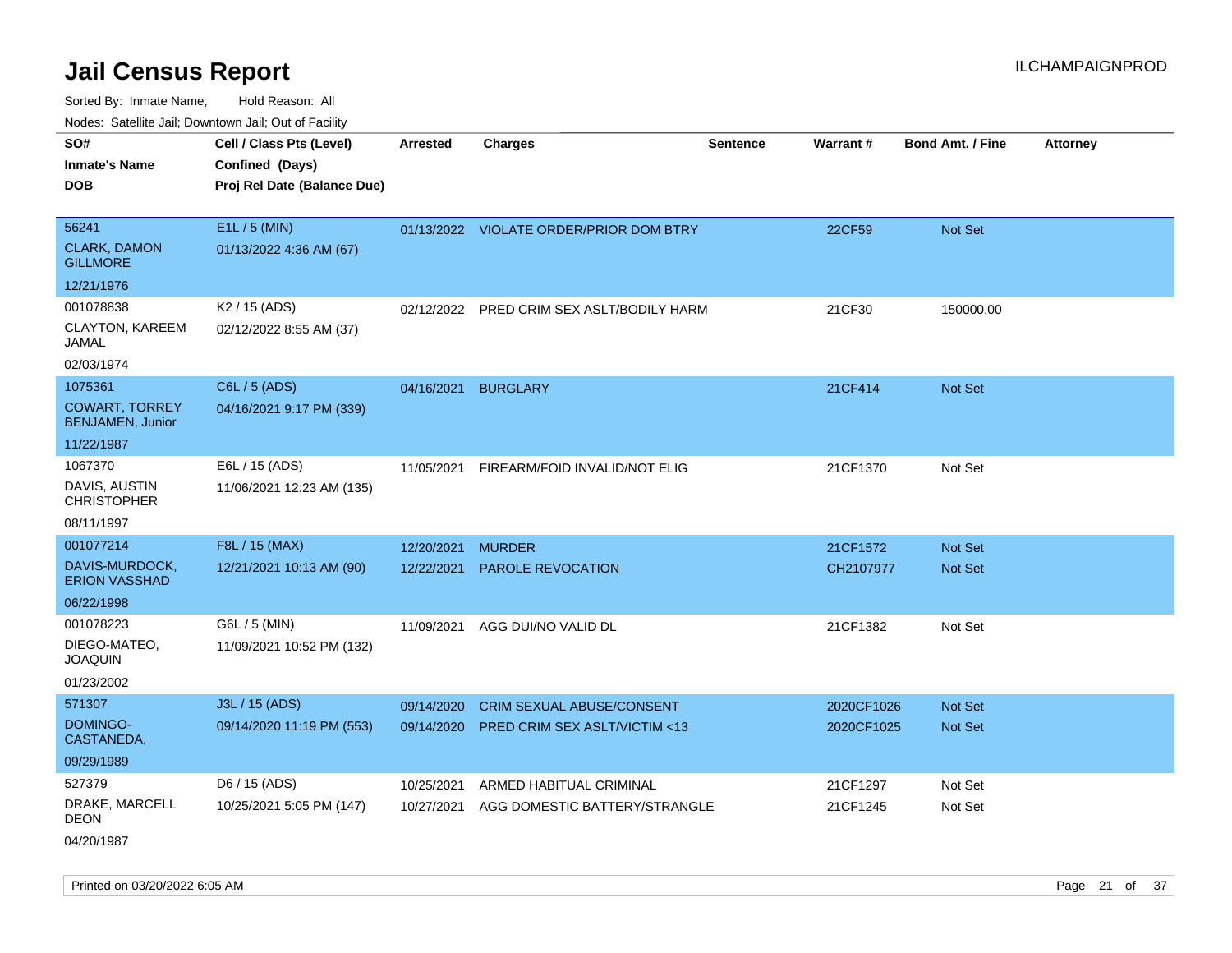Sorted By: Inmate Name, Hold Reason: All Nodes: Satellite Jail; Downtown Jail; Out of Facility

| SO#<br><b>Inmate's Name</b>                   | Cell / Class Pts (Level)<br>Confined (Days) | <b>Arrested</b> | <b>Charges</b>                          | <b>Sentence</b> | Warrant#   | <b>Bond Amt. / Fine</b> | <b>Attorney</b> |
|-----------------------------------------------|---------------------------------------------|-----------------|-----------------------------------------|-----------------|------------|-------------------------|-----------------|
| <b>DOB</b>                                    | Proj Rel Date (Balance Due)                 |                 |                                         |                 |            |                         |                 |
|                                               |                                             |                 |                                         |                 |            |                         |                 |
| 959292                                        | K1 / 15 (ADS)                               | 04/01/2021      | ATTEMPT (FIRST DEGREE MURDER)           |                 | 2020CF565  | 2000000.00              |                 |
| <b>DUNCAN, COREYON</b><br><b>ANTHONY</b>      | 04/01/2021 8:46 PM (354)                    | 12/17/2021      | <b>MURDER</b>                           |                 | 21CF1542   | <b>Not Set</b>          |                 |
| 01/17/1989                                    |                                             |                 |                                         |                 |            |                         |                 |
| 1053207                                       | K3 / 15 (SPH)                               | 06/06/2019      | MURDER/INTENT TO KILL/INJURE            |                 | 2019-CF849 | 2000000.00              |                 |
| FAUST, JAQUAVEON<br>LAVELL                    | 06/06/2019 2:24 PM (1,019)                  |                 |                                         |                 |            |                         |                 |
| 07/25/1996                                    |                                             |                 |                                         |                 |            |                         |                 |
| 524764                                        | G3L / 5 (MIN)                               | 09/18/2021      | METH DELIVERY/15<100 GRAMS              |                 | 21CF627    | 50000.00                |                 |
| <b>FISCUS, ROBERT</b><br><b>LOWELL</b>        | 09/18/2021 10:50 AM (184)                   |                 |                                         |                 |            |                         |                 |
| 02/17/1986                                    |                                             |                 |                                         |                 |            |                         |                 |
| 1063104                                       | $G1U / 5$ (MIN)                             | 01/10/2022      | <b>VIOLATE ORDER PROTECTION</b>         |                 | 21CF1258   | 25000.00                |                 |
| <b>FUSON, KEITH</b><br><b>EDWARD</b>          | 01/10/2022 9:14 PM (70)                     |                 | 01/10/2022 VIOLATE ORDER PROTECTION     |                 | 21CF1259   | 25000.00                |                 |
| 05/07/1987                                    |                                             |                 |                                         |                 |            |                         |                 |
| 32913                                         | $11/15$ (ADS)                               | 12/03/2021      | <b>PRED CRIM SEX ASLT/VICTIM &lt;13</b> |                 | 21CF1481   | <b>Not Set</b>          |                 |
| GROB, WARREN A,<br>Junior                     | 12/03/2021 4:24 PM (108)                    |                 |                                         |                 |            |                         |                 |
| 12/07/1950                                    |                                             |                 |                                         |                 |            |                         |                 |
| 001078871                                     | G9U / 5 (ADS)                               | 02/22/2022      | ESCAPE/VIOLATE ELEC MONITORING          |                 | 22CF316    | 150000.00               |                 |
| <b>HARRIS, MARTELL</b>                        | 02/22/2022 3:44 PM (27)                     |                 | 02/22/2022 RESIDENTIAL BURGLARY         |                 | 2020JD14   | No Bond                 |                 |
| <b>TE'SHAWN</b>                               |                                             | 02/22/2022      | INDIRECT CRIMINAL CONTEMPT              |                 | 2020CC9    | 20000.00                |                 |
| 07/02/2003                                    |                                             |                 |                                         |                 |            |                         |                 |
| 1073611                                       | G4L / 5 (MIN)                               | 02/09/2021      | DELIVERY OF OR POSSESSION OF W/INT      |                 | 21CF160    | Not Set                 |                 |
| <b>HAYES, CAMERON</b><br><b>TAYLOR MALEEK</b> | 02/09/2021 3:10 PM (405)                    | 02/09/2021      | MFG 15>100 GR ECSTASY/ANALOG            |                 | 21CF121    | 500000.00               |                 |
| 08/10/1998                                    |                                             |                 |                                         |                 |            |                         |                 |
| 953555                                        | C4U / 15 (MAX)                              | 04/14/2021      | AGG FLEEING POLICE/21 MPH OVER          | 3y(DOC)         | 2020CF94   | 10000.00                |                 |
| HUNT, TAVARIS EARL                            | 03/10/2021 4:58 AM (376)                    |                 |                                         |                 |            |                         |                 |

12/29/1987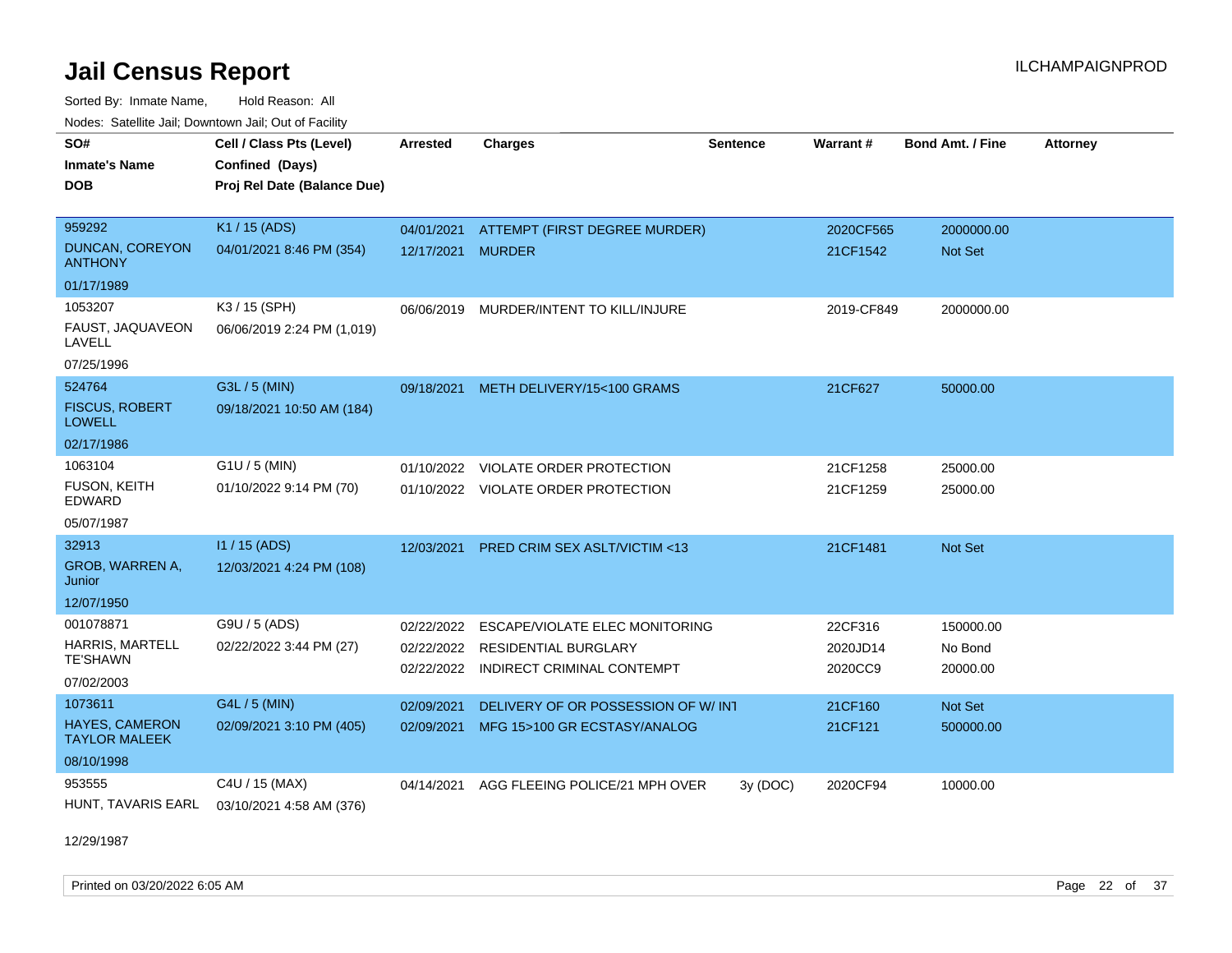Sorted By: Inmate Name, Hold Reason: All

| Nodes: Satellite Jail; Downtown Jail; Out of Facility |  |
|-------------------------------------------------------|--|
|-------------------------------------------------------|--|

| SO#                                    | Cell / Class Pts (Level)    | <b>Arrested</b>     | Charges                                   | <b>Sentence</b> | <b>Warrant#</b> | <b>Bond Amt. / Fine</b> | <b>Attorney</b> |
|----------------------------------------|-----------------------------|---------------------|-------------------------------------------|-----------------|-----------------|-------------------------|-----------------|
| <b>Inmate's Name</b>                   | Confined (Days)             |                     |                                           |                 |                 |                         |                 |
| <b>DOB</b>                             | Proj Rel Date (Balance Due) |                     |                                           |                 |                 |                         |                 |
|                                        |                             |                     |                                           |                 |                 |                         |                 |
| 518711                                 | G5L / 5 (MIN)               | 01/30/2022 THEFT    |                                           |                 | 22CF133         | Not Set                 |                 |
| <b>INGERSON, LUCUS</b><br><b>JAMES</b> | 01/30/2022 4:57 PM (50)     |                     |                                           |                 |                 |                         |                 |
| 09/16/1979                             |                             |                     |                                           |                 |                 |                         |                 |
| 001078766                              | $13/5$ (ADS)                | 02/08/2022          | AGGRAVATED BATTERY                        |                 | 22CF160         | Not Set                 |                 |
| JOHNSON, IYONZI                        | 02/08/2022 11:56 AM (41)    | 02/08/2022 BURGLARY |                                           |                 | 22CF63          | 3000.00                 |                 |
| 07/16/1994                             |                             |                     |                                           |                 |                 |                         |                 |
| 1068501                                | G7U / 5 (MIN)               |                     | 02/07/2022 VIO ORDER/NOTICE/PRIOR VIO O/P |                 | 22CF156         | No Bond                 |                 |
| <b>KING, JULIUS</b><br><b>EMANUEL</b>  | 02/07/2022 7:06 PM (42)     |                     |                                           |                 |                 |                         |                 |
| 04/08/1985                             |                             |                     |                                           |                 |                 |                         |                 |
| 001078818                              | D1 / 10 (MED)               |                     | 02/04/2022 DOMESTIC BATTERY/OTHER PRIOR   |                 | 22CF148         | Not Set                 |                 |
| KINSEL, EVERAL<br>MICHAEL WILLIAM      | 02/04/2022 7:37 PM (45)     |                     |                                           |                 |                 |                         |                 |
| 10/16/1985                             |                             |                     |                                           |                 |                 |                         |                 |
| 527447                                 | J1L / 10 (ADS)              | 02/22/2022          | <b>BURGLARY</b>                           |                 | 22CF224         | Not Set                 |                 |
| KIRKWOOD, TYLER                        | 02/22/2022 10:47 AM (27)    | 02/22/2022          | AGG BATTERY/GREAT BODILY HARM             |                 | 22CF223         | Not Set                 |                 |
| <b>JAMES</b>                           |                             | 02/23/2022          | <b>BURGLARY</b>                           |                 | 22CF152         | Not Set                 |                 |
| 10/04/1985                             |                             |                     |                                           |                 |                 |                         |                 |
| 29681                                  | J2L / 15 (ADS)              | 07/14/2020          | PREDATORY CRIMINAL SEX ASSLT/CHILE        |                 | 20CF-781        | 250000.00               |                 |
| LENOIR, JOHN<br><b>CHRISTOPHER</b>     | 07/14/2020 12:51 PM (615)   |                     |                                           |                 |                 |                         |                 |
| 04/20/1966                             |                             |                     |                                           |                 |                 |                         |                 |
| 001078797                              | $15/5$ (ADS)                |                     | 01/26/2022 VIO STALKING NO CONTACT ORDER  |                 | 22CM31          | Not Set                 |                 |
| LEVIN, DANIEL DAVID                    | 01/26/2022 3:00 PM (54)     |                     |                                           |                 |                 |                         |                 |
| 08/08/1984                             |                             |                     |                                           |                 |                 |                         |                 |
| 45113                                  | E2L / 15 (MAX)              | 11/20/2021          | ARMED HABITUAL CRIMINAL                   |                 | 21CF1424        | No Bond                 |                 |
| MARTIN, JEREMIAH<br><b>FRANCIS</b>     | 11/20/2021 1:18 AM (121)    |                     |                                           |                 |                 |                         |                 |
| 01/18/1977                             |                             |                     |                                           |                 |                 |                         |                 |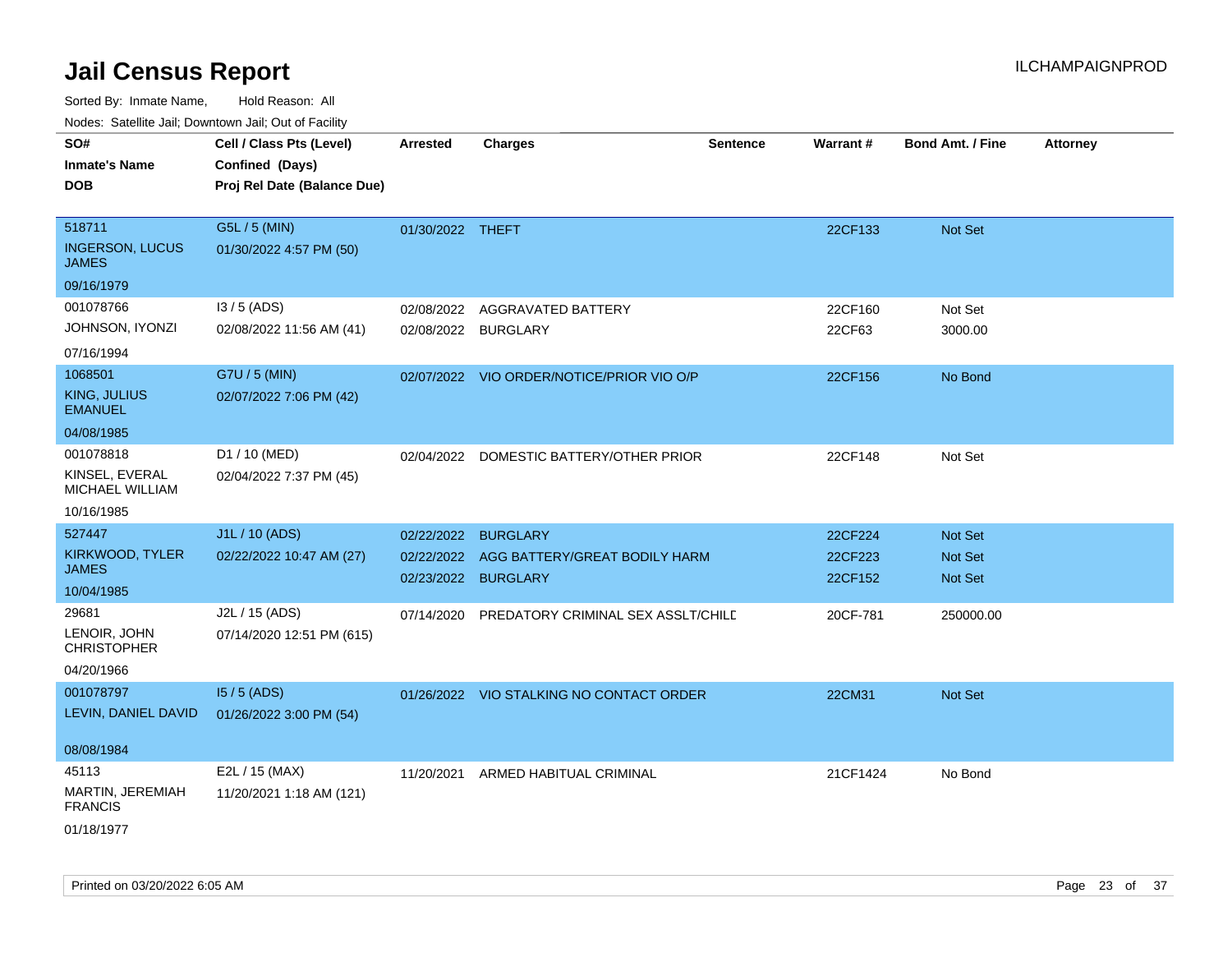| Noues. Salenne Jan, Downtown Jan, Out of Facility |                             |                      |                                         |          |            |                         |                 |
|---------------------------------------------------|-----------------------------|----------------------|-----------------------------------------|----------|------------|-------------------------|-----------------|
| SO#                                               | Cell / Class Pts (Level)    | Arrested             | <b>Charges</b>                          | Sentence | Warrant#   | <b>Bond Amt. / Fine</b> | <b>Attorney</b> |
| <b>Inmate's Name</b>                              | Confined (Days)             |                      |                                         |          |            |                         |                 |
| DOB                                               | Proj Rel Date (Balance Due) |                      |                                         |          |            |                         |                 |
|                                                   |                             |                      |                                         |          |            |                         |                 |
| 1063030                                           | <b>H4L / 15 (ADS)</b>       | 12/20/2021           | <b>MURDER</b>                           |          | 21CF1571   | Not Set                 |                 |
| MASON, RYAN ONEIAL 12/21/2021 9:30 AM (90)        |                             | 12/22/2021           | PAROLE REVOCATION                       |          | CH2107979  | Not Set                 |                 |
|                                                   |                             |                      |                                         |          |            |                         |                 |
| 02/22/1991                                        |                             |                      |                                         |          |            |                         |                 |
| 1066623                                           | G6U / 5 (MIN)               | 11/17/2021           | MFG/DEL 15<100 GR COCA/ANALOG           |          | 17CF1093   | 75000.00                |                 |
| MATA-OROZCO,<br><b>OLEGARIO</b>                   | 11/17/2021 5:08 PM (124)    |                      |                                         |          |            |                         |                 |
| 03/06/1995                                        |                             |                      |                                         |          |            |                         |                 |
| 1076591                                           | G8U / 5 (MIN)               | 02/22/2022           | DELIVERY OF OR POSSESSION OF W/INT      |          | 20CF961    | 500000.00               |                 |
| MATTHEWS,<br><b>CHRISTIAN ANTHONY</b>             | 02/22/2022 7:42 PM (27)     | 02/23/2022           | <b>MAIL FRAUD</b>                       |          | 2:21CR173  | No Bond                 |                 |
| 03/15/1989                                        |                             |                      |                                         |          |            |                         |                 |
| 40235                                             | G9L / 5 (MIN)               | 10/04/2021           | AGG DUI/4                               |          | 2021CF1145 | 35000.00                |                 |
| MERRIWEATHER,<br><b>MARCUS TODD</b>               | 10/04/2021 4:41 PM (168)    |                      |                                         |          |            |                         |                 |
| 11/28/1967                                        |                             |                      |                                         |          |            |                         |                 |
| 1040273                                           | E5U / 15 (ADS)              | 09/30/2021           | <b>PRED CRIM SEX ASLT/VICTIM &lt;13</b> |          | 21CF329    | 500000.00               |                 |
| METCALFE, LANELL<br><b>JARON</b>                  | 09/30/2021 11:32 PM (172)   |                      |                                         |          |            |                         |                 |
| 09/22/1988                                        |                             |                      |                                         |          |            |                         |                 |
| 1075635                                           | B <sub>2</sub> / 10 (ADS)   | 05/11/2021           | AGG DISCHARGE FIREARM/OCC VEH           |          | 21CF538    | Not Set                 |                 |
| MILES, DEVLON VON,                                | 05/11/2021 10:39 PM (314)   | 05/11/2021           | MFG/DEL CANNABIS/30-500 GRAMS           |          | 20CF1402   | 100000.00               |                 |
| Junior                                            |                             | 02/23/2022           | MURDER                                  |          | 22CF219    | Not Set                 |                 |
| 11/04/2000                                        |                             |                      |                                         |          |            |                         |                 |
| 1042168                                           | G5U / 5 (MIN)               | 02/26/2022 AGG DUI/4 |                                         |          | 22CF238    | Not Set                 |                 |
| MONTALVO, ANTONIO                                 | 02/26/2022 6:14 AM (23)     |                      |                                         |          |            |                         |                 |
| 05/03/1976                                        |                             |                      |                                         |          |            |                         |                 |
| 1069209                                           | H1L / 10 (ADS)              | 04/07/2021           | AGG BATTERY/GREAT BODILY HARM           |          | 21CF376    | Not Set                 |                 |
| MOORE, DEVONTE<br>JAMAL                           | 04/07/2021 6:25 PM (348)    |                      |                                         |          |            |                         |                 |
| 09/24/1995                                        |                             |                      |                                         |          |            |                         |                 |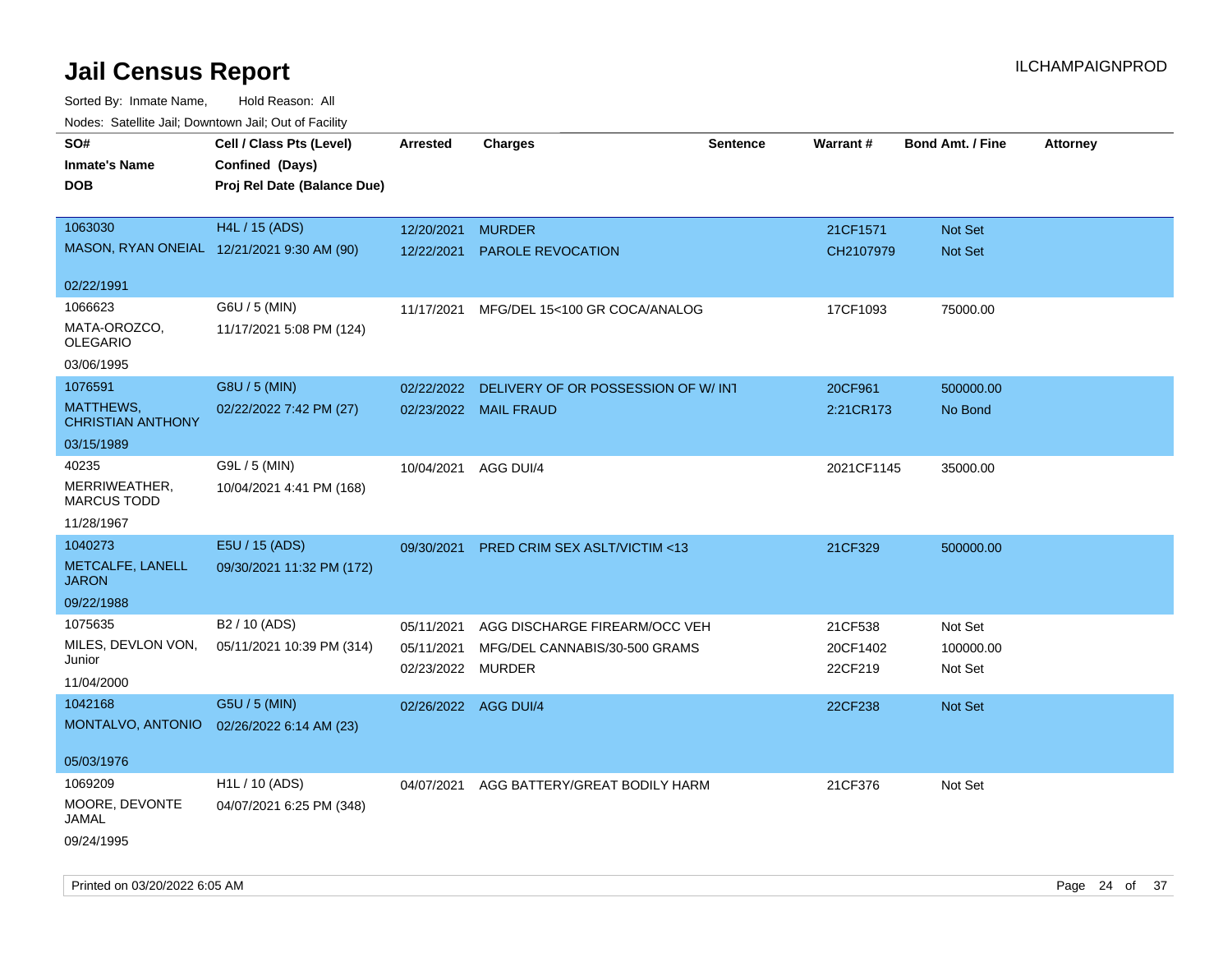| SO#<br><b>Inmate's Name</b><br><b>DOB</b>                               | Cell / Class Pts (Level)<br>Confined (Days)<br>Proj Rel Date (Balance Due) | <b>Arrested</b>                        | <b>Charges</b>                                                                                  | <b>Sentence</b> | <b>Warrant#</b>                  | <b>Bond Amt. / Fine</b>          | <b>Attorney</b> |
|-------------------------------------------------------------------------|----------------------------------------------------------------------------|----------------------------------------|-------------------------------------------------------------------------------------------------|-----------------|----------------------------------|----------------------------------|-----------------|
| 61251<br>PETMECKY, JOHN<br><b>ROBERT</b><br>03/09/1983                  | E4L / 15 (ADS)<br>12/27/2021 1:52 PM (84)                                  | 12/27/2021                             | PRED CRIM SEX ASLT/VICTIM <13                                                                   |                 | 21CF651                          | No Bond                          |                 |
| 001078357<br>PETTIGREW, CAREY<br><b>CORNITRIAS DEOBLO</b><br>08/31/1986 | A2L / 15 (SPH)<br>09/17/2021 9:56 AM (185)                                 | 09/17/2021<br>09/17/2021<br>09/17/2021 | ARMED ROBBERY/ARMED W/FIREARM<br>ARMED ROBBERY/ARMED W/FIREARM<br>ARMED ROBBERY/ARMED W/FIREARM |                 | 21CF1128<br>21CF1129<br>21CF1230 | Not Set<br>Not Set<br>Not Set    |                 |
| 1008308<br>PETTIGREW, MARIO<br><b>TRAVINIO</b><br>08/11/1992            | F2U / 10 (MED)<br>01/30/2022 6:15 AM (50)                                  | 01/30/2022<br>01/30/2022 ASSAULT       | AGG BTRY/GREAT BOD HARM/60+                                                                     |                 | 22CF131<br>19CM364               | No Bond<br>4000.00               |                 |
| 1070610<br>PHILLIS, AARON<br><b>MONTRELL</b><br>03/26/1999              | J6L / 10 (ADS)<br>03/03/2022 2:49 PM (18)                                  | 03/03/2022                             | AGG BATTERY/PUBLIC PLACE<br>03/03/2022 AGG BATTERY/GREAT BODILY HARM                            |                 | 21CF930<br>21CF482               | Not Set<br>5000.00               |                 |
| 1022441<br>PICKENS, DONTRELL<br><b>DEMAR</b><br>12/10/1993              | D4 / 10 (ADS)<br>10/27/2021 1:39 PM (145)                                  | 10/27/2021                             | AGG BATTERY/PEACE OFFICER<br>10/27/2021 AGG BATTERY/PEACE OFFICER                               |                 | 2021 CF 12<br>2020 CF 1488       | No Bond<br>No Bond               |                 |
| 001078005<br>PINEX, MARCHELLO D<br>12/25/1991                           | C8L / 10 (MED)<br>03/08/2022 2:54 AM (13)                                  | 03/08/2022                             | HOME INVASION/CAUSE INJURY<br>03/08/2022 AGGRAVATED BATTERY/STRANGLE                            |                 | 22CF280<br>19CR605101            | Not Set<br>No Bond               |                 |
| 001077783<br>RIVERA, DARYL<br><b>ANTONIO</b><br>11/14/1981              | H6L / 10 (ADS)<br>01/05/2022 4:20 PM (75)                                  |                                        | 01/05/2022 AGGRAVATED BATTERY                                                                   |                 | 21CF325                          | Not Set                          |                 |
| 1072114<br>ROBINSON, DONNELL<br><b>LEVON</b><br>10/23/2000              | A1U / 15 (SPH)<br>01/17/2021 2:40 PM (428)                                 | 01/17/2021<br>01/17/2021               | ATTEMPT (FIRST DEGREE MURDER)<br>ARMED ROBBERY/NO FIREARM<br>02/17/2021 AGGRAVATED BATTERY      | 4y (DOC)        | 2021CF65<br>2020CF824            | Not Set<br>75000.00<br>250000.00 |                 |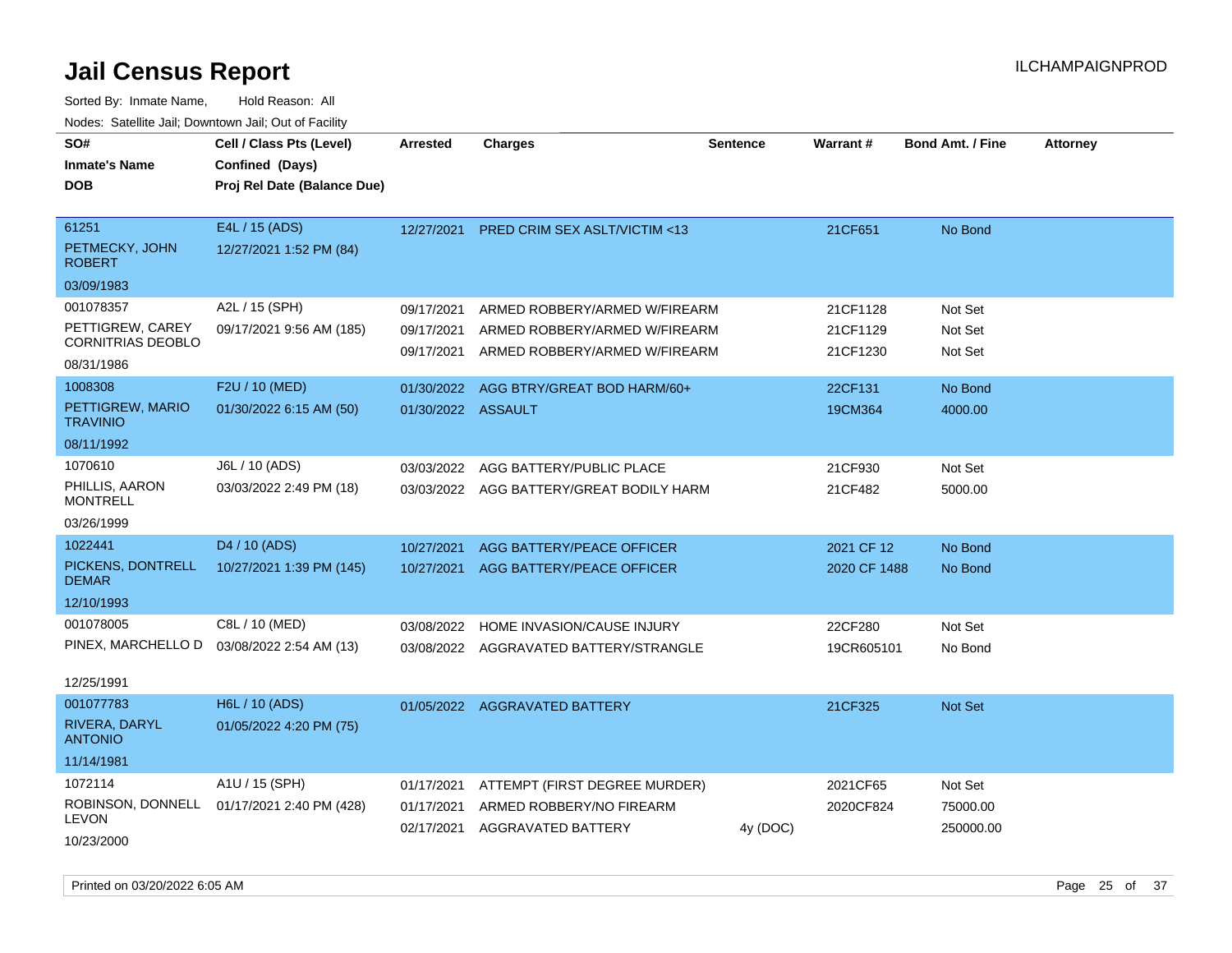Sorted By: Inmate Name, Hold Reason: All Nodes: Satellite Jail; Downtown Jail; Out of Facility

| rougs. Calcing Jan, Downtown Jan, Out of Facinty |                                                                            |                 |                                         |                 |                 |                         |                 |
|--------------------------------------------------|----------------------------------------------------------------------------|-----------------|-----------------------------------------|-----------------|-----------------|-------------------------|-----------------|
| SO#<br><b>Inmate's Name</b><br><b>DOB</b>        | Cell / Class Pts (Level)<br>Confined (Days)<br>Proj Rel Date (Balance Due) | <b>Arrested</b> | Charges                                 | <b>Sentence</b> | <b>Warrant#</b> | <b>Bond Amt. / Fine</b> | <b>Attorney</b> |
| 47195                                            | G8L / 5 (MIN)                                                              | 12/27/2021      | <b>RESIDENTIAL BURGLARY</b>             |                 | 2020CF1222      | 10000.00                |                 |
| SIMMONS, JAMES<br><b>ROBERT</b>                  | 12/27/2021 8:42 AM (84)                                                    | 12/28/2021      | <b>RESIDENTIAL BURGLARY</b>             |                 | 2021CF1596      | <b>Not Set</b>          |                 |
| 03/13/1975                                       |                                                                            |                 |                                         |                 |                 |                         |                 |
| 1064798                                          | B3 / 15 (ADS)                                                              | 01/17/2022      | <b>MURDER</b>                           |                 | 2021CF695       | 1500000.00              |                 |
| <b>STENNIS, BRUCE</b><br><b>DEONTAY</b>          | 01/17/2022 1:29 PM (63)                                                    |                 | 01/17/2022 MFG/DEL 1<15 GR COCAINE/ANLG |                 | 21CF520         | 50000.00                |                 |
| 08/12/1998                                       |                                                                            |                 |                                         |                 |                 |                         |                 |
| 1056971                                          | D <sub>2</sub> / 10 (ADS)                                                  | 08/07/2021      | FELON POSS/USE WEAPON/FIREARM           |                 | 21CF948         | No Bond                 |                 |
| <b>TRAVIS, DENZEL</b><br><b>DANTRELL</b>         | 08/07/2021 7:36 AM (226)                                                   | 08/08/2021      | AGG BATTERY/PUBLIC PLACE                |                 | 2020CF647       | 25000.00                |                 |
| 03/21/1993                                       |                                                                            |                 |                                         |                 |                 |                         |                 |
| 001078250                                        | F2L / 10 (MED)                                                             | 08/07/2021      | FELON POSS WEAPON/BODY ARMOR            |                 | 21CF950         | Not Set                 |                 |
| TRAVIS, JORDAN<br>TESHAUN                        | 08/07/2021 10:27 AM (226)                                                  |                 |                                         |                 |                 |                         |                 |
| 03/03/1996                                       |                                                                            |                 |                                         |                 |                 |                         |                 |
| 512160                                           | F1L / 15 (MAX)                                                             | 03/10/2022      | ARMED HABITUAL CRIMINAL                 |                 | 22CF296         | <b>Not Set</b>          |                 |
| <b>TURNER, CHARLES</b><br><b>EDWARD</b>          | 03/10/2022 12:00 PM (11)                                                   |                 | 03/11/2022 PAROLE REVOCATION            |                 | CH2201422       | No Bond                 |                 |
| 09/05/1986                                       |                                                                            |                 |                                         |                 |                 |                         |                 |
| 30108                                            | J4L / 15 (ADS)                                                             | 07/30/2021      | MURDER                                  |                 | 21CF902         | 2000000.00              |                 |
| VANDYKE, DARYL<br><b>ANTHONY</b>                 | 07/30/2021 8:29 PM (234)                                                   |                 |                                         |                 |                 |                         |                 |
| 10/04/1965                                       |                                                                            |                 |                                         |                 |                 |                         |                 |
| 968681                                           | D5 / 15 (ADS)                                                              | 08/27/2021      | AGG CRIM SX AB/VIC 13<18/TRUST          |                 | 2020CF499       | 250000.00               |                 |
| <b>WADE, DEMETRIUS</b><br><b>DARYL</b>           | 08/27/2021 2:25 AM (206)                                                   | 08/27/2021      | INDIRECT CRIMINAL CONTEMPT              | 3y (DOC)        | 2021CC16        | No Bond                 |                 |
| 01/07/1987                                       |                                                                            |                 |                                         |                 |                 |                         |                 |
| 1070971                                          | $H3L / 5$ (ADS)                                                            | 12/07/2021      | <b>IDENTITY THEFT/&lt;\$300</b>         |                 | 20CF922         | Not Set                 |                 |
| <b>WEIR, CLINTON</b><br><b>HOWARD</b>            | 12/08/2021 3:45 AM (103)                                                   | 12/07/2021      | <b>RECKLESS DRIVING</b>                 |                 | 19TR2348        | Not Set                 |                 |
| 03/15/1983                                       |                                                                            |                 |                                         |                 |                 |                         |                 |

Printed on 03/20/2022 6:05 AM Page 26 of 37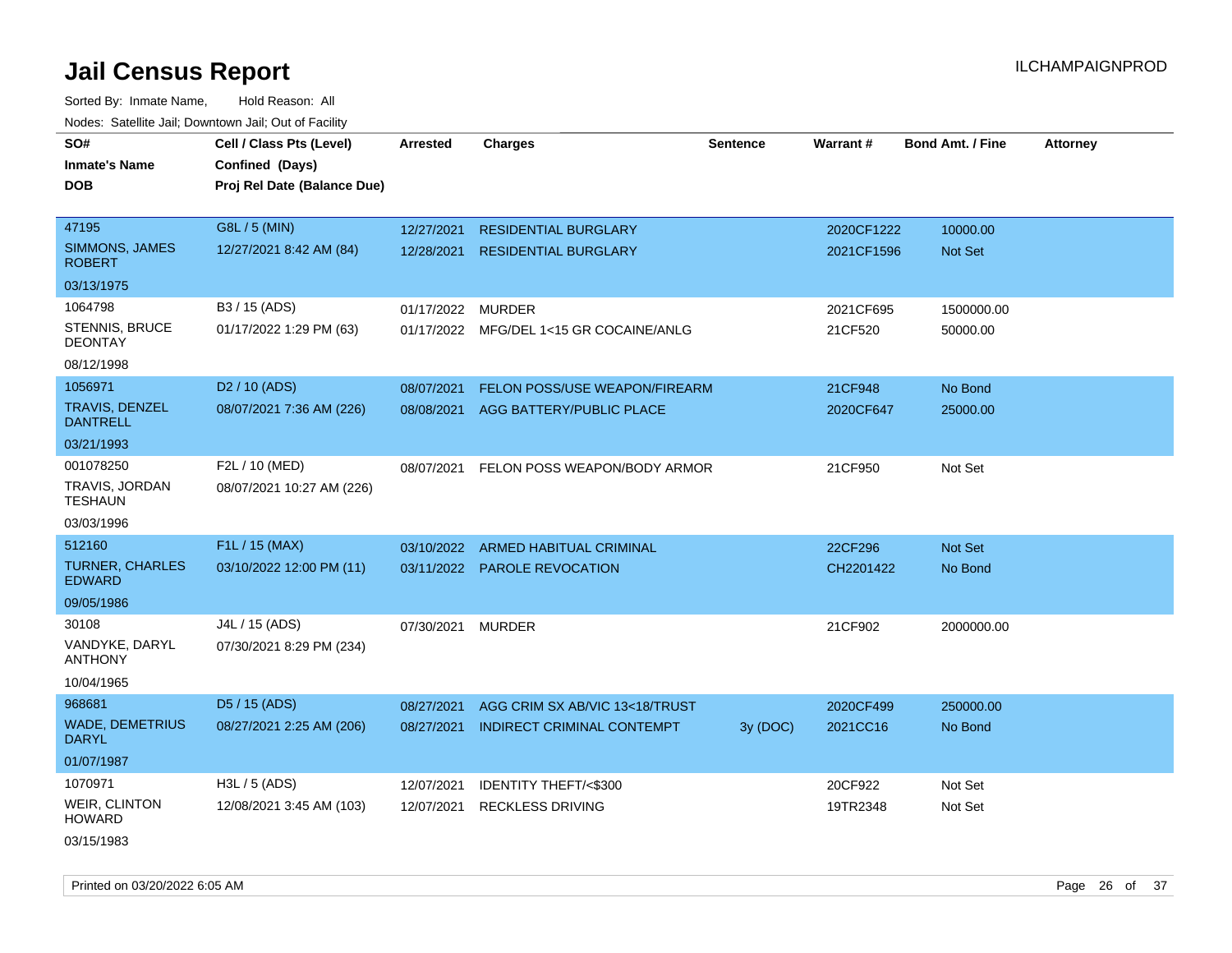| SO#                                        | Cell / Class Pts (Level)    | Arrested   | <b>Charges</b>                  | <b>Sentence</b> | Warrant#    | <b>Bond Amt. / Fine</b> | <b>Attorney</b> |
|--------------------------------------------|-----------------------------|------------|---------------------------------|-----------------|-------------|-------------------------|-----------------|
| <b>Inmate's Name</b>                       | Confined (Days)             |            |                                 |                 |             |                         |                 |
| <b>DOB</b>                                 | Proj Rel Date (Balance Due) |            |                                 |                 |             |                         |                 |
|                                            |                             |            |                                 |                 |             |                         |                 |
| 54212                                      | E3U / 10 (ADS)              | 12/21/2021 | ARMED VIOLENCE/CATEGORY I       |                 | 21CF1576    | Not Set                 |                 |
| <b>WHITLOCK, GEORGE</b>                    | 12/21/2021 1:20 PM (90)     | 12/21/2021 | RECEIVE/POSS/SELL STOLEN VEH    |                 | 2021CF669   | 10000.00                |                 |
| <b>ABRAM</b>                               |                             | 12/21/2021 | <b>VIOLATE ORDER PROTECTION</b> |                 | 2021CM391   | 1000.00                 |                 |
| 11/10/1978                                 |                             |            |                                 |                 |             |                         |                 |
| 1058072                                    | A2U / 15 (SPH)              | 02/25/2021 | ARMED HABITUAL CRIMINAL         |                 |             | Not Set                 |                 |
| <b>WILLIAMS, KENNETH</b><br><b>BERNARD</b> | 02/25/2021 3:24 PM (389)    |            |                                 |                 |             |                         |                 |
| 10/04/1985                                 |                             |            |                                 |                 |             |                         |                 |
| 1020914                                    | F3L / 10 (MED)              | 03/06/2022 | FELON POSS/USE WEAPON/FIREARM   |                 | 21CF1337    | 250000.00               |                 |
| <b>WILSON, BRANDON</b><br><b>LARON</b>     | 03/06/2022 11:46 AM (15)    |            |                                 |                 |             |                         |                 |
| 07/05/1994                                 |                             |            |                                 |                 |             |                         |                 |
| 9326                                       | $12/5$ (ADS)                | 06/14/2021 | <b>BURGLARY</b>                 |                 | 2020-CF-625 | Not Set                 |                 |
| YOUNG, ANTHONY<br>PAUL                     | 06/14/2021 12:07 PM (280)   |            |                                 |                 |             |                         |                 |
| 03/13/1954                                 |                             |            |                                 |                 |             |                         |                 |
| <b>Total Downtown Jail: 59</b>             |                             | Males: 59  | Females: 0<br>Unknown: 0        |                 |             |                         |                 |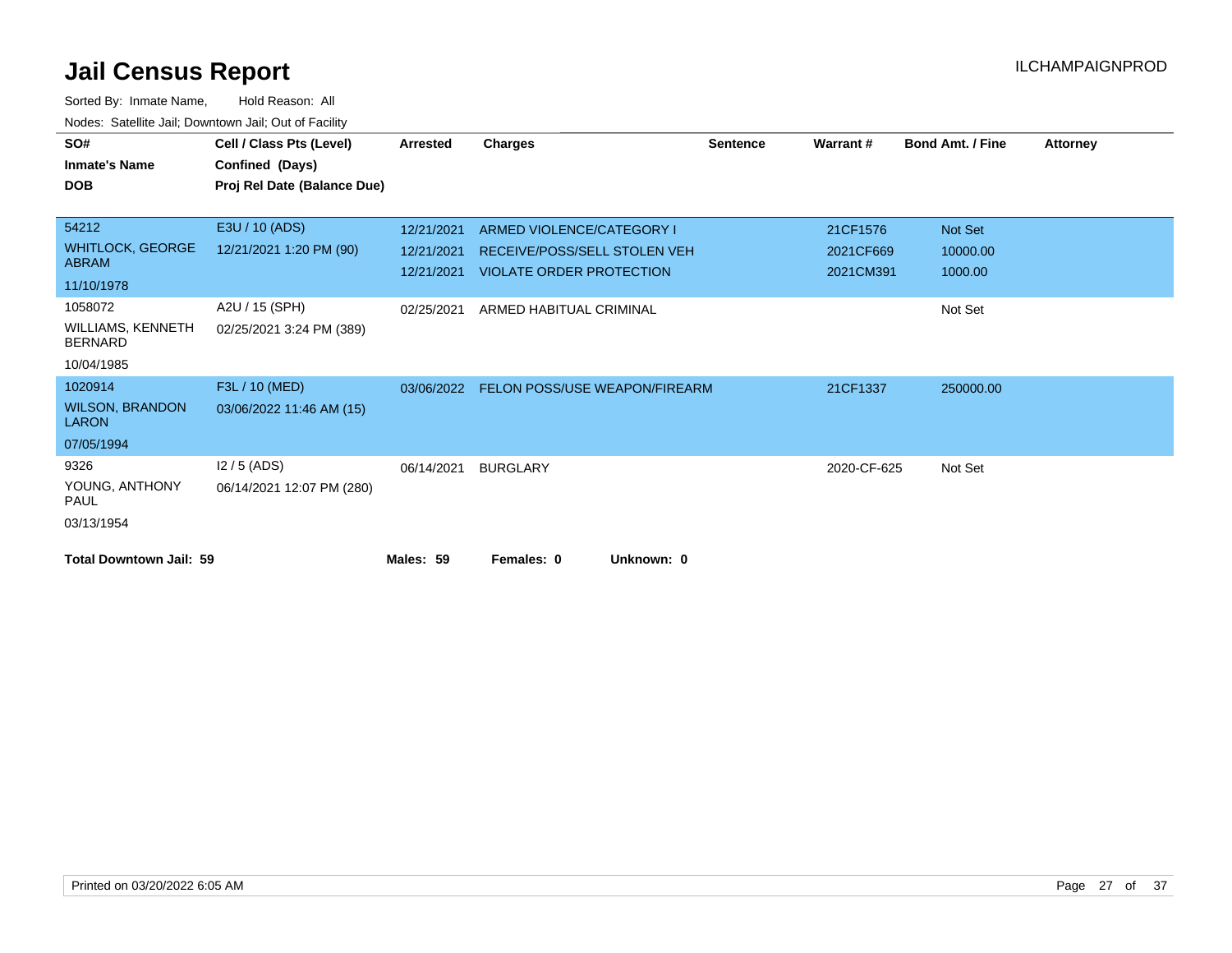**Out of Facility**

Sorted By: Inmate Name, Hold Reason: All Nodes: Satellite Jail; Downtown Jail; Out of Facility

| SO#                           | Cell / Class Pts (Level)                     | Arrested   | Charges                      | <b>Sentence</b> | <b>Warrant#</b> | <b>Bond Amt. / Fine</b> | <b>Attorney</b> |
|-------------------------------|----------------------------------------------|------------|------------------------------|-----------------|-----------------|-------------------------|-----------------|
| <b>Inmate's Name</b>          | Confined (Days)                              |            |                              |                 |                 |                         |                 |
| <b>DOB</b>                    | Proj Rel Date (Balance Due)                  |            |                              |                 |                 |                         |                 |
|                               |                                              |            |                              |                 |                 |                         |                 |
| 61095                         | <b>KAN / 10 (ADS)</b>                        | 05/02/2021 | HOME INVASION/CAUSE INJURY   |                 | 2021CF323       | 100000.00               |                 |
| AMOS, DERRICK<br><b>JAMES</b> | 05/02/2021 9:02 PM (323)                     |            |                              |                 |                 |                         |                 |
| 06/12/1985                    |                                              |            |                              |                 |                 |                         |                 |
| 001078621                     | KAN / 10 (MED)                               | 12/23/2021 | <b>RESIDENTIAL BURGLARY</b>  |                 | 21CF1582        | Not Set                 |                 |
|                               | BAILEY, DANIEL SCOTT 12/23/2021 9:44 AM (88) | 01/14/2022 | PROBATION VIOLATION          |                 | 21CF1445        | Not Set                 |                 |
| 05/09/1999                    |                                              |            |                              |                 |                 |                         |                 |
| 19971                         | <b>EHD</b>                                   | 11/09/2021 | DRIVING RVK/SUSP DUI/SSS 4-9 |                 | 2021CF968       | Not Set                 |                 |
| LYNN                          | BARNESKE, RAYMOND 11/09/2021 9:32 AM (132)   |            |                              |                 |                 |                         |                 |
| 08/17/1961                    | 5/6/2022 (0.00)                              |            |                              |                 |                 |                         |                 |

| <b>LYNN</b>                             | BARNESKE, RAYMOND 11/09/2021 9:32 AM (132) |            |                                    |            |                |
|-----------------------------------------|--------------------------------------------|------------|------------------------------------|------------|----------------|
| 08/17/1961                              | 5/6/2022(0.00)                             |            |                                    |            |                |
| 516062                                  | KAN / 15 (MAX)                             | 02/22/2021 | <b>PHONE HARASSMENT/2+</b>         | 20CF194    | 5000.00        |
| BENNETT, JOHN<br><b>MICHAEL</b>         | 02/22/2021 10:47 AM (392)                  | 02/22/2021 | AGG DISCH FIR/VEH/PC OFF/FRMAN     | 21CF210    | No Bond        |
| 04/30/1986                              |                                            |            |                                    |            |                |
| 33993                                   | <b>KAN / 10 (MED)</b>                      | 06/14/2021 | <b>AGGRAVATED DOMESTIC BATTERY</b> | 21CF688    | <b>Not Set</b> |
| <b>BOOKER, STEPHON</b>                  | 06/14/2021 7:42 PM (280)                   | 06/14/2021 | POSSESSING A CONTROLLED SUBSTANC   | 21CF657    | <b>Not Set</b> |
| <b>MONTELL</b>                          |                                            | 06/14/2021 | <b>PAROLE REVOCATION</b>           | CH2103612  | No Bond        |
| 06/11/1971                              |                                            |            |                                    |            |                |
| 38273                                   | <b>EHD</b>                                 | 02/23/2022 | AGG DUI/NO VALID DL                | 2020CF1371 | Not Set        |
| BRADLEY,<br><b>CHRISTOPHER</b>          | 02/23/2022 9:14 AM (26)                    |            |                                    |            |                |
| 02/24/1974                              | 4/7/2022 (0.00)                            |            |                                    |            |                |
| 1074315                                 | KAN / 15 (MAX)                             | 07/27/2021 | AGG DISCHARGE FIREARM/VEH/SCH      | 21CF927    | <b>Not Set</b> |
| <b>BRIGGS, PATRICK</b><br><b>MONTAY</b> | 08/03/2021 4:56 PM (230)                   |            |                                    |            |                |

08/05/2001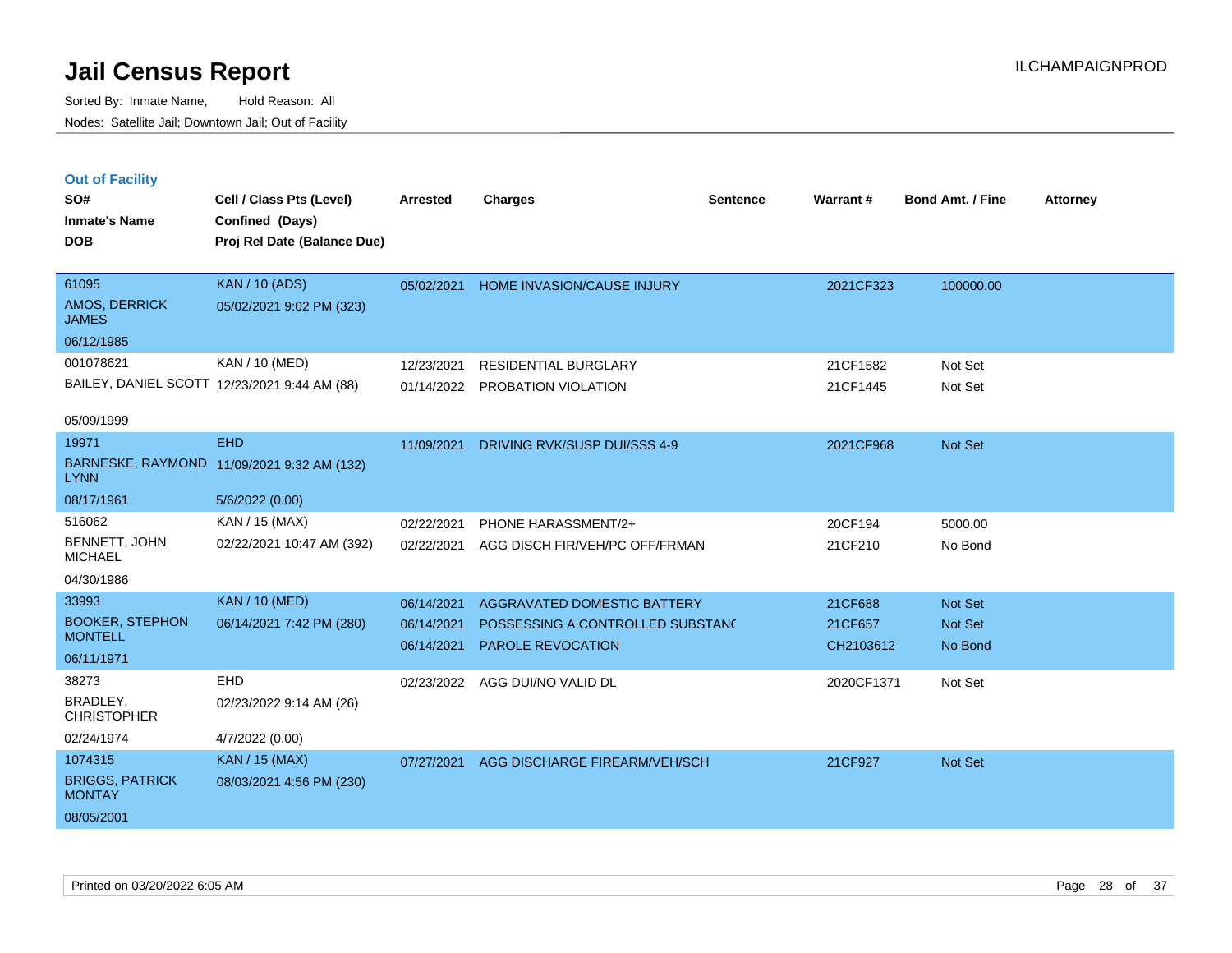| roaco. Calcinio dan, Downtown dan, Cal or Fability |                                                                            |                          |                                                               |                 |                      |                         |                 |
|----------------------------------------------------|----------------------------------------------------------------------------|--------------------------|---------------------------------------------------------------|-----------------|----------------------|-------------------------|-----------------|
| SO#<br><b>Inmate's Name</b><br>DOB                 | Cell / Class Pts (Level)<br>Confined (Days)<br>Proj Rel Date (Balance Due) | <b>Arrested</b>          | <b>Charges</b>                                                | <b>Sentence</b> | <b>Warrant#</b>      | <b>Bond Amt. / Fine</b> | <b>Attorney</b> |
| 001078065<br><b>BROWN, CHARMAN</b><br>LAKEEF       | <b>KAN / 10 (ADS)</b><br>06/17/2021 12:32 PM (277)                         | 06/17/2021               | AGG BATTERY/DISCHARGE FIREARM                                 |                 | 21CF704              | 1000000.00              |                 |
| 11/30/2002                                         |                                                                            |                          |                                                               |                 |                      |                         |                 |
| 1038554<br><b>BROWN, CORRION</b>                   | KAN / 15 (MAX)<br>08/18/2021 5:40 PM (215)                                 | 08/18/2021<br>08/18/2021 | DELIVERY OF OR POSSESSION OF W/INT<br>ARMED HABITUAL CRIMINAL |                 | 21CF1009<br>21CF1162 | No Bond<br>Not Set      |                 |
| <b>DEVONTAE</b><br>04/19/1995                      |                                                                            |                          |                                                               |                 |                      |                         |                 |
| 1038579<br><b>BROWN, MARKEL</b><br>rikki           | <b>KAN / 15 (MAX)</b><br>08/18/2021 2:05 PM (215)                          | 08/18/2021               | FELON POSS/USE WEAPON/FIREARM                                 |                 | 21CF1010             | Not Set                 |                 |
| 01/06/1995                                         |                                                                            |                          |                                                               |                 |                      |                         |                 |
| 1003006<br>BROWN, ROCKEITH<br>JAVONTE              | KAN / 15 (MAX)<br>08/19/2021 12:55 AM (214)                                | 08/19/2021               | FELON POSS/USE MACHINE GUN                                    |                 | 21CF1011             | No Bond                 |                 |
| 07/23/1991                                         |                                                                            |                          |                                                               |                 |                      |                         |                 |
| 1068812                                            | <b>KAN / 15 (MAX)</b>                                                      | 12/21/2021               | AGG DISCHARGE FIREARM/OCC VEH                                 |                 | 21CF741              | <b>Not Set</b>          |                 |
| BRYANT, DANNY<br><b>EUGENE</b>                     | 12/21/2021 1:50 PM (90)                                                    | 12/21/2021               | <b>FELON POSS/USE FIREARM PRIOR</b>                           |                 | 21CF1568             | <b>Not Set</b>          |                 |
| 11/22/1989                                         |                                                                            |                          |                                                               |                 |                      |                         |                 |
| 987334                                             | KAN / 15 (MAX)                                                             |                          | 03/10/2021 ATTEMPT (FIRST DEGREE MURDER)                      |                 | 19CF689              | Not Set                 |                 |
| CAIN, ISAIAH<br><b>DEPRIEST</b>                    | 03/10/2021 2:22 PM (376)                                                   |                          |                                                               |                 |                      |                         |                 |
| 12/23/1990                                         |                                                                            |                          |                                                               |                 |                      |                         |                 |
| 992962                                             | <b>KAN / 15 (ADS)</b>                                                      | 05/25/2021               | MURDER/INTENT TO KILL/INJURE                                  |                 | 2018CF1045           | 1000000.00              |                 |
| <b>CAMPBELL, KEITH</b><br>KNAQEEB                  | 05/25/2021 1:19 PM (300)                                                   |                          |                                                               |                 |                      |                         |                 |
| 07/22/1991                                         |                                                                            |                          |                                                               |                 |                      |                         |                 |
| 001078576                                          | KAN / 15 (MAX)                                                             | 11/09/2021               | UNLAWFUL USE OF A WEAPON                                      |                 | 21CF1383             | Not Set                 |                 |
| CARTER, DEMONDRE<br>DAVON<br>05/27/2001            | 11/09/2021 6:01 PM (132)                                                   |                          |                                                               |                 |                      |                         |                 |
|                                                    |                                                                            |                          |                                                               |                 |                      |                         |                 |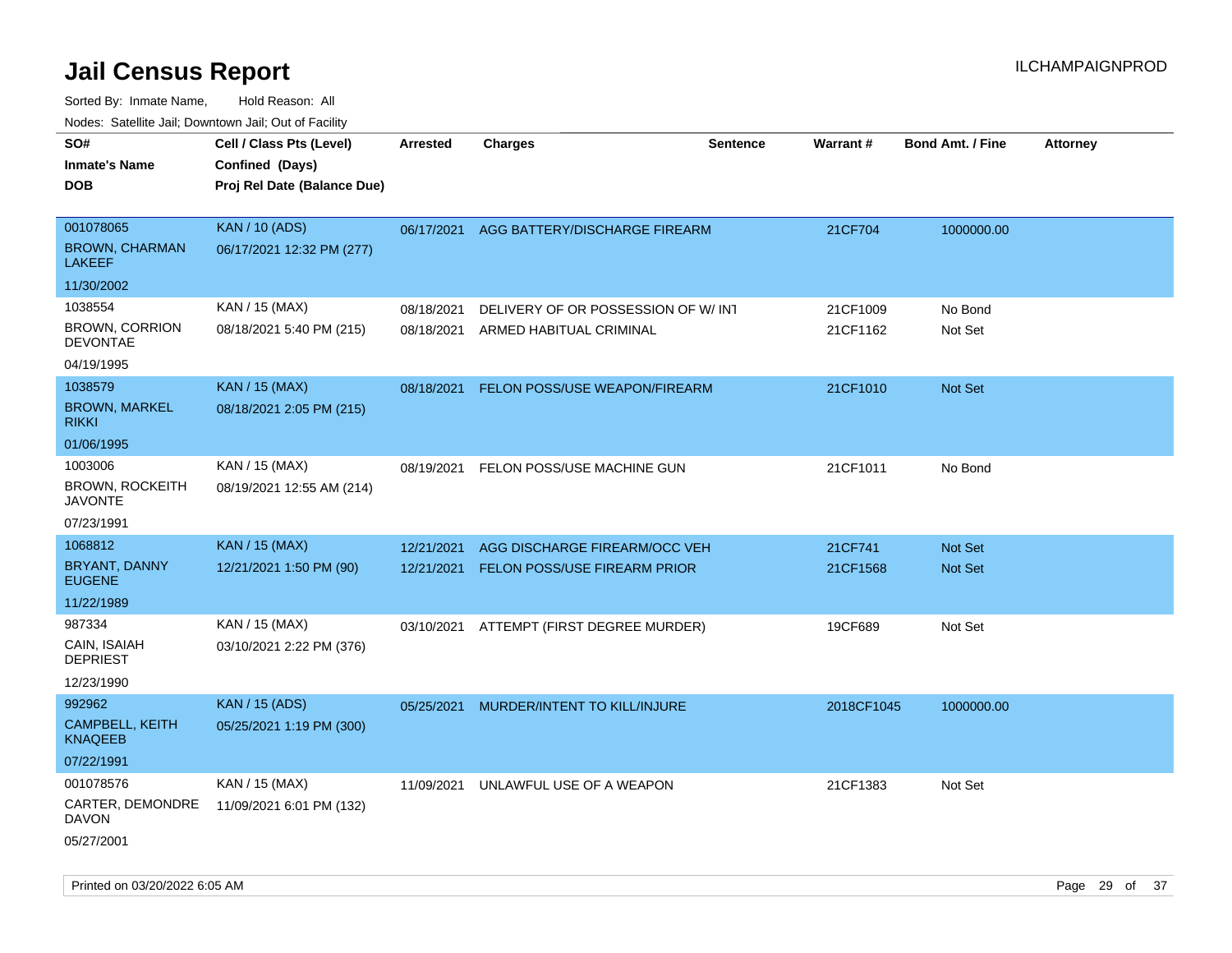| soupois catomic can, Dominomii can, Cat or Faomt |                                                                            |                          |                                                                 |                 |                          |                           |                 |
|--------------------------------------------------|----------------------------------------------------------------------------|--------------------------|-----------------------------------------------------------------|-----------------|--------------------------|---------------------------|-----------------|
| SO#<br><b>Inmate's Name</b><br>DOB               | Cell / Class Pts (Level)<br>Confined (Days)<br>Proj Rel Date (Balance Due) | <b>Arrested</b>          | <b>Charges</b>                                                  | <b>Sentence</b> | Warrant#                 | <b>Bond Amt. / Fine</b>   | <b>Attorney</b> |
| 1064992<br><b>CARTER, KEJUAN</b><br>JAVONTE      | <b>KAN / 15 (MAX)</b><br>09/20/2021 11:42 PM (182)                         | 09/20/2021               | ARMED VIOLENCE/CATEGORY I                                       |                 | 21CF1137                 | <b>Not Set</b>            |                 |
| 06/27/1998                                       |                                                                            |                          |                                                                 |                 |                          |                           |                 |
| 001078729<br>CARTER, TROY<br>DEMON               | KAN / 15 (ADS)<br>01/02/2022 10:29 AM (78)                                 | 01/02/2022               | MURDER/INTENT TO KILL/INJURE                                    |                 | 20CF396                  | 1000000.00                |                 |
| 01/02/2004                                       |                                                                            |                          |                                                                 |                 |                          |                           |                 |
| 001078461<br>COLE, ERIC JOSE                     | <b>KAN / 10 (MED)</b><br>10/08/2021 12:25 AM (164)                         | 10/07/2021<br>10/07/2021 | AGG UNLAWFUL USE WEAPON/PERSON<br>AGG DOMESTIC BATTERY/STRANGLE |                 | 2021CF1209<br>2021CF1208 | No Bond<br><b>Not Set</b> |                 |
| 01/24/2002                                       |                                                                            |                          |                                                                 |                 |                          |                           |                 |
| 1048488<br>COLSON, WAYNE<br><b>ARTHUR, Third</b> | KAN / 10 (ADS)<br>12/30/2021 8:27 AM (81)                                  | 12/30/2021               | ARMED VIOLENCE/CATEGORY I                                       |                 | 2022CF4                  | Not Set                   |                 |
| 10/14/1995                                       |                                                                            |                          |                                                                 |                 |                          |                           |                 |
| 57733                                            | <b>KAN / 15 (SPH)</b>                                                      | 02/25/2020               | <b>HOMICIDE</b>                                                 |                 | 2020-CF250               | 2000000.00                |                 |
| <b>CRAIG, ANTOINE</b><br>DARRELL                 | 02/25/2020 4:08 PM (755)                                                   | 02/25/2020               | FELON POSS/USE WEAPON/FIREARM                                   |                 | 19CF-1827                | 80000.00                  |                 |
| 10/09/1982                                       |                                                                            |                          |                                                                 |                 |                          |                           |                 |
| 001077939                                        | KAN / 10 (MED)                                                             | 05/10/2021               | FIREARM/FOID INVALID/NOT ELIG                                   |                 | 21CF526                  | No Bond                   |                 |
| CROSS, PATRICK<br><b>DONTRELLE</b>               | 05/10/2021 7:31 PM (315)                                                   | 06/02/2021               | POSS STOLEN VEHICLE > \$25,000                                  |                 | 21CF612                  | Not Set                   |                 |
| 11/07/2001                                       |                                                                            |                          |                                                                 |                 |                          |                           |                 |
| 25022                                            | EHD / 10 (MED)                                                             | 02/17/2022               | AGG DUI/2/PASS <16                                              |                 | 2021CF560                | No Bond                   |                 |
| <b>CRUMP, ROBERT</b><br>ANTHONY                  | 02/17/2022 11:48 AM (32)                                                   |                          |                                                                 |                 |                          |                           |                 |
| 02/06/1966                                       | 5/14/2022 (0.00)                                                           |                          |                                                                 |                 |                          |                           |                 |
| 1061304                                          | KAN / 15 (MAX)                                                             | 10/11/2021               | ARMED HABITUAL CRIMINAL                                         |                 | 21CF1226                 | No Bond                   |                 |
| DORRIS, KEMION<br>DAETOCE                        | 10/11/2021 7:30 PM (161)                                                   | 10/11/2021<br>10/11/2021 | ARMED HABITUAL CRIMINAL<br><b>HOME INVASION/FIREARM</b>         |                 | 21CF1227<br>21CF1228     | No Bond<br>No Bond        |                 |
| 11/19/1997                                       |                                                                            |                          |                                                                 |                 |                          |                           |                 |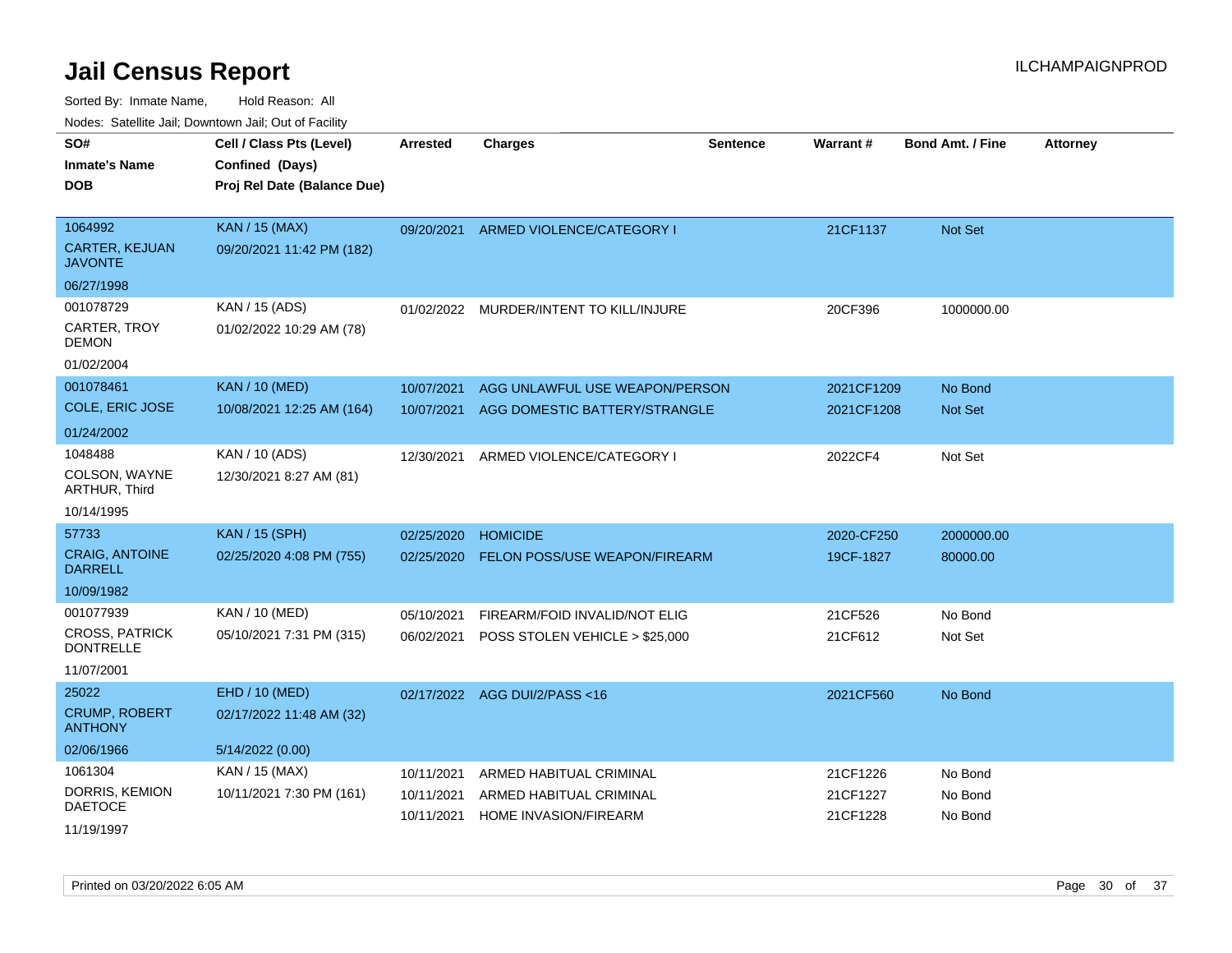**DOB SO# Inmate's Name Cell / Class Pts (Level) Arrested Charges Warrant # Bond Amt. / Fine Attorney Confined (Days) Proj Rel Date (Balance Due)** Sorted By: Inmate Name, Hold Reason: All Nodes: Satellite Jail; Downtown Jail; Out of Facility

|                                            | r roj Kor Balo (Balance Bac)                 |                      |                                           |            |                |
|--------------------------------------------|----------------------------------------------|----------------------|-------------------------------------------|------------|----------------|
| 57266                                      | <b>EHD</b>                                   |                      | 03/09/2022 SPEEDING 35+ MPH OVER LIMIT    | 2020TR6885 | <b>Not Set</b> |
| FISCUS, DAKOTA VAN<br><b>MICHAEL</b>       | 03/09/2022 9:07 AM (12)                      |                      |                                           |            |                |
| 03/16/1981                                 | 3/22/2022 (0.00)                             |                      |                                           |            |                |
| 1013012                                    | KAN / 15 (MAX)                               | 07/08/2021           | ATTEMPT (FIRST DEGREE MURDER)             | 2021CF790  | 1000000.00     |
| GARY, XAVIER LAMAR                         | 07/08/2021 9:24 AM (256)                     | 07/08/2021           | FELON POSS/USE FIREARM PRIOR              | 2020CF650  | 25000.00       |
|                                            |                                              |                      | 07/08/2021 FELON POSS/USE FIREARM PRIOR   | 21CF798    | Not Set        |
| 12/14/1991                                 |                                              |                      |                                           |            |                |
| 1065946                                    | <b>KAN / 10 (MED)</b>                        | 09/04/2021           | AGG BATTERY/DISCHARGE FIREARM             | 21CF1057   | 750000.00      |
| <b>GODBOLT, DESMOND</b><br><b>DEVONTAE</b> | 09/04/2021 1:17 AM (198)                     | 09/04/2021           | <b>RESIST/OBSTRUCTING A PEACE OFFICEF</b> | 21CM407    | <b>Not Set</b> |
| 11/15/1997                                 |                                              |                      |                                           |            |                |
| 1070118                                    | KAN / 15 (MAX)                               | 08/31/2021           | AGGRAVATED DOMESTIC BATTERY               | 21CF1049   | No Bond        |
| <b>GRAHAM, CORTEZ</b><br><b>LAMON</b>      | 08/31/2021 9:32 PM (202)                     |                      | 09/02/2021 PROBATION VIOLATION            | 21CF55     | Not Set        |
| 03/31/1976                                 |                                              |                      |                                           |            |                |
| 1076506                                    | <b>KAN</b> / 15 (MAX)                        | 09/17/2021           | AGG UUW/PERSON/CM THREAT VIOL             | 21CF1131   | Not Set        |
|                                            | GRAY, JAMARH EMERE 09/17/2021 10:41 AM (185) | 09/20/2021           | <b>DOMESTIC BATTERY</b>                   | 21CM430    | <b>Not Set</b> |
| 06/21/2003                                 |                                              |                      |                                           |            |                |
| 1055117                                    | EHD                                          |                      | 02/15/2022 AGG BATTERY/PUBLIC PLACE       | 2021CM47   | Not Set        |
| GREAM, JOHN<br>ROBERT LEE                  | 02/15/2022 10:44 AM (34)                     |                      |                                           |            |                |
| 08/23/1996                                 | 6/13/2022 (0.00)                             |                      |                                           |            |                |
| 1037683                                    | <b>EHD</b>                                   |                      | 02/23/2022 AGG DUI/LIC SUSP OR REVOKED    | 2020CF350  | <b>Not Set</b> |
| <b>HARRISON, HAROLD</b><br><b>RAY</b>      | 02/23/2022 10:01 AM (26)                     | 02/23/2022 AGG DUI/3 |                                           | 2020CF1351 | <b>Not Set</b> |
| 11/30/1963                                 | 5/22/2022 (0.00)                             |                      |                                           |            |                |
| 1045186                                    | KAN / 15 (MAX)                               | 08/16/2021           | ARMED VIOLENCE/CATEGORY I                 | 21CF934    | 1000000.00     |
| HOLBROOK, JOHNNIE                          | 08/16/2021 11:07 AM (217)                    | 08/16/2021           | FELON POSS/USE WEAPON/FIREARM             | 19CF968    | Not Set        |
| <b>MATHIS</b>                              |                                              | 08/16/2021           | AGG FLEEING POLICE/21 MPH OVER            | 21CF988    | Not Set        |
| 07/19/1996                                 |                                              | 08/16/2021           | FELON POSS/USE WEAPON/FIREARM             | 21CF989    | Not Set        |

**Sentence**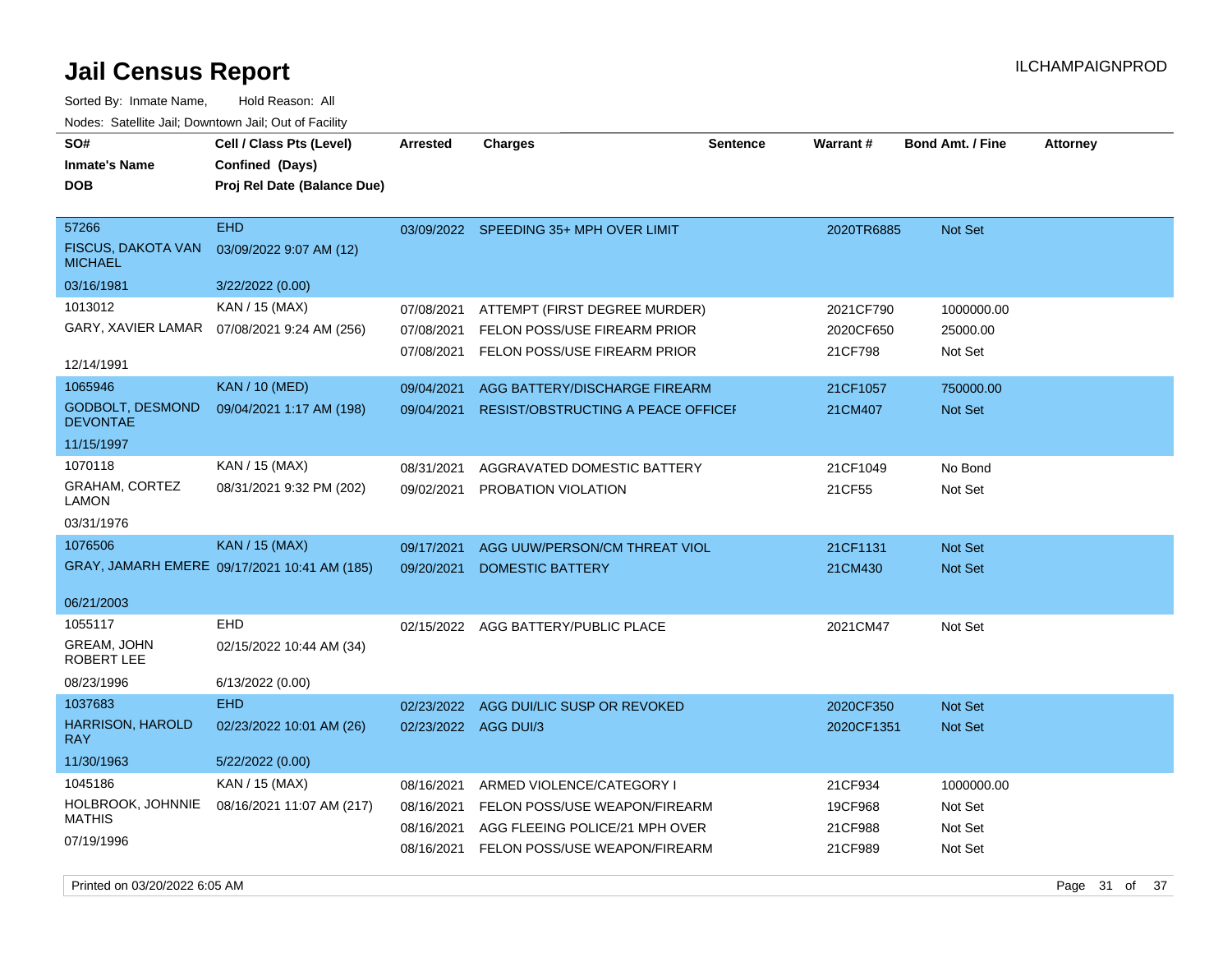Sorted By: Inmate Name, Hold Reason: All Nodes: Satellite Jail; Downtown Jail; Out of Facility

| roacs. Catellite Jall, Downtown Jall, Out of Facility |                                                                            |                 |                                         |                 |            |                         |                 |
|-------------------------------------------------------|----------------------------------------------------------------------------|-----------------|-----------------------------------------|-----------------|------------|-------------------------|-----------------|
| SO#<br><b>Inmate's Name</b><br><b>DOB</b>             | Cell / Class Pts (Level)<br>Confined (Days)<br>Proj Rel Date (Balance Due) | <b>Arrested</b> | <b>Charges</b>                          | <b>Sentence</b> | Warrant#   | <b>Bond Amt. / Fine</b> | <b>Attorney</b> |
|                                                       |                                                                            |                 |                                         |                 |            |                         |                 |
| 972300                                                | <b>KAN / 10 (MED)</b>                                                      | 12/22/2021      | <b>RESIDENTIAL BURGLARY</b>             |                 | 18CF1691   | 25000.00                |                 |
| <b>HOLT, MICHAEL</b><br><b>TERRELL</b>                | 12/22/2021 8:36 AM (89)                                                    | 12/22/2021      | AGG CRIM SEX ABUSE/VICTIM <9            |                 | 19CF1277   | 250000.00               |                 |
| 12/25/1989                                            |                                                                            |                 |                                         |                 |            |                         |                 |
| 001078146                                             | KAN / 15 (MAX)                                                             | 07/09/2021      | AGG BATTERY/DISCHARGE FIREARM           |                 | 21CF795    | 1000000.00              |                 |
| HUNT, TEIGAN<br><b>JAZAIREO</b>                       | 07/09/2021 12:41 PM (255)                                                  | 07/09/2021      | ARMED ROBBERY/ARMED W/FIREARM           |                 | 21CF806    | Not Set                 |                 |
| 05/14/2003                                            |                                                                            |                 |                                         |                 |            |                         |                 |
| 989743                                                | <b>KAN / 15 (ADS)</b>                                                      | 04/13/2021      | AGGRAVATED DOMESTIC BATTERY             |                 | 21CF399    | Not Set                 |                 |
| <b>JACKSON, STEVE</b><br><b>ALLEN</b>                 | 04/13/2021 2:45 AM (342)                                                   |                 |                                         |                 |            |                         |                 |
| 06/04/1991                                            |                                                                            |                 |                                         |                 |            |                         |                 |
| 001078788                                             | KAN / 5 (ADS)                                                              |                 | 01/21/2022 AGGRAVATED BATTERY           |                 | 22CF93     | Not Set                 |                 |
|                                                       | JOHNSON, BRENTON Z 01/21/2022 8:33 PM (59)                                 |                 |                                         |                 |            |                         |                 |
|                                                       |                                                                            |                 |                                         |                 |            |                         |                 |
| 08/07/1987                                            |                                                                            |                 |                                         |                 |            |                         |                 |
| 57271                                                 | <b>EHD</b>                                                                 | 03/08/2022      | DRIVING RVK/SUSP DUI/SSS 4-9            |                 | 2021CF34   | <b>Not Set</b>          |                 |
| <b>KEYS, CAPREE</b><br><b>REMONE</b>                  | 03/08/2022 9:17 AM (13)                                                    |                 | 03/08/2022 DRIVING RVK/SUSP DUI/SSS 4-9 |                 | 2020CF1116 | Not Set                 |                 |
| 11/23/1982                                            | 9/3/2022(0.00)                                                             |                 |                                         |                 |            |                         |                 |
| 1064445                                               | KAN / 15 (MAX)                                                             | 04/23/2021      | FELON POSS/USE FIREARM/PAROLE           |                 | 21CF899    | Not Set                 |                 |
| LARUE, TERENCE                                        | 04/23/2021 11:18 AM (332)                                                  | 04/23/2021      | AGG DISCHARGE FIREARM/OCC VEH           |                 | 2021CF295  | 500000.00               |                 |
| <b>TRAMEL</b>                                         |                                                                            | 04/23/2021      | POSSESS 15<100 GRAMS COCAINE            |                 | 19CF1052   | 10000.00                |                 |
| 12/23/1998                                            |                                                                            |                 |                                         |                 |            |                         |                 |
| 001078237                                             | <b>KAN / 15 (ADS)</b>                                                      | 08/03/2021      | AGG DISCHARGE FIREARM/OCC VEH           |                 | 21CF928    | No Bond                 |                 |
| LAWS, TERON<br><b>RAMONTE</b>                         | 08/03/2021 6:29 PM (230)                                                   |                 |                                         |                 |            |                         |                 |
| 04/03/2001                                            |                                                                            |                 |                                         |                 |            |                         |                 |
| 001078470                                             | KAN / 15 (MAX)                                                             |                 | 10/10/2021 MURDER/INTENT TO KILL/INJURE |                 | 21CF1221   | Not Set                 |                 |
| LEE, AMAHRION<br>JA'MERE                              | 10/10/2021 1:23 PM (162)                                                   |                 |                                         |                 |            |                         |                 |
| 11/05/2002                                            |                                                                            |                 |                                         |                 |            |                         |                 |

Printed on 03/20/2022 6:05 AM Page 32 of 37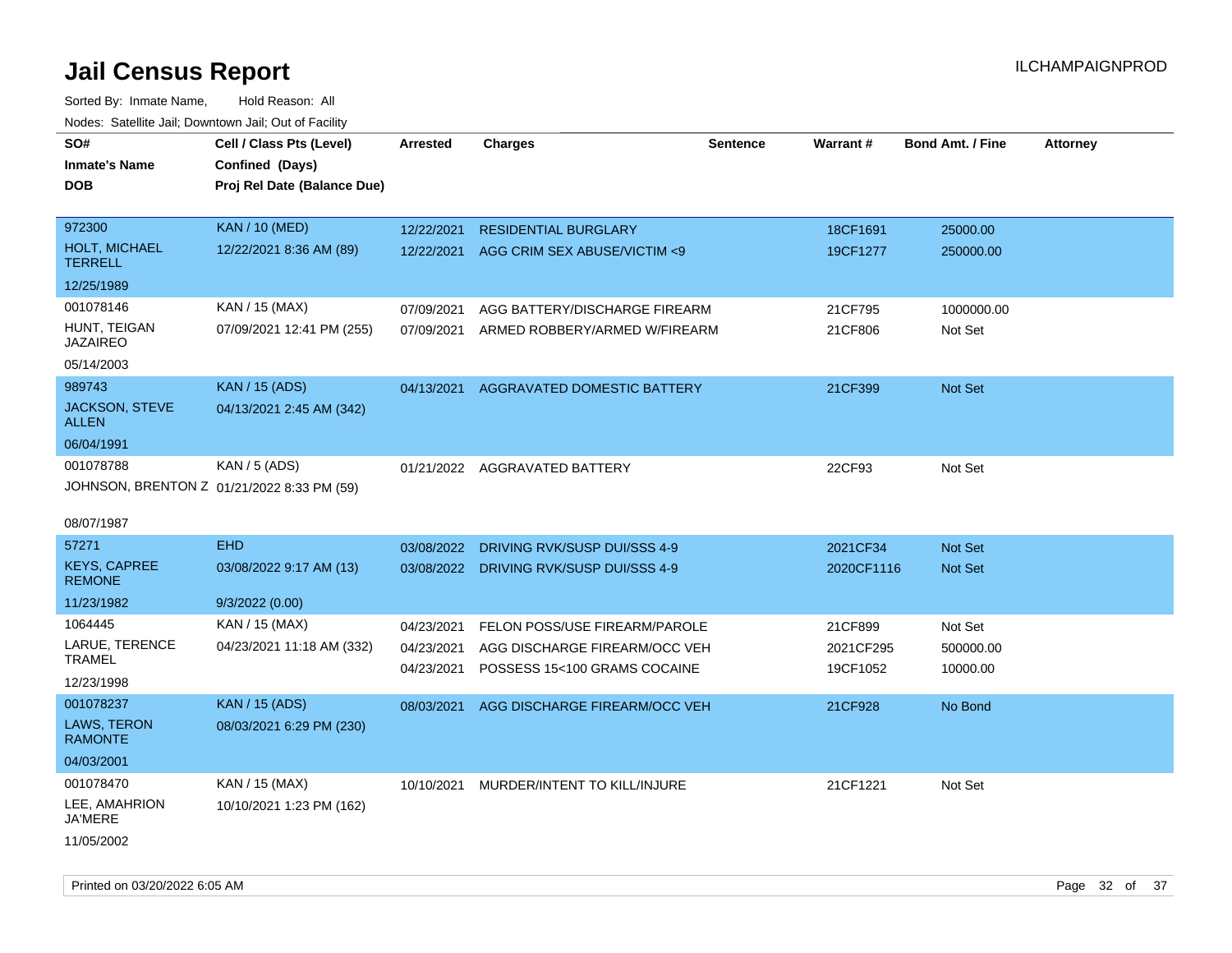Sorted By: Inmate Name, Hold Reason: All Nodes: Satellite Jail; Downtown Jail; Out of Facility

| <b>Neget Calculus Vall, Downlown Vall, Out of Fability</b> |                                                                            |                      |                                |                 |                 |                         |                 |
|------------------------------------------------------------|----------------------------------------------------------------------------|----------------------|--------------------------------|-----------------|-----------------|-------------------------|-----------------|
| SO#<br><b>Inmate's Name</b><br><b>DOB</b>                  | Cell / Class Pts (Level)<br>Confined (Days)<br>Proj Rel Date (Balance Due) | <b>Arrested</b>      | <b>Charges</b>                 | <b>Sentence</b> | <b>Warrant#</b> | <b>Bond Amt. / Fine</b> | <b>Attorney</b> |
| 56792                                                      | <b>KAN / 10 (MED)</b>                                                      | 02/02/2021           | <b>ARMED HABITUAL CRIMINAL</b> |                 | 2021CF141       | 500000.00               |                 |
| LILLARD, LAWRENCE<br><b>TYRONE</b>                         | 02/02/2021 2:11 PM (412)                                                   | 02/22/2021           | DRIVING ON REVOKED LICENSE     |                 | 21TR426         | 5000.00                 |                 |
| 10/20/1982                                                 |                                                                            |                      |                                |                 |                 |                         |                 |
| 40877                                                      | <b>EHD</b>                                                                 | 02/01/2022 AGG DUI/3 |                                |                 | 2020CF986       | Not Set                 |                 |
| MABRY-HALL,<br><b>REBECCA SUE</b>                          | 02/01/2022 9:32 AM (48)                                                    |                      |                                |                 |                 |                         |                 |
| 03/21/1971                                                 |                                                                            |                      |                                |                 |                 |                         |                 |
| 001078575                                                  | <b>KAN / 10 (MED)</b>                                                      | 11/09/2021           | <b>GUNRUNNING</b>              |                 | 21CF1330        | 750000.00               |                 |
| <b>MCLAURIN, KEYON A</b>                                   | 11/09/2021 12:41 PM (132)                                                  |                      |                                |                 |                 |                         |                 |
| 11/19/2002                                                 |                                                                            |                      |                                |                 |                 |                         |                 |
| 1011046                                                    | KAN / 15 (ADS)                                                             | 04/10/2021           | ATTEMPT (FIRST DEGREE MURDER)  |                 | 21CF392         | Not Set                 |                 |
| <b>MILES, DARRION</b><br><b>ANTONIO KEVONTA</b>            | 04/11/2021 12:46 AM (344)                                                  |                      |                                |                 |                 |                         |                 |
| 03/18/1990                                                 |                                                                            |                      |                                |                 |                 |                         |                 |
| 001077278                                                  | <b>KAN / 15 (MAX)</b>                                                      | 10/06/2020           | MURDER/INTENT TO KILL/INJURE   |                 | 2020CF146       | 2000000.00              |                 |
| MILLER, D'ANDRE                                            | 10/06/2020 12:49 PM (531)                                                  | 10/06/2020           | AGG FLEEING POLICE/21 MPH OVER |                 | 2019CF1171      | 50000.00                |                 |
| 09/08/1986                                                 |                                                                            |                      |                                |                 |                 |                         |                 |
| 001078712                                                  | KAN / 10 (MED)                                                             | 12/23/2021           | AGG DISCH FIREARM/1ST AID PERS |                 | 21CF1581        | Not Set                 |                 |
| MONTGOMERY,<br><b>RASHARD MYKI</b>                         | 12/23/2021 4:27 PM (88)                                                    |                      |                                |                 |                 |                         |                 |
| 11/05/2001                                                 |                                                                            |                      |                                |                 |                 |                         |                 |
| 1026477                                                    | <b>KAN / 15 (ADS)</b>                                                      | 09/21/2021           | AGG DISCHARGE FIREARM/OCC VEH  |                 | 21CF1138        | <b>Not Set</b>          |                 |
| NEWBILL, DEVONTRE<br>LAMONT                                | 09/21/2021 2:27 AM (181)                                                   | 09/22/2021           | <b>PROBATION VIOLATION</b>     |                 | 20CF577         | <b>Not Set</b>          |                 |
| 11/22/1993                                                 |                                                                            |                      |                                |                 |                 |                         |                 |
| 1072907                                                    | <b>KAN</b>                                                                 | 07/14/2021           | ATTEMPT (FIRST DEGREE MURDER)  |                 | 2021-CF-832     | 2000000.00              |                 |
| NIKOLAEV, YEVGENIY                                         | 07/14/2021 10:10 PM (250)                                                  | 07/14/2021           | CRIMINAL DAMAGE <\$500/SCHOOL  |                 | 2021CF840       | 5000.00                 |                 |

10/06/1983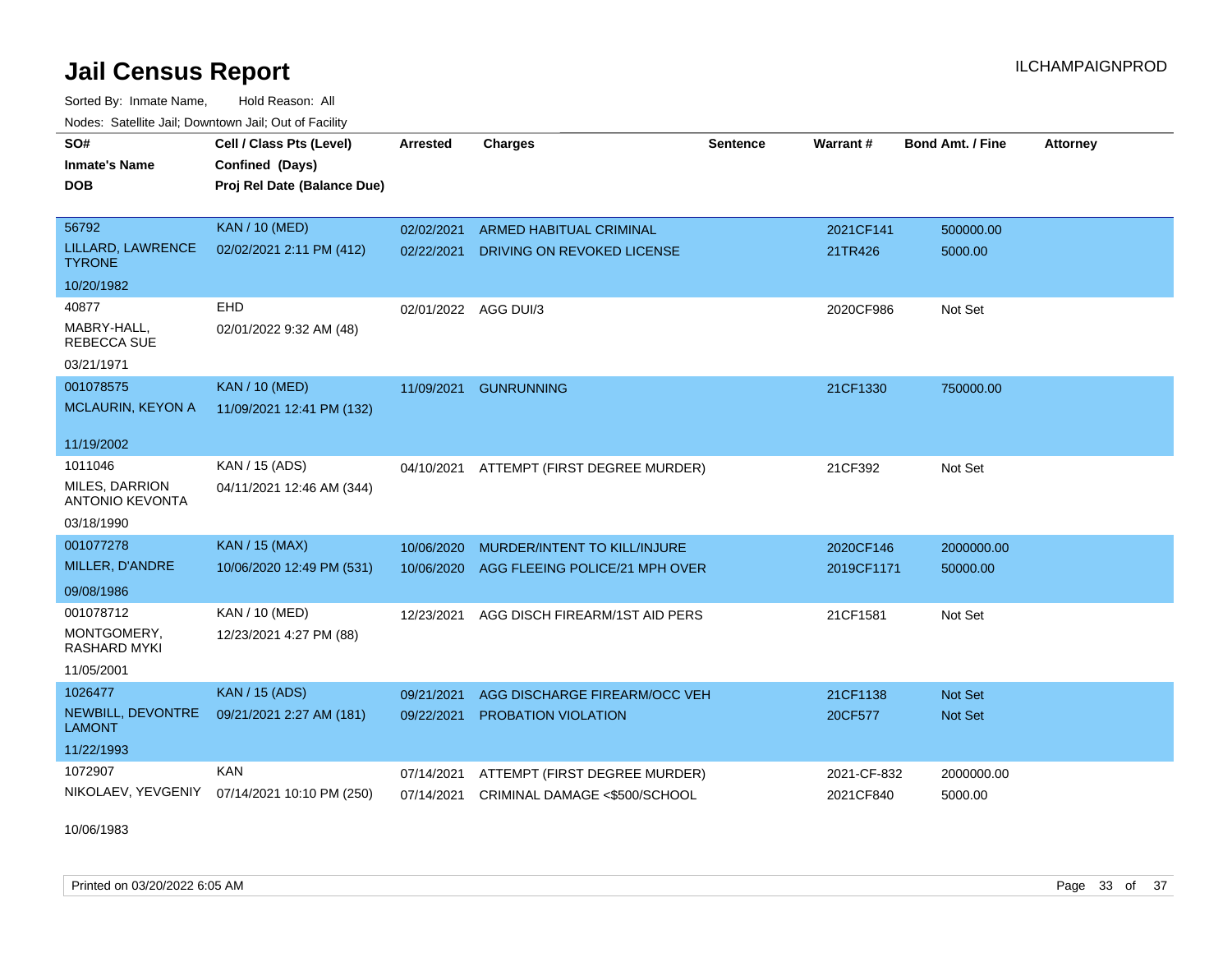| SO#                               | Cell / Class Pts (Level)                      | <b>Arrested</b> | <b>Charges</b>                           | <b>Sentence</b> | Warrant#    | <b>Bond Amt. / Fine</b> | <b>Attorney</b> |
|-----------------------------------|-----------------------------------------------|-----------------|------------------------------------------|-----------------|-------------|-------------------------|-----------------|
| <b>Inmate's Name</b>              | Confined (Days)                               |                 |                                          |                 |             |                         |                 |
| <b>DOB</b>                        | Proj Rel Date (Balance Due)                   |                 |                                          |                 |             |                         |                 |
|                                   |                                               |                 |                                          |                 |             |                         |                 |
| 001078558                         | <b>KAN / 10 (MED)</b>                         | 11/03/2021      | UNLAWFUL USE OF A WEAPON                 |                 | 21CF1352    | <b>Not Set</b>          |                 |
| PARRISH, DOMINIC<br>WALTER        | 11/03/2021 1:25 PM (138)                      |                 |                                          |                 |             |                         |                 |
| 08/23/2001                        |                                               |                 |                                          |                 |             |                         |                 |
| 001078063                         | KAN / 15 (MAX)                                | 06/15/2021      | AGG CRIM SEX ASSAULT/WEAPON              |                 | 2021CF678   | 1000000.00              |                 |
|                                   | PERRY, ROBERT Junior 06/15/2021 4:37 PM (279) | 06/15/2021      | <b>ROBBERY</b>                           |                 | 2021CF159   | 25000.00                |                 |
|                                   |                                               |                 |                                          |                 |             |                         |                 |
| 12/21/1990                        |                                               |                 |                                          |                 |             |                         |                 |
| 001078799                         | <b>KAN / 10 (MED)</b>                         |                 | 01/27/2022 FIREARM/FOID INVALID/NOT ELIG |                 | 22CF116     | Not Set                 |                 |
| PURNELL, MARKISE<br><b>MONROE</b> | 01/27/2022 9:50 AM (53)                       |                 |                                          |                 |             |                         |                 |
| 07/13/2002                        |                                               |                 |                                          |                 |             |                         |                 |
| 001077614                         | KAN / 15 (MAX)                                | 01/17/2021      | ATTEMPT (FIRST DEGREE MURDER)            |                 | 21CF66      | Not Set                 |                 |
| <b>DEVON</b>                      | ROBINSON, DONTRELL 01/17/2021 3:08 PM (428)   |                 |                                          |                 |             |                         |                 |
| 09/22/2002                        |                                               |                 |                                          |                 |             |                         |                 |
| 1061216                           | <b>KAN / 10 (MED)</b>                         | 06/22/2021      | <b>HOME INVASION/FIREARM</b>             |                 | 21CF727     | <b>Not Set</b>          |                 |
| RUNGE, ANDRE<br><b>MARSEAN</b>    | 06/22/2021 4:42 PM (272)                      |                 |                                          |                 |             |                         |                 |
| 12/05/1997                        |                                               |                 |                                          |                 |             |                         |                 |
| 650295                            | PIA / 50 (MAX)                                | 04/22/2020      | CRIMINAL SEXUAL ASSAULT                  |                 | 2020-CF407  | 750000.00               |                 |
| SANDAGE, JERALD                   | 04/22/2020 6:30 AM (698)                      | 04/22/2020      | <b>CRIMINAL SEXUAL ASSAULT</b>           |                 | 2020-CF408  | 750000.00               |                 |
| <b>EUGENE</b>                     |                                               | 04/22/2020      | <b>CRIMINAL SEXUAL ABUSE</b>             |                 | 2020-CF409  | 750000.00               |                 |
| 06/07/1971                        |                                               | 04/22/2020      | <b>CRIMINAL SEXUAL ASSAULT</b>           |                 | 2020-CF410  | 750000.00               |                 |
|                                   |                                               | 04/22/2020      | OFFICIAL MISCONDUCT                      |                 | 2019-CF1811 | 25000.00                |                 |
| 59178                             | <b>KAN / 15 (MAX)</b>                         | 12/13/2021      | AGG DISCHARGE FIREARM/OCC VEH            |                 | 21CF1274    | 1500000.00              |                 |
| SANDERS, MICHAEL<br><b>JEAN</b>   | 12/13/2021 4:17 PM (98)                       |                 |                                          |                 |             |                         |                 |
| 12/22/1967                        |                                               |                 |                                          |                 |             |                         |                 |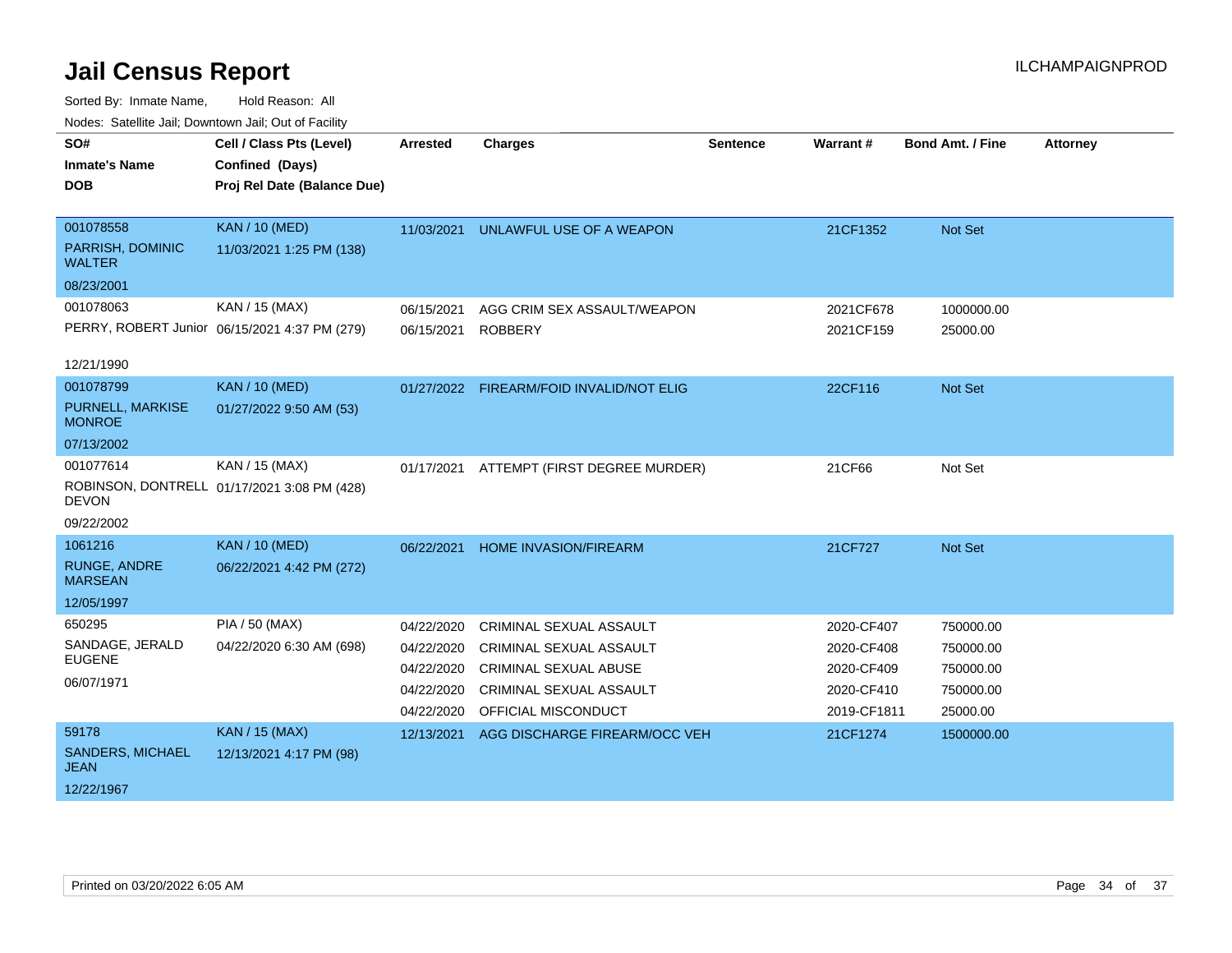Sorted By: Inmate Name, Hold Reason: All Nodes: Satellite Jail; Downtown Jail; Out of Facility

| SO#                               | Cell / Class Pts (Level)                      | <b>Arrested</b> | <b>Charges</b>                           | <b>Sentence</b> | Warrant#   | <b>Bond Amt. / Fine</b> | <b>Attorney</b> |
|-----------------------------------|-----------------------------------------------|-----------------|------------------------------------------|-----------------|------------|-------------------------|-----------------|
| <b>Inmate's Name</b>              | Confined (Days)                               |                 |                                          |                 |            |                         |                 |
| <b>DOB</b>                        | Proj Rel Date (Balance Due)                   |                 |                                          |                 |            |                         |                 |
|                                   |                                               |                 |                                          |                 |            |                         |                 |
| 001078704                         | <b>KAN / 15 (MAX)</b>                         |                 | 12/21/2021 MURDER/INTENT TO KILL/INJURE  |                 | 21CF1575   | Not Set                 |                 |
| SHORTER, JAQUAN<br><b>MAURICE</b> | 12/23/2021 1:23 AM (88)                       |                 |                                          |                 |            |                         |                 |
| 10/08/1998                        |                                               |                 |                                          |                 |            |                         |                 |
| 1062194                           | KAN / 15 (MAX)                                | 02/27/2020      | MURDER/OTHER FORCIBLE FELONY             |                 | 20CF-247   | 1000000.00              |                 |
| SIMMONS, MICHAEL<br><b>JAMAL</b>  | 02/27/2020 1:11 PM (753)                      | 09/23/2020      | AGG BATTERY/DISCHARGE FIREARM            |                 | 20CF1061   | Not Set                 |                 |
| 11/03/1997                        |                                               |                 |                                          |                 |            |                         |                 |
| 1038158                           | <b>KAN / 10 (MED)</b>                         |                 | 02/04/2022 CRIMINAL SEX ASSAULT/CONSENT  |                 | 22CF146    | Not Set                 |                 |
| SMITH, RASHAD<br><b>JARECE</b>    | 02/04/2022 11:42 PM (45)                      |                 |                                          |                 |            |                         |                 |
| 09/16/1995                        |                                               |                 |                                          |                 |            |                         |                 |
| 001077868                         | KAN / 15 (MAX)                                | 04/21/2021      | ARMED ROBBERY/ARMED W/FIREARM            |                 | 21CF445    | Not Set                 |                 |
| SPEARMENT,<br><b>KENTRELL</b>     | 04/21/2021 9:48 PM (334)                      |                 | 08/19/2021 FLEEING/ATTEMPT ELUDE OFFICER |                 | 2021TR1053 | 1000.00                 |                 |
| 01/21/2002                        |                                               |                 |                                          |                 |            |                         |                 |
| 11979                             | <b>EHD</b>                                    | 01/11/2022      | AGG FLEEING POLICE/21 MPH OVER           |                 | 2021CF629  | Not Set                 |                 |
| <b>STARK, JACK LYNN</b>           | 01/11/2022 10:13 AM (69)                      |                 |                                          |                 |            |                         |                 |
| 12/31/1955                        | 4/9/2022 (0.00)                               |                 |                                          |                 |            |                         |                 |
| 001078182                         | EHD / 5 (MIN)                                 | 12/20/2021      | DRIVING ON REVOKED LICENSE               |                 | 2021CF800  | No Bond                 |                 |
| STRONG, KEVIN<br><b>GARDNER</b>   | 12/20/2021 4:34 PM (91)                       |                 |                                          |                 |            |                         |                 |
| 02/12/1963                        | 6/18/2022 (0.00)                              |                 |                                          |                 |            |                         |                 |
| 65920                             | <b>KAN / 15 (MAX)</b>                         | 12/21/2021      | ARMED ROBBERY/ARMED W/FIREARM            |                 | 21CF1543   | 100000.00               |                 |
| TAPSCOTT.<br><b>CORNELIUS</b>     | 12/21/2021 10:57 PM (90)                      |                 |                                          |                 |            |                         |                 |
| 07/14/1985                        |                                               |                 |                                          |                 |            |                         |                 |
| 1046632                           | KAN / 15 (MAX)                                | 09/14/2021      | ARMED VIOLENCE/CATEGORY II               |                 | 21CF912    | 750000.00               |                 |
|                                   | TATE, JAVON MARQUIS 09/14/2021 12:10 PM (188) |                 |                                          |                 |            |                         |                 |

08/10/1996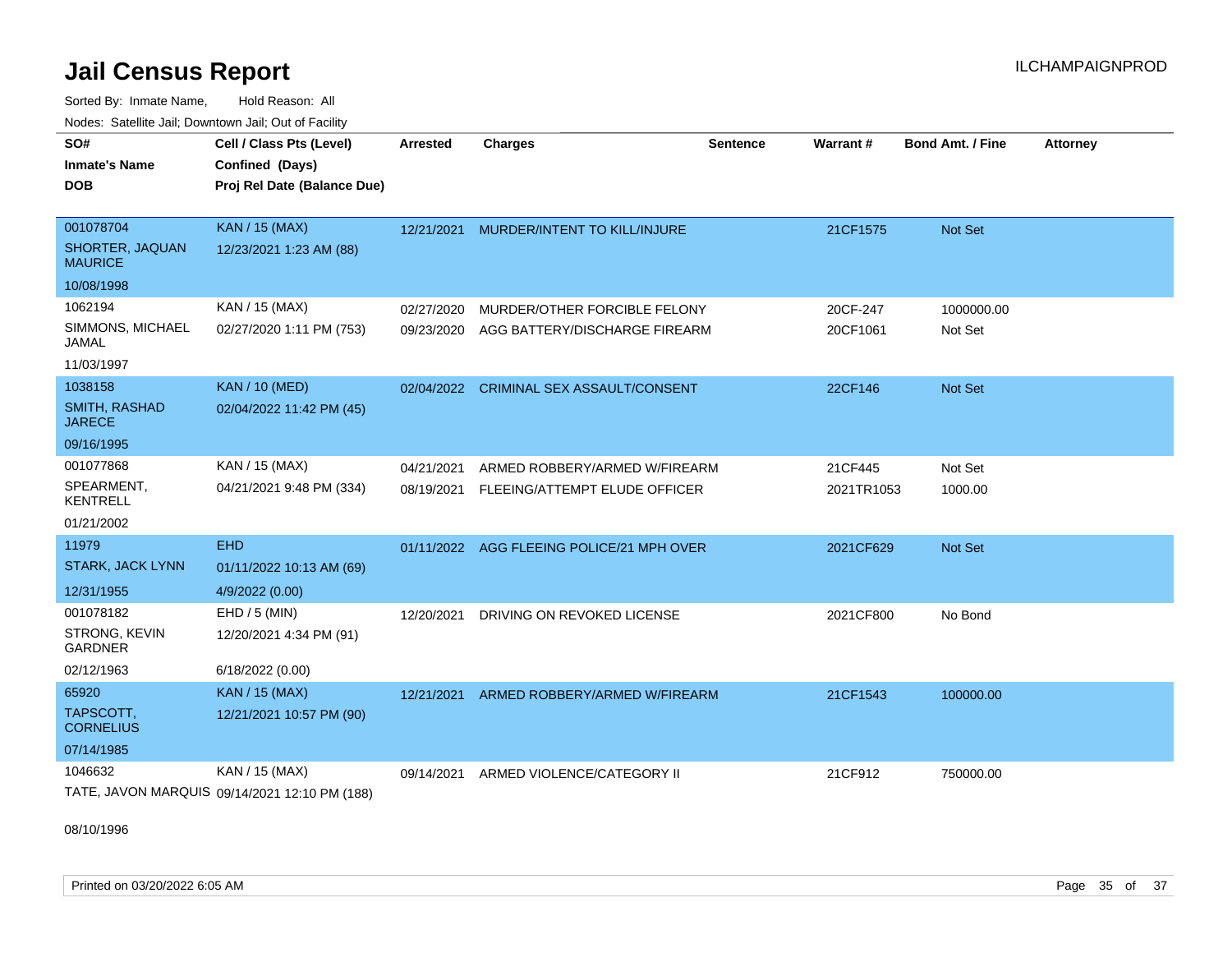| SO#                                    | Cell / Class Pts (Level)    | <b>Arrested</b> | <b>Charges</b>                           | <b>Sentence</b> | <b>Warrant#</b> | <b>Bond Amt. / Fine</b> | <b>Attorney</b> |
|----------------------------------------|-----------------------------|-----------------|------------------------------------------|-----------------|-----------------|-------------------------|-----------------|
| <b>Inmate's Name</b>                   | Confined (Days)             |                 |                                          |                 |                 |                         |                 |
| <b>DOB</b>                             | Proj Rel Date (Balance Due) |                 |                                          |                 |                 |                         |                 |
|                                        |                             |                 |                                          |                 |                 |                         |                 |
| 1033031                                | <b>KAN / 15 (MAX)</b>       |                 | 08/19/2020 *AGG BATTERY W/FIREARM/PERSON |                 | 2020-CF923      | 500000.00               |                 |
| <b>TOMS, ANDREW</b><br><b>CHUCKY</b>   | 08/19/2020 5:59 PM (579)    |                 |                                          |                 |                 |                         |                 |
| 09/28/1978                             |                             |                 |                                          |                 |                 |                         |                 |
| 1004142                                | KAN / 15 (MAX)              | 10/27/2021      | POSSESSION OF METH/15<100GRAMS           |                 | 2021CF1298      | 1500000.00              |                 |
| TOY, KAYON LARENZ                      | 10/22/2021 1:01 PM (150)    |                 |                                          |                 |                 |                         |                 |
|                                        |                             |                 |                                          |                 |                 |                         |                 |
| 09/12/1991                             |                             |                 |                                          |                 |                 |                         |                 |
| 001078386                              | <b>KAN / 10 (MED)</b>       | 09/14/2021      | POSSESSION OF STOLEN FIREARM             | 3y (DOC)        | 2021CF1099      | No Bond                 |                 |
| <b>TURNER, AMARIO</b>                  | 09/14/2021 11:42 PM (188)   |                 |                                          |                 |                 |                         |                 |
| 09/23/2002                             |                             |                 |                                          |                 |                 |                         |                 |
| 961786                                 | KAN / 15 (ADS)              |                 | 01/24/2022 ARMED HABITUAL CRIMINAL       |                 | 22CF104         | Not Set                 |                 |
| <b>WARREN, DESIE</b><br>ARNEZ          | 01/24/2022 7:23 AM (56)     |                 |                                          |                 |                 |                         |                 |
| 04/28/1988                             |                             |                 |                                          |                 |                 |                         |                 |
| 1062558                                | <b>KAN / 10 (MED)</b>       | 10/02/2021      | FELON POSS/USE WEAPON/FIREARM            |                 | 21CF1185        | Not Set                 |                 |
| <b>WELLS, JIAMANTE</b><br><b>AMORE</b> | 10/02/2021 8:29 PM (170)    |                 |                                          |                 |                 |                         |                 |
| 09/02/1995                             |                             |                 |                                          |                 |                 |                         |                 |
| 1002033                                | KAN / 15 (MAX)              | 09/08/2021      | DRIVING ON SUSPENDED LICENSE             |                 | 2019-TR-11944   | 5000.00                 |                 |
| <b>WEST, ANTONIO</b>                   | 09/08/2021 11:01 PM (194)   | 09/08/2021      | ARMED ROBBERY/ARMED W/FIREARM            |                 | 2020-CF-1406    | 500000.00               |                 |
| <b>DEONTA</b>                          |                             | 09/08/2021      | AGG UNLAWFUL USE OF WEAPON/VEH           |                 | 2021-CF-AWOW    | Not Set                 |                 |
| 04/15/1992                             |                             | 09/08/2021      | OBSTRCT JUSTICE/LEAVE STATE              |                 | 2021-CF-AWOW    | Not Set                 |                 |
|                                        |                             | 09/08/2021      | ARMED VIOLENCE/CATEGORY I                |                 | 2021-CF-AWOW    | Not Set                 |                 |
| 1022068                                | <b>KAN / 15 (ADS)</b>       | 10/10/2021      | FELON POSS/USE WEAPON/FIREARM            |                 | 21CF1212        | Not Set                 |                 |
| <b>WILKINS, MICHAEL</b><br><b>CARL</b> | 10/10/2021 5:07 AM (162)    |                 |                                          |                 |                 |                         |                 |
| 07/10/1992                             |                             |                 |                                          |                 |                 |                         |                 |